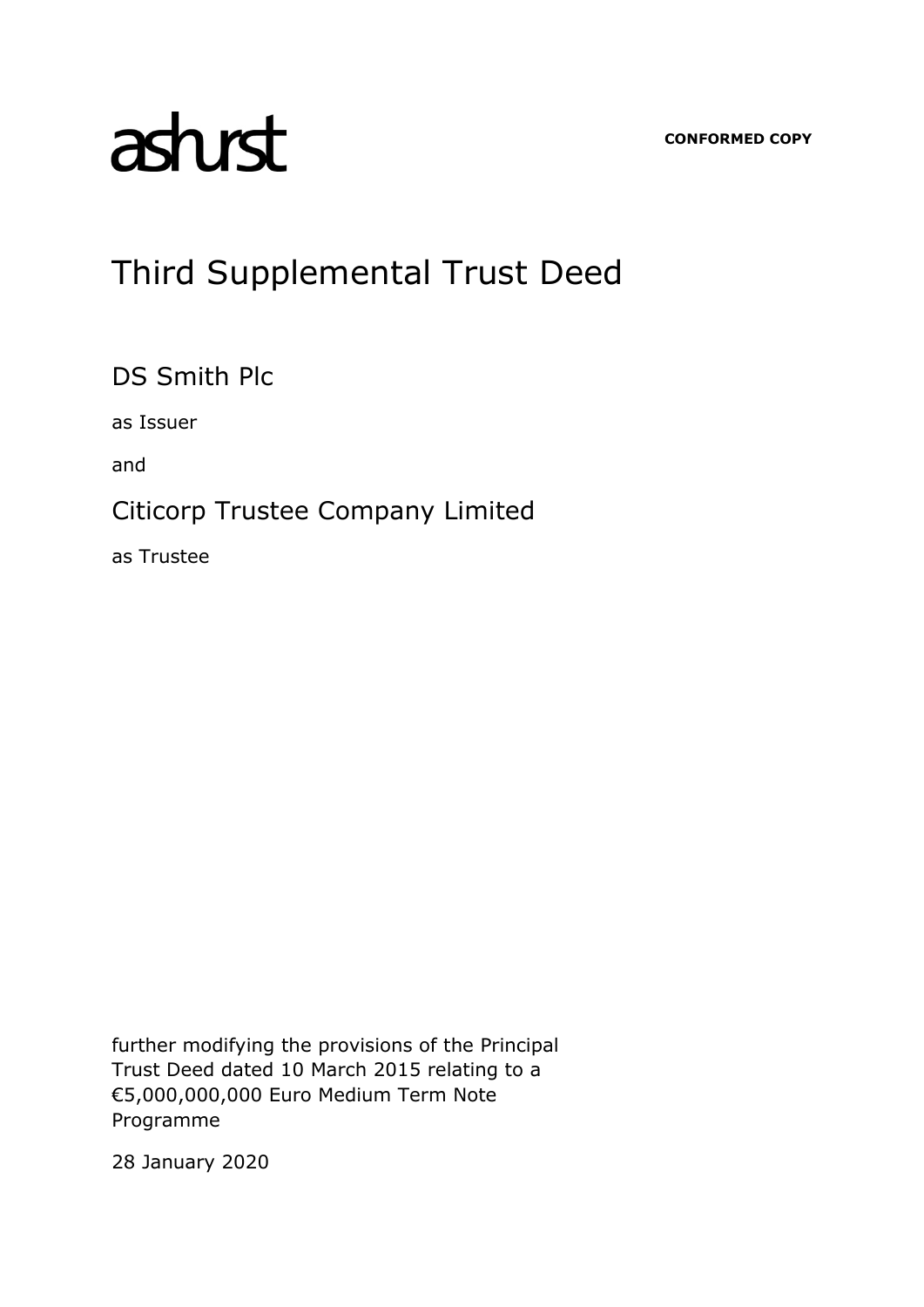#### **THIS THIRD SUPPLEMENTAL TRUST DEED** is made on 28 January 2020

#### **BETWEEN:**

- (1) **DS SMITH PLC**, a company incorporated under the laws of England and Wales with company number 01377658, whose registered office is at 7th Floor, 350 Euston Road, London, NW1 3AX (the **"Issuer"**); and
- (2) **CITICORP TRUSTEE COMPANY LIMITED**, a company incorporated under the laws of England and Wales with company number 0235914, whose registered office is at Citigroup Centre, Canada Square, Canary Wharf, London E14 5LB (the **"Trustee"**, which expression shall, wherever the context so admits, include such company and all other persons or companies for the time being the trustee or trustees of this Trust Deed) as trustee for the Noteholders and the Couponholders.

#### **WHEREAS:**

- (A) This Third Supplemental Trust Deed is supplemental to and modifies the provisions of the trust deed dated 10 March 2015 (the "**Principal Trust Deed**") as supplemented by a first supplemental trust deed dated 19 April 2016 (the "**First Supplemental Trust Deed**") and a second supplemental trust deed dated 14 July 2017 (the "**Second Supplemental Trust Deed**"), each made between the Issuer and the Trustee relating to the €5,000,000,000 Euro Medium Term Note Programme (the **"Programme"**) established by the Issuer.
- (B) On 28 January 2020, the Issuer published a modified and updated Prospectus relating to the Programme.
- (C) The Issuer and the Trustee have agreed to enter into this Third Supplemental Trust Deed to effect changes to the Conditions of the Notes as set out in Schedule 3 of the Principal Trust Deed.

**NOW THIS THIRD SUPPLEMENTAL TRUST DEED WITNESSES AND IT IS AGREED AND DECLARED** as follows:

#### 1. **DEFINITIONS AND INTERPRETATION**

All words and expressions defined in the Principal Trust Deed shall, unless the context otherwise requires, have the same meanings in this Third Supplemental Trust Deed.

#### 2. **SUPPLEMENT TO PRINCIPAL TRUST DEED**

- 2.1 The provisions of the Principal Trust Deed, as amended by the First Supplemental Trust Deed and the Second Supplemental Trust Deed, are hereby modified in relation to all Series of Notes issued on or after the date of this Third Supplemental Trust Deed (other than any such Notes issued so as to be consolidated and form a single Series with any Notes issued prior to the date of this Third Supplemental Trust Deed) by the deletion of the Conditions set out in Schedule 3 of the Principal Trust Deed, as amended, and the substitution thereof with the terms and conditions set out in Schedule 1 hereto.
- 2.2 The provisions of the Principal Trust Deed as modified by this Third Supplemental Trust Deed shall be valid and binding obligations of each of the Issuer and the Trustee.
- 2.3 The Principal Trust Deed, the First Supplemental Trust Deed, the Second Supplemental Trust Deed and this Third Supplemental Trust Deed shall henceforth be read and construed together as one trust deed.
- 2.4 A memorandum of this Third Supplemental Trust Deed shall be endorsed by the Trustee on the original of the Principal Trust Deed and by the Issuer on their respective duplicates thereof.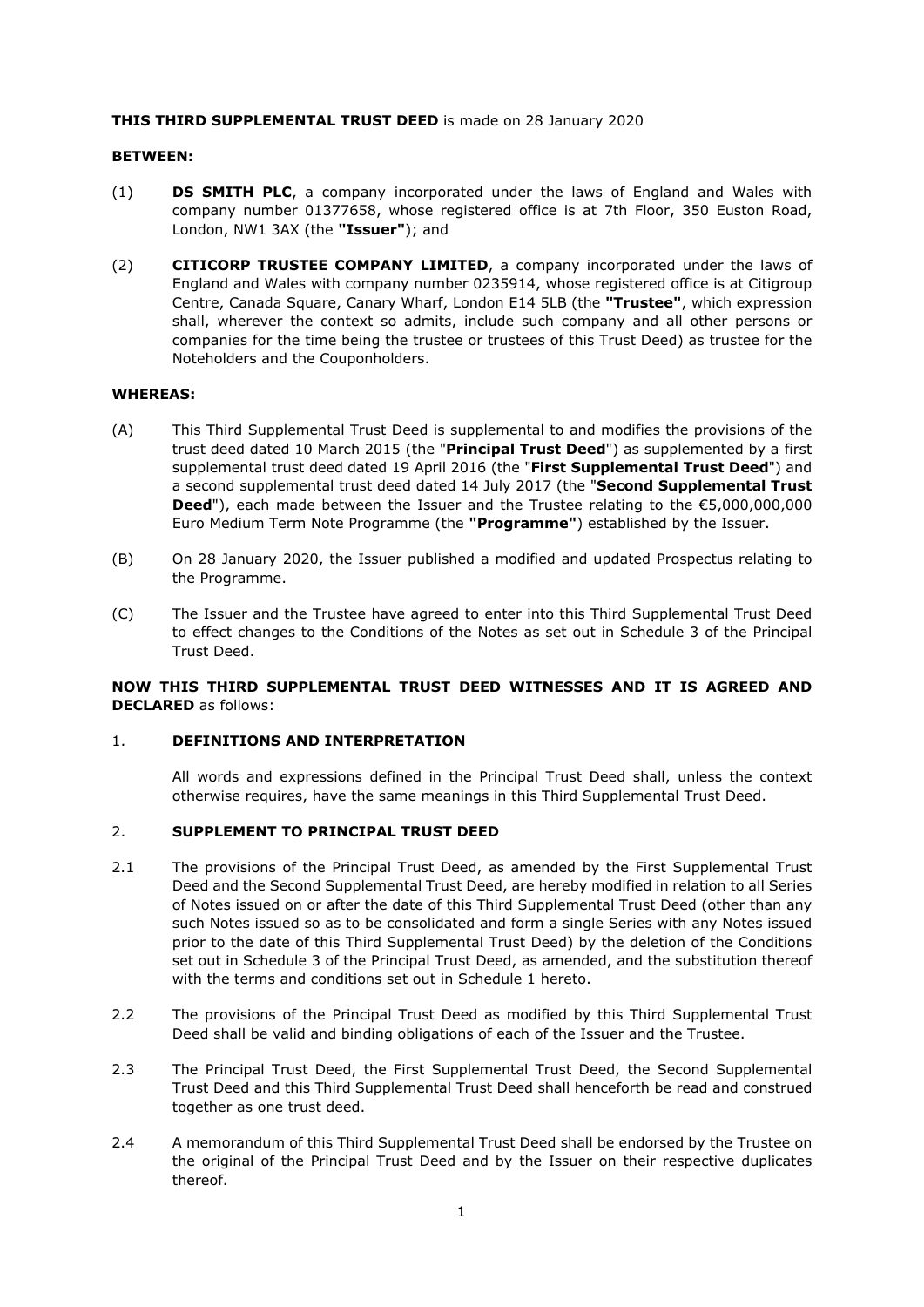#### 3. **MISCELLANEOUS**

The provisions of Clauses 25 (*Notices*), 26 (*Governing Law*), 27 (*Contracts (Rights Of Third Parties) Act 1999*) and 28 (*Counterparts*) of the Principal Trust Deed shall apply *mutatis mutandis* as if the same were incorporated herein, save that any reference therein to "this Trust Deed" shall be deemed to be a reference to this Third Supplemental Trust Deed.

**IN WITNESS** whereof this Third Supplemental Trust Deed has been executed as a deed by the Issuer and the Trustee and delivered on the date first stated on page 1.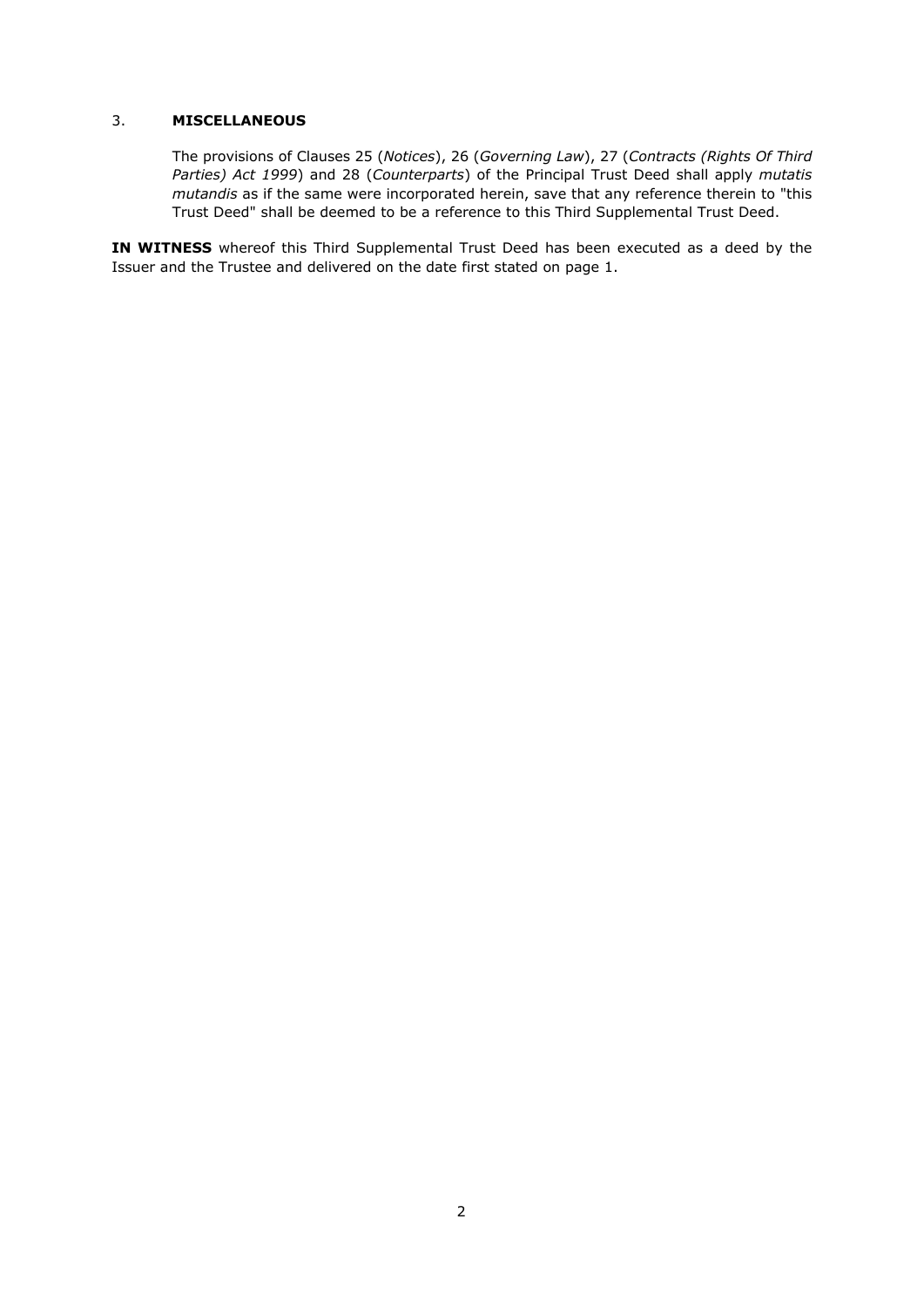#### **SCHEDULE 1**

#### **TERMS AND CONDITIONS OF THE NOTES**

This Note is one of a Series (as defined below) of Notes issued by DS Smith Plc (the "**Issuer**") constituted by, having the benefit of and subject to a trust deed (such trust deed as modified and/or supplemented and/or restated from time to time, the "**Trust Deed**") dated 10 March 2015 made between the Issuer and Citicorp Trustee Company Limited (the "**Trustee**", which expression shall include any successor as Trustee).

References herein to the "**Notes**" shall be references to the Notes of this Series and shall mean:

- (a) in relation to any Notes represented by a global Note (a "**Global Note**"), units of each Specified Denomination in the Specified Currency;
- (b) any Global Note;
- (c) any definitive Notes in bearer form ("**Bearer Notes**") issued in exchange for a Global Note in bearer form; and
- (d) any definitive Notes in registered form ("**Registered Notes**") (whether or not issued in exchange for a Global Note in registered form).

The Notes and the Coupons (as defined below) have the benefit of an agency agreement (such Agency Agreement as amended and/or supplemented and/or restated from time to time, the "**Agency Agreement**") dated 10 March 2015 and made between the Issuer, the Trustee, Citibank, N.A., London Branch as issuing and principal paying agent (the "**Principal Paying Agent**", which expression shall include any successor principal paying agent) and the other paying agents named therein (together with the Principal Paying Agent, the "**Paying Agents**", which expression shall include any additional or successor paying agents), Citigroup Global Markets Europe AG as registrar (the "**Registrar**" which expression shall include any successor registrar) and the other transfer agents named therein (together with the Registrar, the "**Transfer Agents**", which expression shall include any additional or successor transfer agents and the Paying Agents, the Registrar and the Transfer Agents being together, the "**Agents**").

Interest bearing definitive Bearer Notes have interest coupons ("**Coupons**") and, in the case of such Notes which, when issued in definitive form, have more than 27 interest payments remaining, talons for further Coupons ("**Talons**") attached on issue. Any reference herein to Coupons or coupons shall, unless the context otherwise requires, be deemed to include a reference to Talons or talons. Global Notes do not have Coupons or Talons attached on issue.

The final terms for this Note (or the relevant provisions thereof) are set out in Part A of the Final Terms attached to or endorsed on this Note which complete these Terms and Conditions (the "**Conditions**"). References to the "**applicable Final Terms**" are to Part A of the Final Terms (or the relevant provisions thereof) attached to or endorsed on this Note.

The Trustee acts for the benefit of the holders for the time being of the Notes (the "**Noteholders**", which expression shall, in relation to any Notes represented by a Global Note, be construed as provided below) and the holders of the Coupons (the "**Couponholders**", which expression shall, unless the context otherwise requires, include the holders of the Talons) in accordance with and subject to the provisions of the Trust Deed.

As used herein, "**Tranche**" means Notes which are identical in all respects (including as to listing and admission to trading) and "**Series**" means a Tranche of Notes together with any further Tranche or Tranches of Notes which are (a) expressed to be consolidated and form a single series and (b)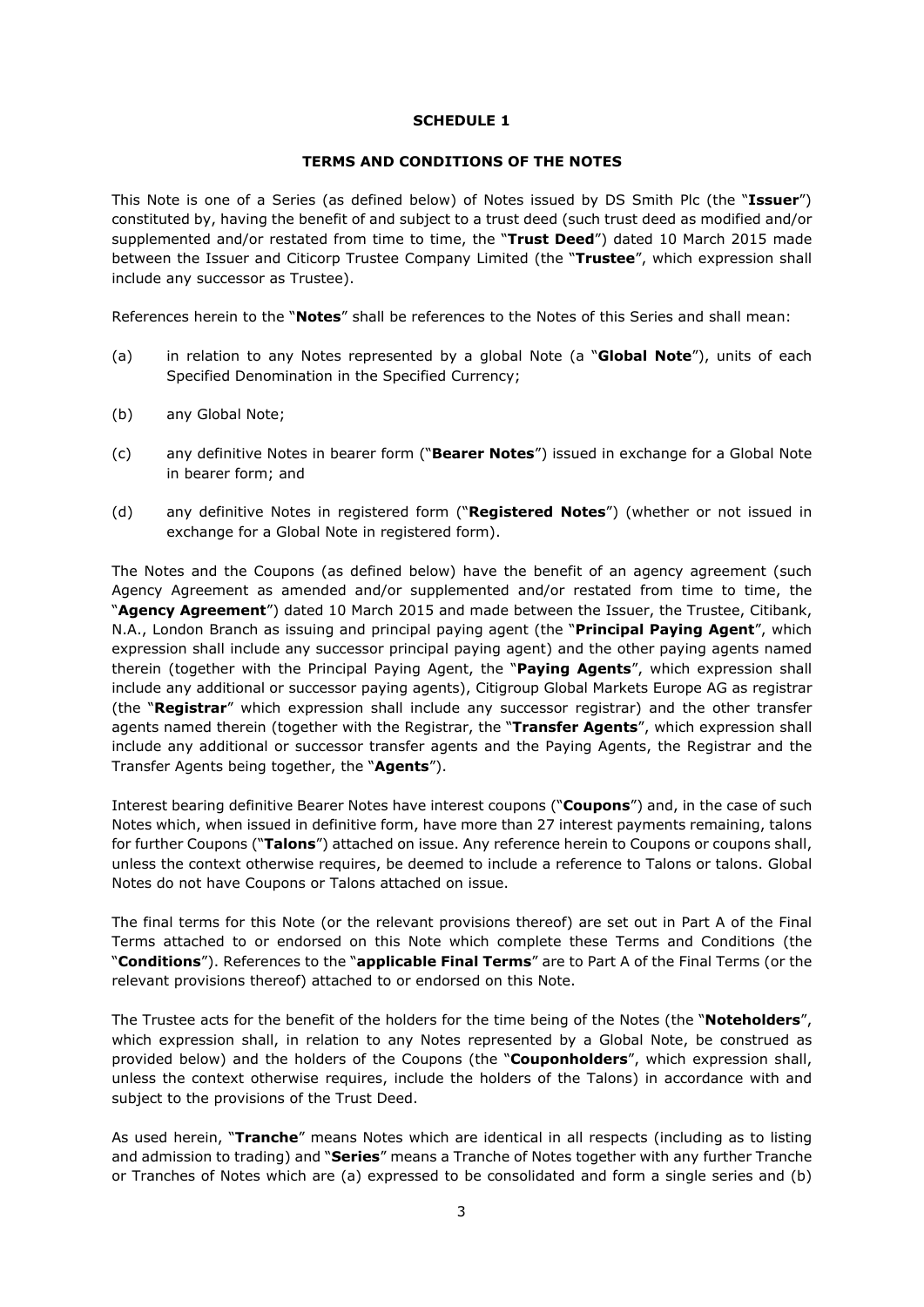identical in all respects (including as to listing and admission to trading) save for the amount, the issue price and the date of the first payment of interest thereon.

Copies of the Trust Deed and the Agency Agreement are available for inspection during normal business hours at the registered office for the time being of the Trustee being at Citigroup Centre, Canada Square, Canary Wharf, London E14 5LB, United Kingdom and at the specified office of the Principal Paying Agent. If the Notes are to be admitted to trading on the regulated market of the Luxembourg Stock Exchange, the applicable Final Terms will be published on the website of the Luxembourg Stock Exchange (www.bourse.lu). The Noteholders and the Couponholders are deemed to have notice of, and are entitled to the benefit of, all the provisions of the Trust Deed, the Agency Agreement and the applicable Final Terms which are applicable to them. The statements in the Conditions include summaries of, and are subject to, the detailed provisions of the Trust Deed and the Agency Agreement.

Words and expressions defined in the Trust Deed, the Agency Agreement or used in the applicable Final Terms shall have the same meanings where used in the Conditions unless the context otherwise requires or unless otherwise stated and provided that, in the event of inconsistency between the Trust Deed and the Agency Agreement, the Trust Deed will prevail and, in the event of inconsistency between the Trust Deed or the Agency Agreement and the applicable Final Terms, the applicable Final Terms will prevail.

In the Conditions, "**euro**" means the currency introduced at the start of the third stage of European economic and monetary union pursuant to the Treaty on the Functioning of the European Union, as amended.

#### **1. FORM, DENOMINATION AND TITLE**

The Notes are in bearer form or in registered form and, in the case of definitive Notes, serially numbered, in the currency (the "**Specified Currency**") and the denominations (the "**Specified Denomination(s)**") specified in the applicable Final Terms. Notes of one Specified Denomination may not be exchanged for Notes of another Specified Denomination.

The Notes will be issued in such denominations as may be agreed between the Issuer and the relevant Dealer, save that the minimum denomination of each Note will be such amount as may be allowed or required from time to time by the relevant central bank (or equivalent body) or any laws or regulations applicable to the relevant Specified Currency, and save that the minimum denomination of each Note will be €100,000 (or, if the Notes are denominated in a currency other than euro, the equivalent amount in such currency).

This Note may be a Fixed Rate Note, a Floating Rate Note or a Zero Coupon Note, or a combination of any of the foregoing, depending upon the Interest Basis shown in the applicable Final Terms.

Bearer Notes in definitive form ("**Definitive Bearer Notes**") are serially numbered and are issued with Coupons attached, unless they are Zero Coupon Notes in which case references to Coupons and Couponholders in the Conditions are not applicable.

Subject as set out below, title to Bearer Notes, Coupons and Talons will pass by delivery. Title to the Registered Notes will pass by registration in the register that the Issuer shall procure to be kept by the Registrar in accordance with the provisions of the Agency Agreement. The Issuer, any Agent and the Trustee will (except as otherwise required by law) deem and treat the bearer of any Bearer Note or Coupon and the registered holder of any Registered Note as the absolute owner thereof (whether or not overdue and notwithstanding any notice of ownership or writing thereon or notice of any previous loss or theft thereof) for all purposes and shall incur no liability for so doing and, in the case of any Global Note, without prejudice to the provisions set out in the next paragraph.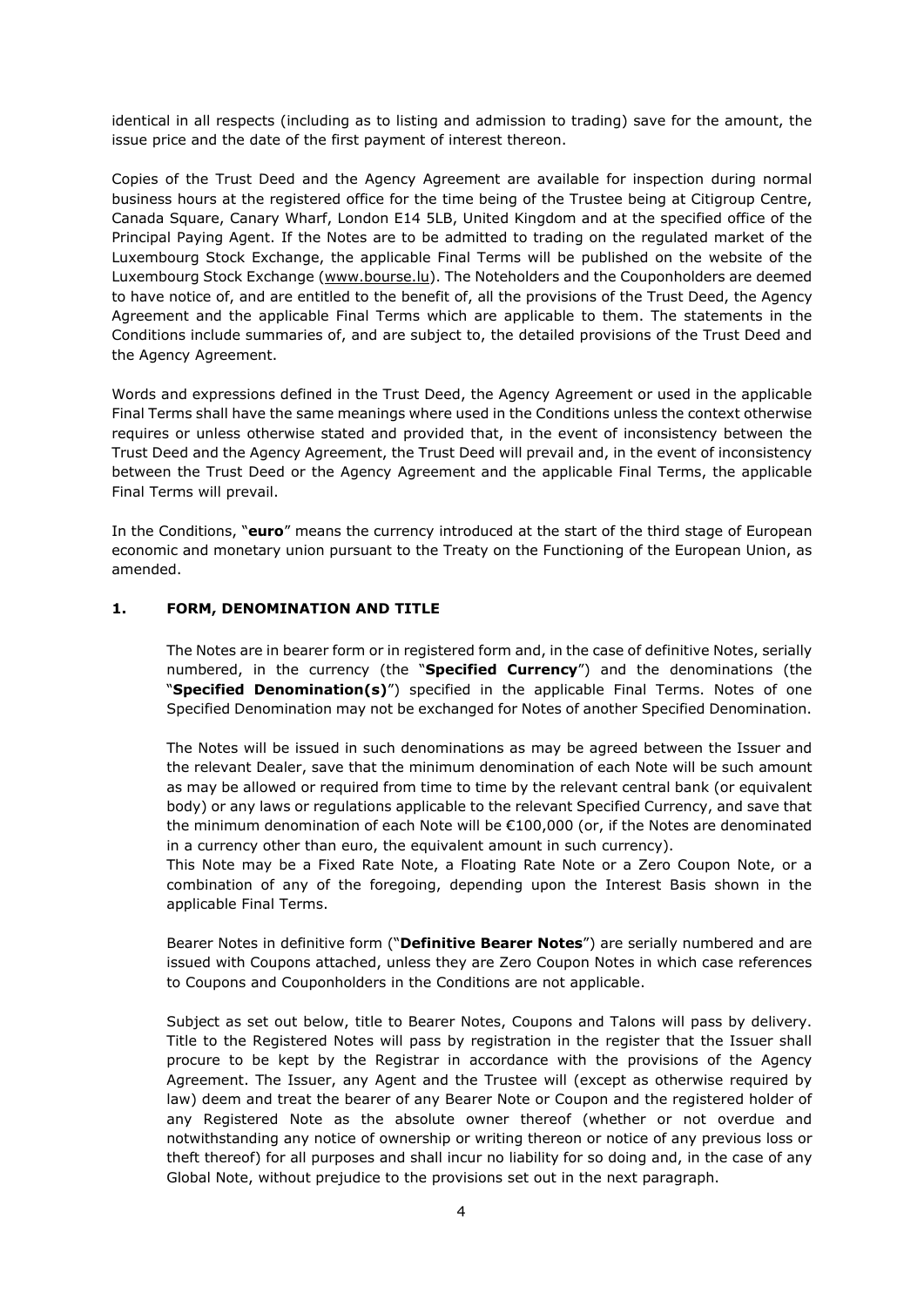For so long as any of the Notes is represented by a Global Note held on behalf of Euroclear Bank SA/NV ("**Euroclear**") and/or Clearstream Banking, S.A. ("**Clearstream, Luxembourg**"), each person (other than Euroclear or Clearstream, Luxembourg) who is for the time being shown in the records of Euroclear or of Clearstream, Luxembourg as the holder of a particular nominal amount of such Notes (in which regard any certificate or other document issued by Euroclear or Clearstream, Luxembourg as to the nominal amount of such Notes standing to the account of any person shall be conclusive and binding for all purposes save in the case of manifest error) shall be treated by the Issuer, the Agents and the Trustee as the holder of such nominal amount of such Notes for all purposes other than with respect to the payment of principal or interest on such nominal amount of such Notes, for which purpose the bearer of the relevant Bearer Global Note or the registered holder of the relevant Registered Global Note shall be treated by the Issuer, any Agent and the Trustee as the holder of such nominal amount of such Notes in accordance with and subject to the terms of the relevant Global Note and the expressions "**Noteholder**"**,** "**holder of Notes**" and "**holder**" and related expressions shall be construed accordingly. In determining whether a particular person is entitled to a particular nominal amount of Notes as aforesaid, the Trustee may rely on such evidence and/or information and/or certification as it shall, in its absolute discretion, think fit and, if it does so rely, such evidence and/or information and/or certification shall, in the absence of manifest error, be conclusive and binding on all concerned.

Notes which are represented by a Global Note will be transferable only in accordance with the rules and procedures for the time being of Euroclear and Clearstream, Luxembourg, as the case may be. References to Euroclear and/or Clearstream, Luxembourg shall, whenever the context so permits, be deemed to include a reference to any additional or alternative clearing system specified in Part B of the applicable Final Terms.

#### **2. TRANSFERS OF REGISTERED NOTES**

#### **2.1 Transfers of interests in Registered Global Notes**

Transfers of beneficial interests in Registered Global Notes will be effected by Euroclear or Clearstream, Luxembourg, as the case may be, and, in turn, by other participants and, if appropriate, indirect participants in such clearing systems acting on behalf of beneficial transferors and transferees of such interests. A beneficial interest in a Registered Global Note will, subject to compliance with all applicable legal and regulatory restrictions, be transferable for Notes in definitive form or a beneficial interest in another Registered Global Note only in the Specified Denomination(s) set out in the applicable Final Terms and only in accordance with the rules and operating procedures for the time being of Euroclear or Clearstream, Luxembourg, as the case may be, and in accordance with the terms and conditions specified in the Agency Agreement.

#### **2.2 Registered Notes in definitive form**

Subject as provided in Condition 2.6 (*Closed Periods*) below, upon the terms and subject to the conditions set forth in the Agency Agreement, a Registered Note in definitive form (a "**Definitive Registered Note**") may be transferred in whole or in part (in the Specified Denomination(s) set out in the applicable Final Terms). In order to effect any such transfer, (a) the holder or holders must (i) surrender the Registered Note for registration of the transfer of the Registered Note (or the relevant part of the Registered Note) at the specified office of the Registrar or any Transfer Agent, with the form of transfer thereon duly executed by the holder or holders thereof or his or their attorney or attorneys duly authorised in writing (and, if applicable, a certified copy of the instrument duly authorising such attorney or attorneys) and (ii) complete and deposit such other certifications as may be required by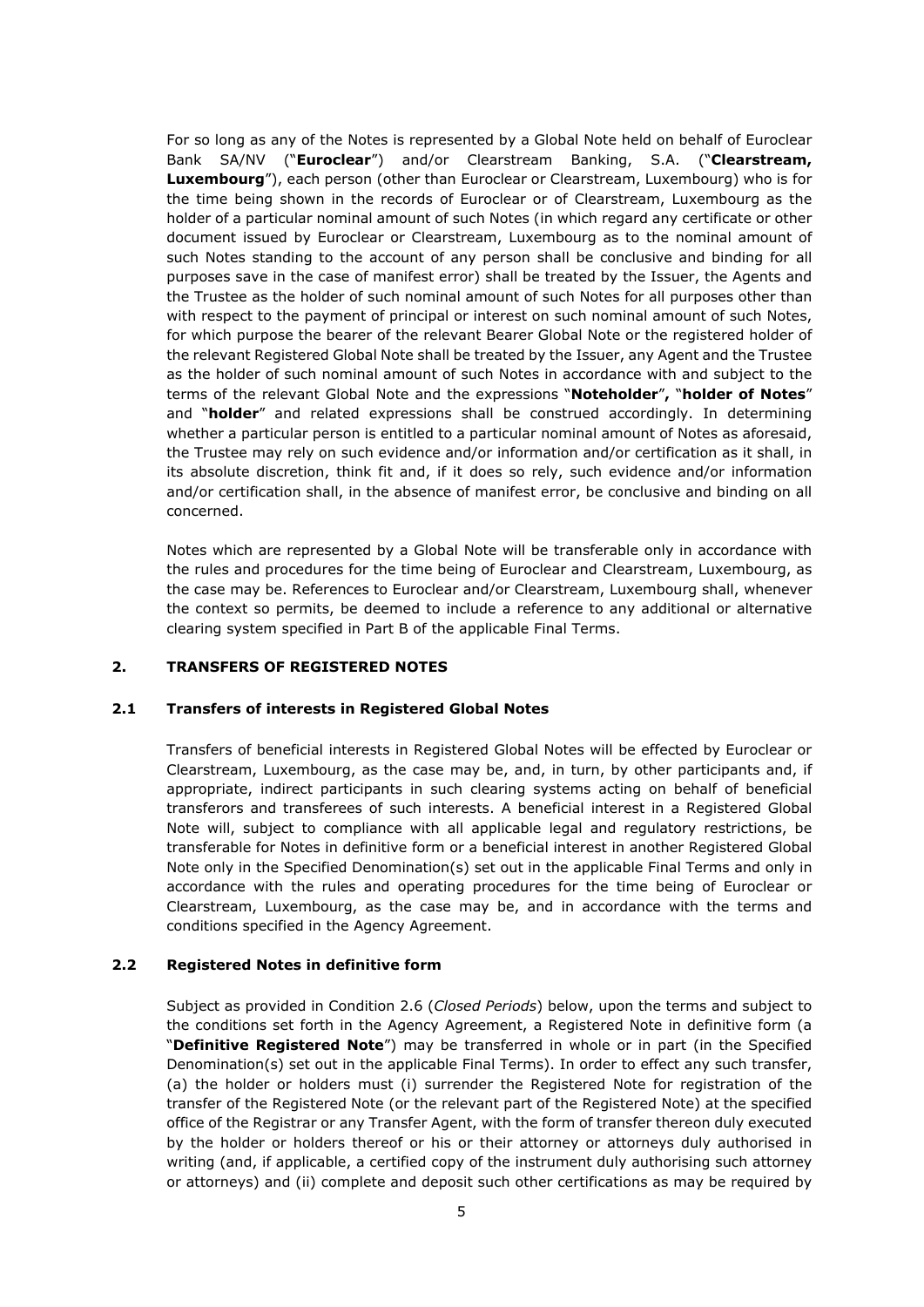the Registrar or, as the case may be, the relevant Transfer Agent and (b) the Registrar or, as the case may be, the relevant Transfer Agent must, after due and careful enquiry, be satisfied with the documents of title and the identity of the person making the request. Any such transfer will be subject to such reasonable regulations as the Issuer and the Registrar may from time to time prescribe (the initial such regulations being set out in schedule 4 to the Agency Agreement). Subject as provided above, the Registrar or, as the case may be, the relevant Transfer Agent will, within three business days (being, for this purpose, a day on which banks are open for business in the city where the specified office of the Registrar or, as the case may be, the relevant Transfer Agent is located) of the request (or such longer period as may be required to comply with any applicable fiscal or other laws or regulations), authenticate and deliver, or procure the authentication and delivery of, at its specified office to the transferee or (at the risk of the transferee) send by regular uninsured mail, to such address as the transferee may request, a new Definitive Registered Note of a like aggregate nominal amount to the Registered Note (or the relevant part of the Registered Note) transferred. In the case of the transfer of part only of a Definitive Registered Note, a new Definitive Registered Note in respect of the balance of the Registered Note not transferred will be so authenticated and delivered or (at the risk of the transferor) sent to the transferor.

#### **2.3 Registration of transfer upon partial redemption**

In the event of a partial redemption of Notes under Condition 7 (*Redemption and Purchase*), the Issuer shall not be required to register the transfer of any Registered Note, or part of a Registered Note, called for partial redemption.

#### **2.4 Costs of registration**

Noteholders will not be required to bear the costs and expenses of effecting any registration of transfer as provided above, except for any costs or expenses of delivery other than by regular uninsured mail and except that the Issuer may require the payment of a sum sufficient to cover any stamp duty, tax or other governmental charge that may be imposed in relation to the registration.

#### **2.5 Exchanges and transfers of Registered Notes generally**

Holders of Definitive Registered Notes may exchange such Notes for interests in a Registered Global Note of the same type at any time.

#### **2.6 Closed Periods**

No Noteholder may require the transfer of a Registered Note to be registered (i) during the period of 15 days ending on the date for redemption of that Note, (ii) during the period of 15 days prior to any date on which Notes may be called for redemption by the Issuer at its option pursuant to Condition 7.3 (*Redemption at the option of the Issuer (Issuer Call)*) or Condition 7.4 (*Redemption at par at the option of the Issuer (Issuer Par Call)*), (iii) after any such Note has been called for redemption or (iv) during the period of seven days ending on (and including) any Record Date.

#### **3. STATUS OF THE NOTES**

(a) The Notes and any relative Coupons are direct, unconditional, unsubordinated and (subject to the provisions of Condition 4 (*Negative Pledge*)) unsecured obligations of the Issuer and rank *pari passu* among themselves and (save for certain obligations required to be preferred by law) equally with all other unsecured obligations (other than subordinated obligations, if any) of the Issuer from time to time outstanding.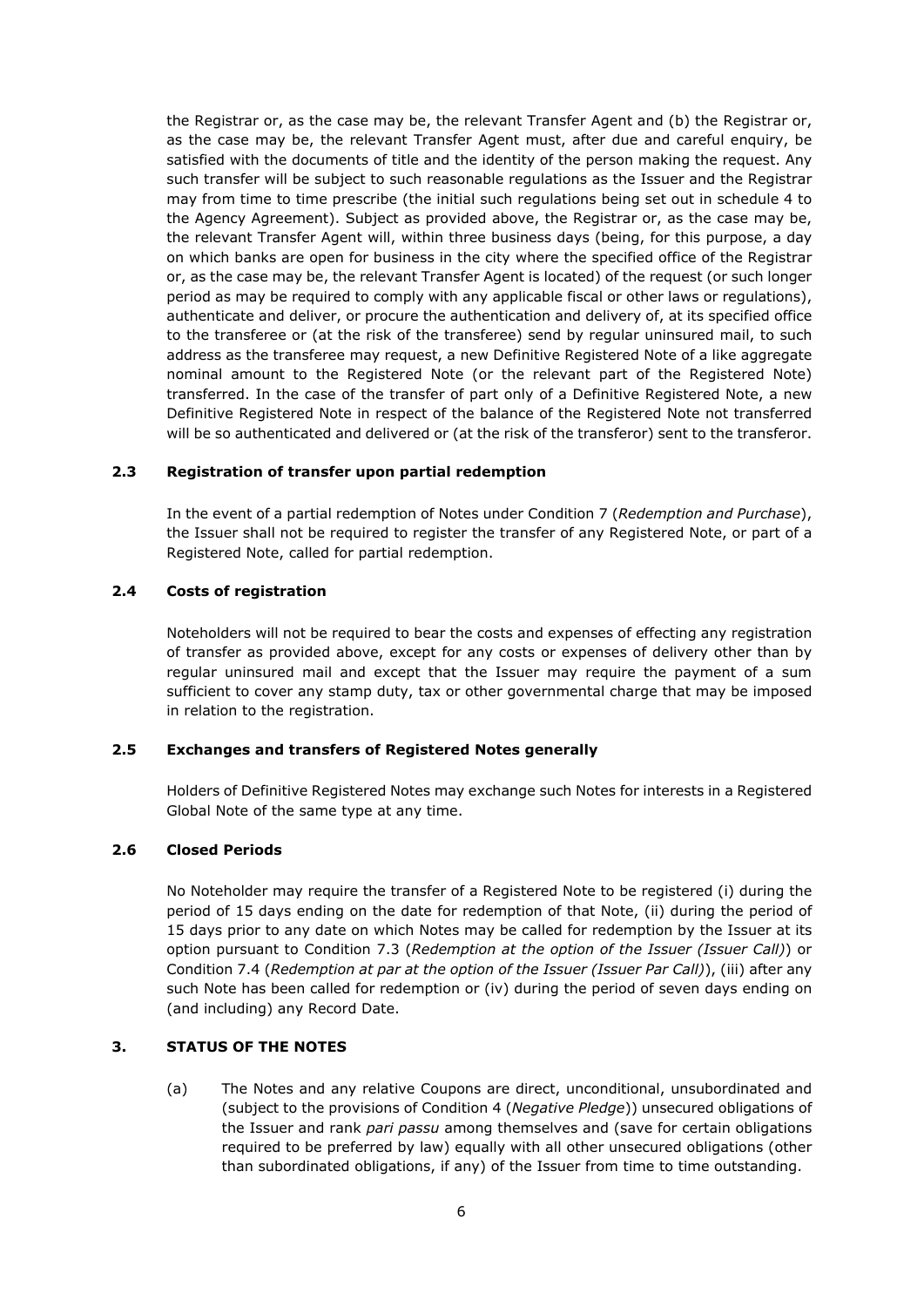- (b) If, after the first Tranche of the Notes comprising a Series is issued and as long as any Note comprising such Series remains outstanding, (i) any of the Issuer's Subsidiaries that is not a Guarantor provides a Guarantee under any Financing and (ii) it is lawful for such Subsidiary to do so, the Issuer shall so notify the Trustee in writing and shall enter into, and shall procure that any such Subsidiary enters into, a supplemental trust deed to the Trust Deed (in form and substance satisfactory to the Trustee) pursuant to which such Subsidiary shall become party to the Trust Deed as a guarantor and irrevocably and unconditionally guarantee, on a *pari passu* basis with such Subsidiary's obligations as guarantor under such Financing, the due and punctual payment of all sums from time to time payable by the Issuer in respect of the Notes, the Coupons and the Trust Deed and execute all such other documents as the Trustee may require to give effect to such guarantee. The Issuer shall promptly give notice to the Trustee, the Principal Paying Agent, the Registrar (in the case of Registered Notes) and the Noteholders in accordance with Condition 14 (*Notices*) of the accession of any such new Guarantor.
- (c) If any Guarantor ceases to be a guarantor under the Financings and shall have been fully and unconditionally released from all of its obligations and liabilities under Guarantees under all such Financings, such Guarantor (a "**Released Guarantor**") shall, upon receipt of the notice described in this Condition  $3(c)$ , be discharged from all of its obligations and liabilities under its Guarantee of the Notes without any further action required on the part of the Trustee, any Noteholder or any Couponholder. With respect to any such Guarantor that ceases to be a guarantor under the Financings, the Issuer will deliver a notice signed by two Directors notifying the Trustee that such Guarantor has been fully and unconditionally released from all of its obligations and liabilities under Guarantees of all such Financings and such notice will contain a certification that, as at the date of such notice, no Event of Default or a Potential Event of Default is continuing or will result from the release of that Guarantor from its obligations as guarantor of the Notes and Coupons. Such notice may be relied upon by the Trustee without liability and without further enquiry or evidence, and if relied upon by the Trustee, shall, in the absence of manifest error, be conclusive and binding on all parties. Any Guarantor not so released shall remain irrevocably and unconditionally liable for its obligations under the Guarantee of the Notes. The Issuer shall promptly give notice to the Trustee, the Principal Paying Agent, the Registrar (in the case of Registered Notes) and the Noteholders in accordance with Condition 14 (*Notices*) following any such release of a Guarantor. If a Released Guarantor issues a Guarantee under any of the Financings at any time subsequent to the date on which it is released from the Guarantee of the Notes as described above, it will be required to provide a guarantee as described in, and subject to the provisions of, Condition 3(b) above.
- (d) The Issuer and the Principal Paying Agent shall maintain an updated list of Guarantors, which shall be available for inspection at their respective registered offices upon request. The Trustee shall be under no obligation to ascertain whether a Subsidiary of the Issuer should become a Guarantor pursuant to Condition 3(b) and until it shall have received express notice thereof pursuant to this Condition to the contrary, it shall be entitled to assume that no Subsidiary of the Issuer is required to become a Guarantor pursuant to Condition 3(b).
- (e) In this Condition:

#### "**Financing**" means: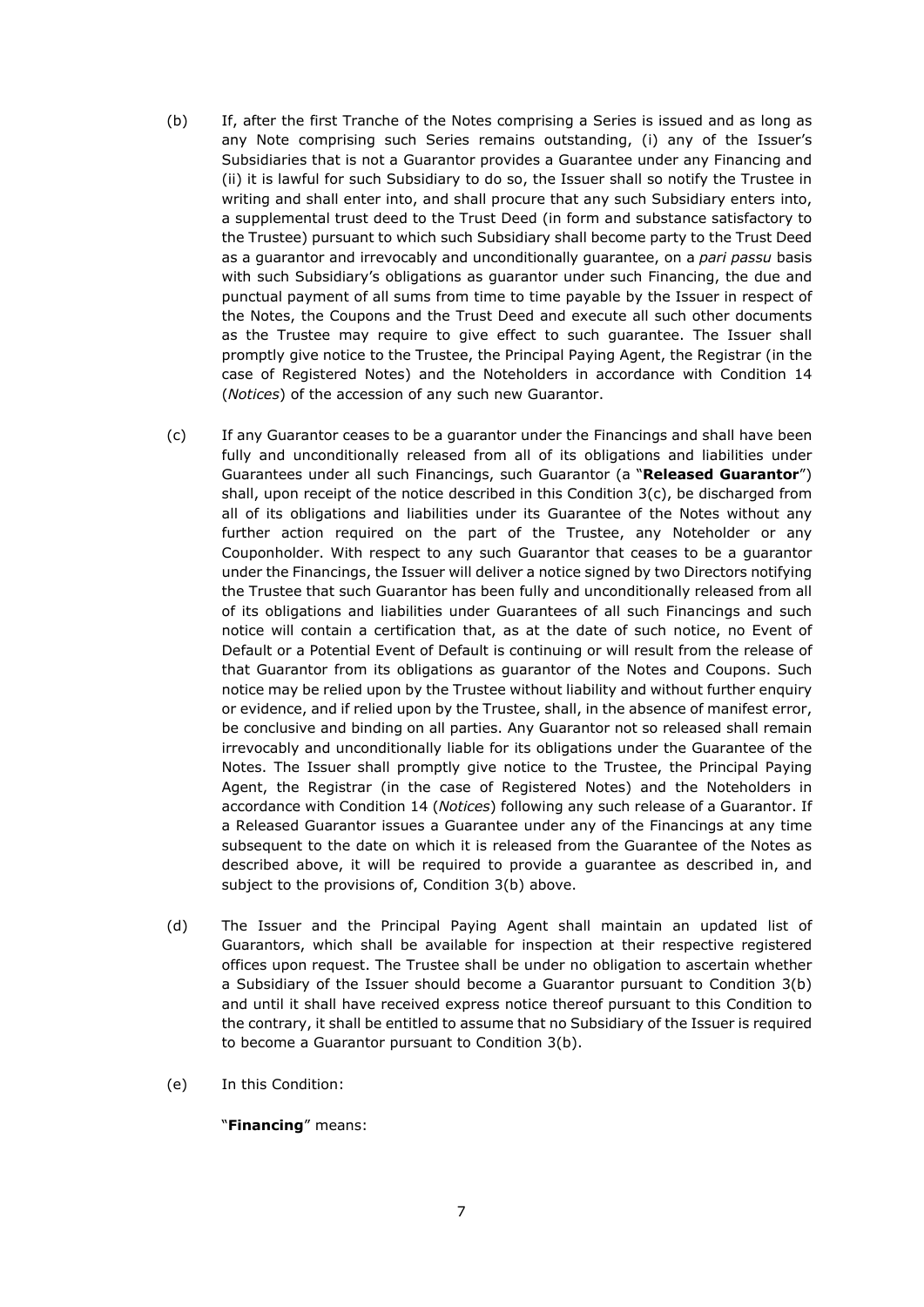- (i) the £800,000,000 revolving credit facility dated 20 May 2014 (as amended and restated from time to time) between, amongst others, the Issuer and The Royal Bank of Scotland plc as facility agent;
- (ii) the  $\epsilon$ 300,000,000 term loan facility dated 20 May 2014 (as amended and restated from time to time) between, amongst others, the Issuer and The Royal Bank of Scotland plc as facility agent; and
- (iii) the Private Placement Notes,

or any refinancing, renewal or substitution thereof (however many times), whether entered into by the Issuer or any of its Subsidiaries.

"**Guarantee**" means, in relation to any Indebtedness for Borrowed Money of any person, any obligation of another person to pay such Indebtedness for Borrowed Money, including, without limitation:

- (iv) any obligation to purchase such Indebtedness for Borrowed Money;
- (v) any obligation to lend money, purchase or subscribe shares or other securities or purchase assets or services in order to provide funds for the payment of such Indebtedness for Borrowed Money;
- (vi) any indemnity against the consequences of a default in the payment of such Indebtedness for Borrowed Money; and
- (vii) any other agreement to be responsible for such Indebtedness for Borrowed Money;

"**Guarantor**" means any of the Issuer's Subsidiaries which becomes a guarantor pursuant to Condition 3(b) but excluding any Released Guarantor which has ceased to be a guarantor pursuant to Condition 3(c);

"**Indebtedness for Borrowed Money**" means any indebtedness for or in respect of:

- (viii) moneys borrowed; or
- (i) any derivative transaction protecting against or benefiting from fluctuations in any rate or price (and, except for non-payment of an amount, the then mark-to-market value of the derivative transaction will be used to calculate its amount);

#### "**Private Placement Notes**" means:

- (ix) the Issuer's €59,000,000 4.83% Senior Notes due August 2020; and
- (x) the Issuer's U.S.\$10,000,000 4.28% Series C Senior Notes due 6 August 2020, U.S.\$30,000,000 4.47% Series D Senior Notes due 6 August 2021 and the U.S.\$268,000,000 4.65% Series E Senior Notes due 2022,

in each case, as amended and restated from time to time; and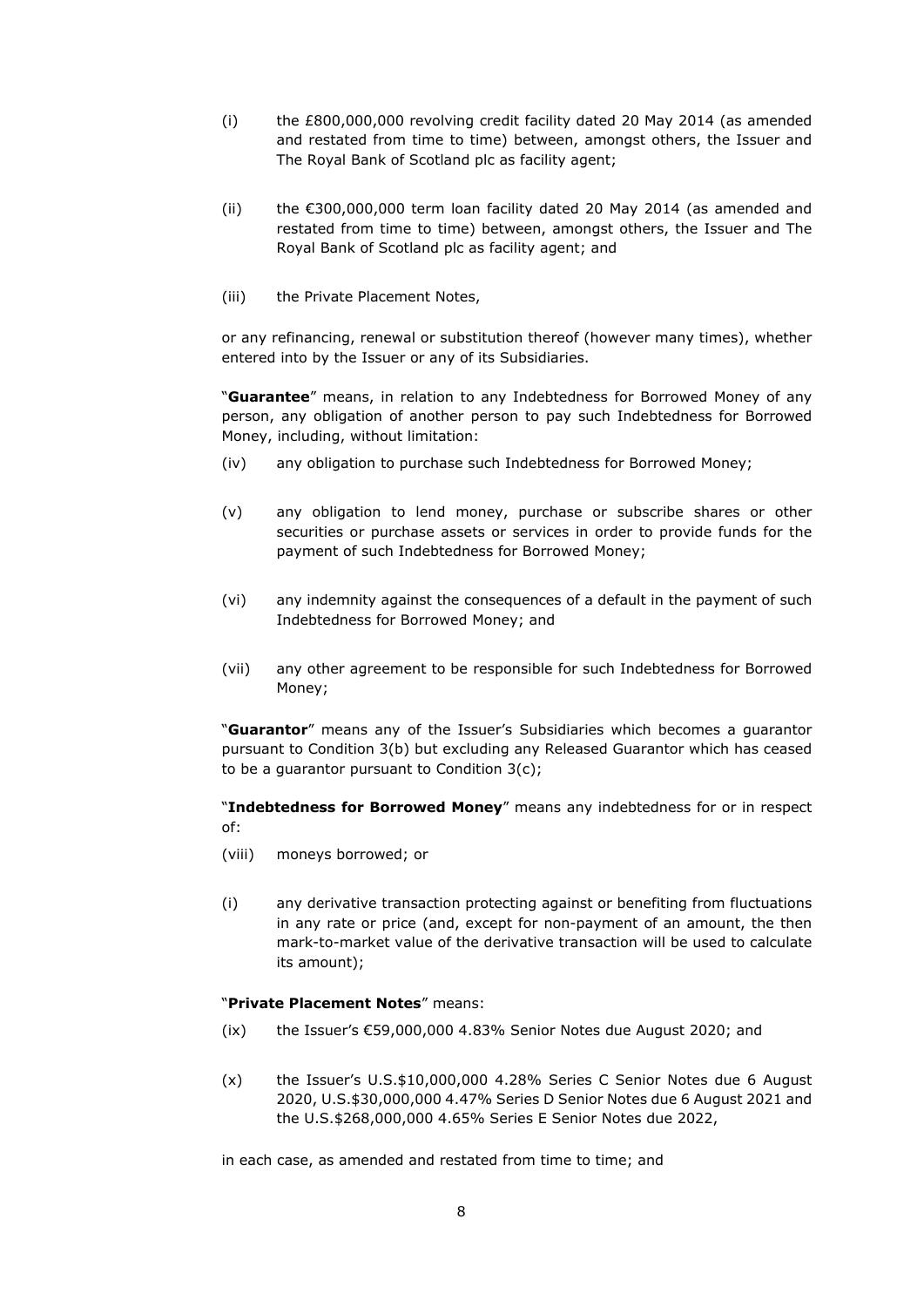"**Subsidiary**" means, in relation to any entity, any company which is for the time being a subsidiary (within the meaning of Section 1159 of the Companies Act 2006) of such entity.

#### **4. NEGATIVE PLEDGE**

So long as any Note or Coupon remains outstanding (as defined in the Trust Deed), the Issuer will not, and will ensure that none of its Subsidiaries will, create, assume or permit to subsist any mortgage, charge, lien, pledge or other security interest (a "**Security Interest**"), upon the whole or any part of its present or future undertaking, assets or revenues (including any uncalled capital) to secure any Relevant Indebtedness or to secure any guarantee or indemnity in respect of any Relevant Indebtedness, without at the same time or prior thereto according to the Notes and the Coupons the same security as is created, assumed or subsisting to secure any such Relevant Indebtedness, guarantee or indemnity or such other security as either (i) the Trustee shall in its absolute discretion deem not materially less beneficial to the interest of the Noteholders or (ii) shall be approved by an Extraordinary Resolution (as defined in the Trust Deed) of the Noteholders, save that the Issuer or any of its Subsidiaries may create or have outstanding (without any obligation to secure any Note or Coupon) a Permitted Security Interest. In this Condition:

"**Permitted Security Interest**" means a Security Interest on the undertaking or assets of a company acquired by the Issuer or any of its Subsidiaries after the Issue Date, provided that such Security Interest was not created in contemplation of such acquisition and the principal amount secured by such Security Interest has not been increased in contemplation of or since such acquisition; and

"**Relevant Indebtedness**" means any indebtedness of any person which is in the form of, or represented or evidenced by, bonds, notes, debentures, depositary receipts, loan stock or other securities which for the time being are or are capable of being quoted, listed or dealt in or traded on any stock exchange or over-the-counter or other securities market.

#### **5. INTEREST**

The applicable Final Terms will indicate whether the Notes are Fixed Rate Notes, Floating Rate Notes or Zero Coupon Notes.

#### **5.1 Interest on Fixed Rate Notes**

Each Fixed Rate Note bears interest from (and including) the Interest Commencement Date at the rate(s) per annum equal to the Rate(s) of Interest. Interest will be payable in arrear on the Interest Payment Date(s) in each year up to (and including) the Maturity Date.

If the Notes are in definitive form, except as provided in the applicable Final Terms, the amount of interest payable on each Interest Payment Date in respect of the Fixed Interest Period ending on (but excluding) such date will amount to the Fixed Coupon Amount. Payment of any Broken Amount will, if so specified in the applicable Final Terms, be made on the Interest Payment Date(s) specified in the applicable Final Terms.

As used in these Conditions, "**Fixed Interest Period**" means the period from (and including) an Interest Payment Date (or the Interest Commencement Date) to (but excluding) the next (or first) Interest Payment Date.

Except in the case of Notes in definitive form where an applicable Fixed Coupon Amount or Broken Amount is specified in the applicable Final Terms, interest shall be calculated in respect of any period by applying the Rate of Interest to: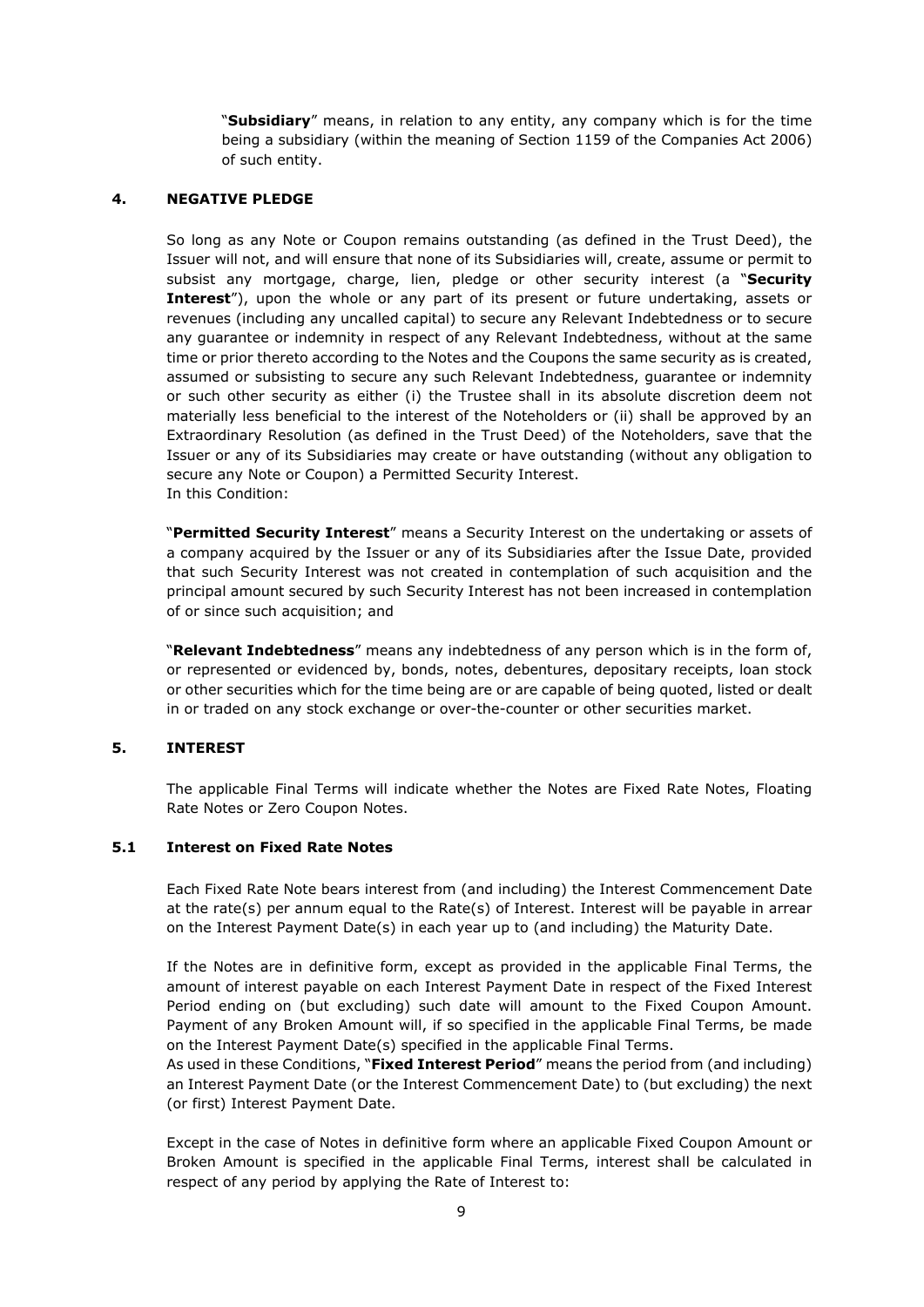- (a) in the case of Fixed Rate Notes which are represented by a Global Note, the aggregate outstanding nominal amount of the Fixed Rate Notes represented by such Global Note; or
- (b) in the case of Fixed Rate Notes in definitive form, the Calculation Amount as specified in the applicable Final Terms;

and, in each case, multiplying such sum by the applicable Day Count Fraction, and rounding the resultant figure to the nearest sub-unit of the relevant Specified Currency, half of any such sub-unit being rounded upwards or otherwise in accordance with applicable market convention. Where the Specified Denomination of a Fixed Rate Note in definitive form is a multiple of the Calculation Amount, the amount of interest payable in respect of such Fixed Rate Note shall be the product of the amount (determined in the manner provided above) for the Calculation Amount and the amount by which the Calculation Amount is multiplied to reach the Specified Denomination, without any further rounding.

"**Day Count Fraction**" means, in respect of the calculation of an amount of interest in accordance with this Condition 5.1 (*Interest on Fixed Rate Notes*):

- (c) if "Actual/Actual (ICMA)" is specified in the applicable Final Terms:
	- (xi) in the case of Notes where the number of days in the relevant period from (and including) the most recent Interest Payment Date (or, if none, the Interest Commencement Date) to (but excluding) the relevant payment date (the Accrual Period) is equal to or shorter than the Determination Period during which the Accrual Period ends, the number of days in such Accrual Period divided by the product of (I) the number of days in such Determination Period and (II) the number of Determination Dates (as specified in the applicable Final Terms) that would occur in one calendar year; or
	- (xii) in the case of Notes where the Accrual Period is longer than the Determination Period during which the Accrual Period ends, the sum of:
		- (A) the number of days in such Accrual Period falling in the Determination Period in which the Accrual Period begins divided by the product of (x) the number of days in such Determination Period and (y) the number of Determination Dates that would occur in one calendar year; and
		- (B) the number of days in such Accrual Period falling in the next Determination Period divided by the product of  $(x)$  the number of days in such Determination Period and (y) the number of Determination Dates that would occur in one calendar year; and
- (d) if "30/360" is specified in the applicable Final Terms, the number of days in the period from (and including) the most recent Interest Payment Date (or, if none, the Interest Commencement Date) to (but excluding) the relevant payment date (such number of days being calculated on the basis of a year of 360 days with 12 30-day months) divided by 360.

In these Conditions: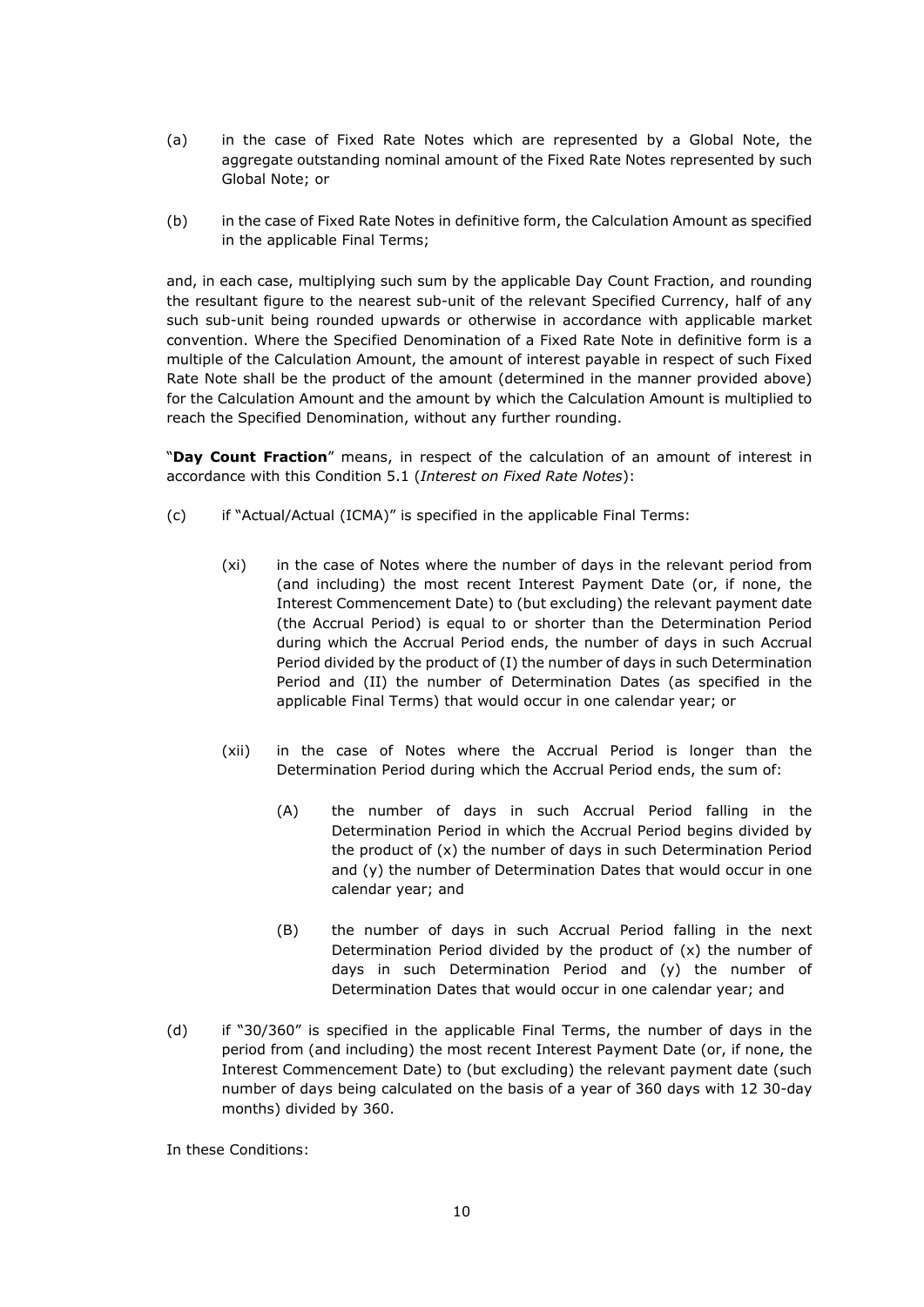"**Determination Period**" means each period from (and including) a Determination Date to (but excluding) the next Determination Date (including, where either the Interest Commencement Date or the final Interest Payment Date is not a Determination Date, the period commencing on the first Determination Date prior to, and ending on the first Determination Date falling after, such date); and

"**sub-unit"** means, with respect to any currency other than euro, the lowest amount of such currency that is available as legal tender in the country of such currency and, with respect to euro, one cent.

#### **5.2 Interest on Floating Rate Notes**

#### **(a) Interest Payment Dates**

Each Floating Rate Note bears interest from (and including) the Interest Commencement Date and such interest will be payable in arrear on either:

- (i) the Specified Interest Payment Date(s) in each year specified in the applicable Final Terms; or
- (ii) if no Specified Interest Payment Date(s) is/are specified in the applicable Final Terms, each date (each such date, together with each Specified Interest Payment Date, an "**Interest Payment Date**") which falls the number of months or other period specified as the Specified Period in the applicable Final Terms after the preceding Interest Payment Date or, in the case of the first Interest Payment Date, after the Interest Commencement Date.

Such interest will be payable in respect of each Interest Period. In these Conditions, "**Interest Period**" means the period from (and including) an Interest Payment Date (or the Interest Commencement Date) to (but excluding) the next (or first) Interest Payment Date.

If a Business Day Convention is specified in the applicable Final Terms and  $(x)$  if there is no numerically corresponding day in the calendar month in which an Interest Payment Date should occur or (y) if any Interest Payment Date would otherwise fall on a day which is not a Business Day, then, if the Business Day Convention specified is:

- (A) in any case where Specified Periods are specified in accordance with Condition 5.2(a)(ii) above, the Floating Rate Convention, such Interest Payment Date (a) in the case of  $(x)$  above, shall be the last day that is a Business Day in the relevant month and the provisions of (ii) below shall apply *mutatis mutandis* or (b) in the case of (y) above, shall be postponed to the next day which is a Business Day unless it would thereby fall into the next calendar month, in which event (i) such Interest Payment Date shall be brought forward to the immediately preceding Business Day and (ii) each subsequent Interest Payment Date shall be the last Business Day in the month which falls the Specified Period after the preceding applicable Interest Payment Date occurred; or
- (B) the Following Business Day Convention, such Interest Payment Date shall be postponed to the next day which is a Business Day; or
- (C) the Modified Following Business Day Convention, such Interest Payment Date shall be postponed to the next day which is a Business Day unless it would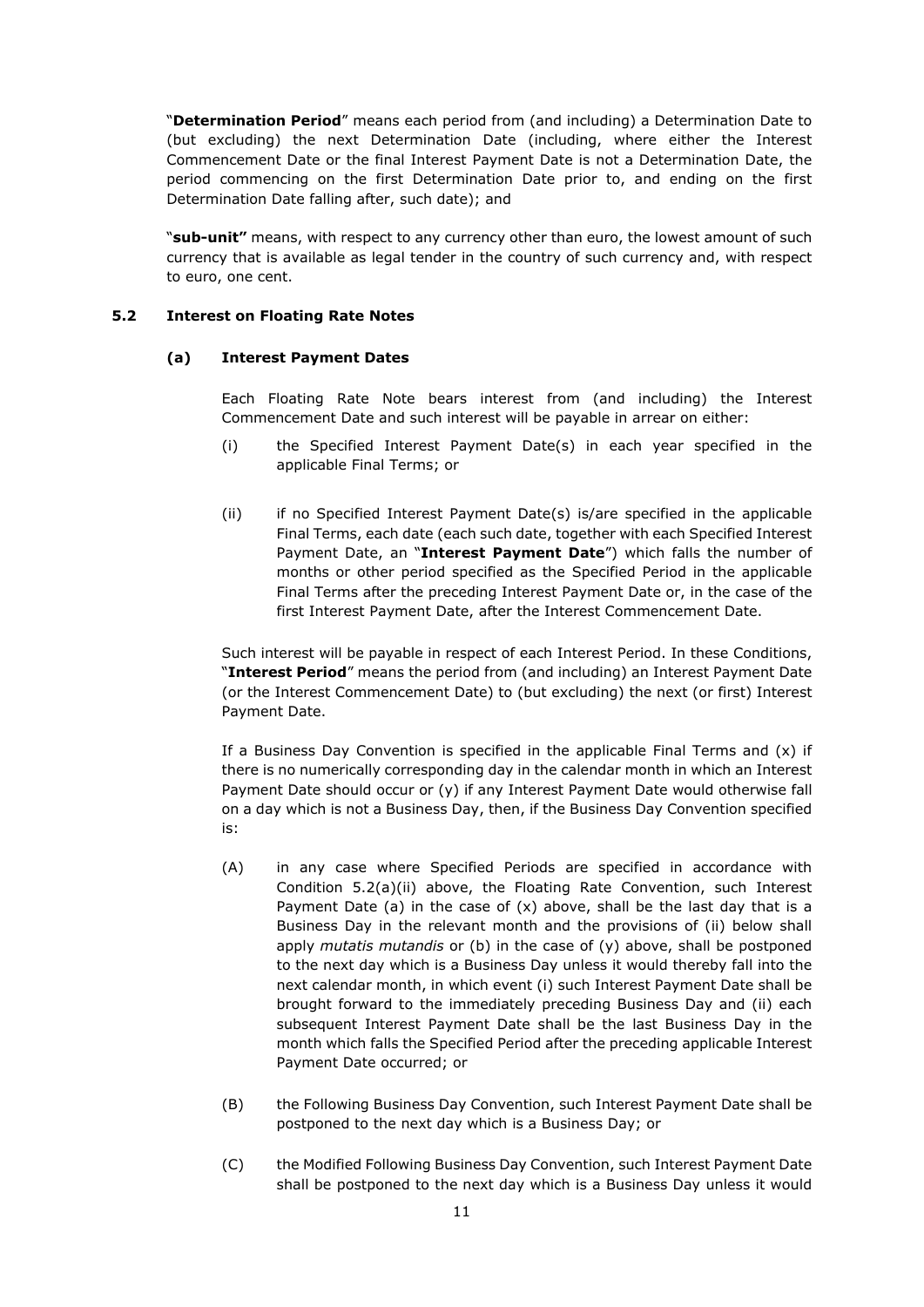thereby fall into the next calendar month, in which event such Interest Payment Date shall be brought forward to the immediately preceding Business Day; or

(D) the Preceding Business Day Convention, such Interest Payment Date shall be brought forward to the immediately preceding Business Day.

In these Conditions, "**Business Day**" means a day which is both:

- (a) a day on which commercial banks and foreign exchange markets settle payments and are open for general business (including dealing in foreign exchange and foreign currency deposits) in London and each Additional Business Centre specified in the applicable Final Terms; and
- (b) either (i) in relation to any sum payable in a Specified Currency other than euro, a day on which commercial banks and foreign exchange markets settle payments and are open for general business (including dealing in foreign exchange and foreign currency deposits) in the principal financial centre of the country of the relevant Specified Currency (which if the Specified Currency is Australian dollars or New Zealand dollars shall be Sydney and Auckland, respectively) or (ii) in relation to any sum payable in euro, a day on which the Trans-European Automated Real-Time Gross Settlement Express Transfer (TARGET2) System (the TARGET2 System) is open.

#### **(b) Rate of Interest on Floating Rate Notes**

The Rate of Interest payable from time to time in respect of Floating Rate Notes will be determined in the manner specified in the applicable Final Terms.

(i) ISDA Determination for Floating Rate Notes

Where ISDA Determination is specified in the applicable Final Terms as the manner in which the Rate of Interest is to be determined, the Rate of Interest for each Interest Period will be the relevant ISDA Rate plus or minus (as indicated in the applicable Final Terms) the Margin (if any). For the purposes of this subparagraph (i), **ISDA Rate** for an Interest Period means a rate equal to the Floating Rate that would be determined by the Principal Paying Agent under an interest rate swap transaction if the Principal Paying Agent were acting as Calculation Agent for that swap transaction under the terms of an agreement incorporating the 2006 ISDA Definitions, as published by the International Swaps and Derivatives Association, Inc. and as amended and updated as at the Issue Date of the first Tranche of the Notes (the "**ISDA Definitions**") and under which:

- (A) the Floating Rate Option is as specified in the applicable Final Terms;
- (B) the Designated Maturity is a period specified in the applicable Final Terms; and
- (C) the relevant Reset Date is the day specified in the applicable Final Terms.

For the purposes of this subparagraph (i), "**Floating Rate**"**,** "**Calculation Agent**"**,** "**Floating Rate Option**"**,** "**Designated Maturity**" and "**Reset Date"** have the meanings given to those terms in the ISDA Definitions.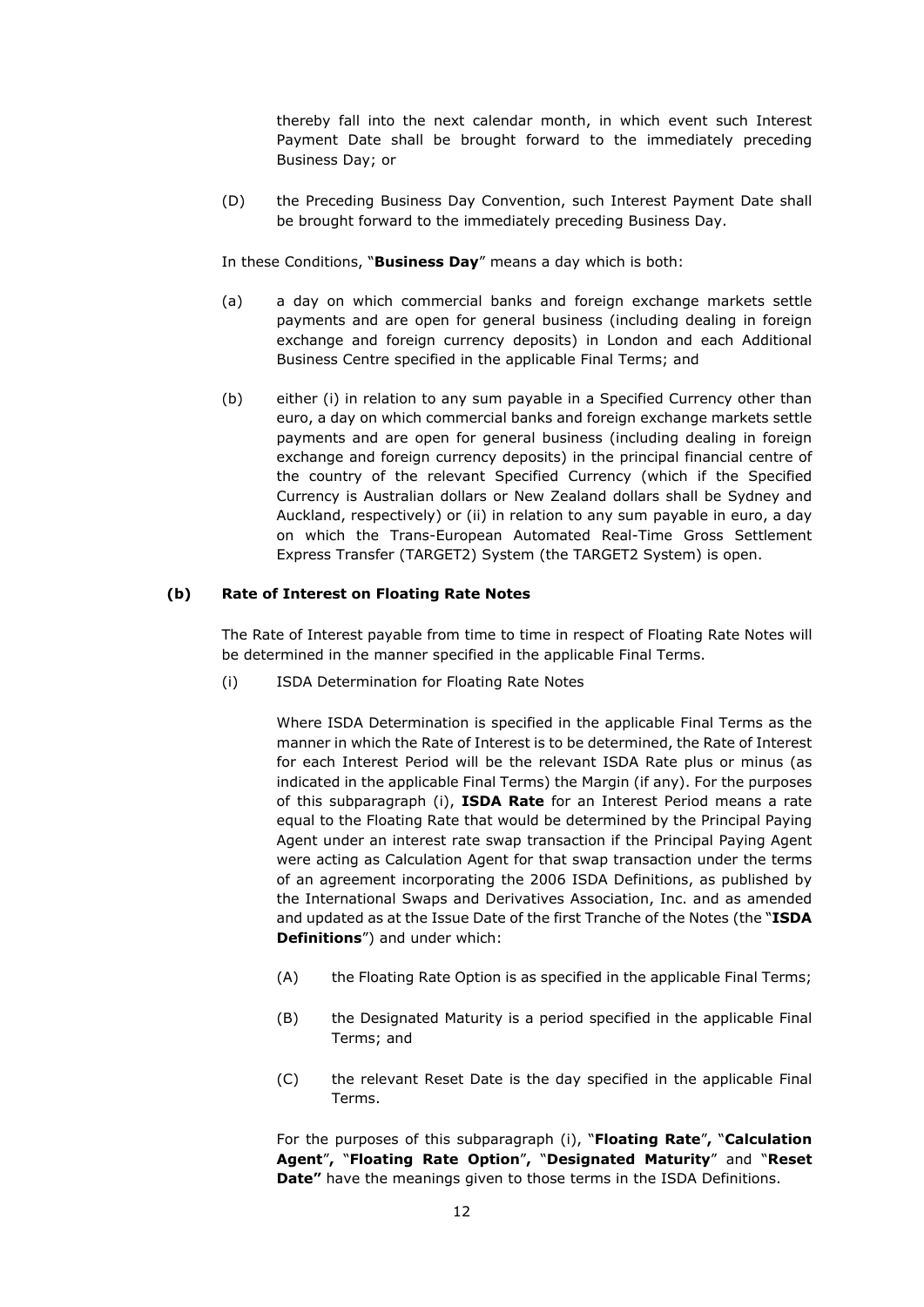Unless otherwise stated in the applicable Final Terms, the Minimum Rate of Interest shall be deemed to be zero.

- (ii) Screen Rate Determination for Floating Rate Notes
	- (A) Where Screen Rate Determination is specified in the applicable Final Terms as the manner in which the Rate of Interest is to be determined, the Rate of Interest for each Interest Period will, subject as provided below, be either:
		- (1) the offered quotation; or
		- (2) the arithmetic mean (rounded if necessary to the fifth decimal place, with 0.000005 being rounded upwards) of the offered quotations,

(expressed as a percentage rate per annum) for the Reference Rate (being either LIBOR or EURIBOR, as specified in the applicable Final Terms) which appears or appear, as the case may be, on the Relevant Screen Page (or such replacement page on that service which displays such information) as at 11.00 a.m. (London time, in the case of LIBOR, or Brussels time, in the case of EURIBOR) on the Interest Determination Date in question plus or minus (as specified in the applicable Final Terms) the Margin (if any), all as determined by the Principal Paying Agent. If five or more of such offered quotations are available on the Relevant Screen Page, the highest (or, if there is more than one such highest quotation, one only of such quotations) and the lowest (or, if there is more than one such lowest quotation, one only of such quotations) shall be disregarded by the Principal Paying Agent for the purpose of determining the arithmetic mean (rounded as provided above) of such offered quotations.

The Agency Agreement contains provisions for determining the Rate of Interest in the event that the Relevant Screen Page is not available or if, in the case of (1) above, no such offered quotation appears or, in the case of (2) above, fewer than three such offered quotations appear, in each case as at the time specified in the preceding paragraph.

For this purpose:

"**EURIBOR**" means the Euro-zone inter-bank offered rates; and

"**LIBOR**" means the London inter-bank offered rates.

(B) Reference Rate Replacement:

If:

- (1) Screen Rate Determination is specified in the applicable Final Terms as the manner in which the Rate of Interest is to be determined; and
- (2) the Issuer determines (in consultation with the Principal Paying Agent, the Calculation Agent and/or the Determination Agent, as applicable) that a Benchmark Event (as defined below) has occurred when any Rate of Interest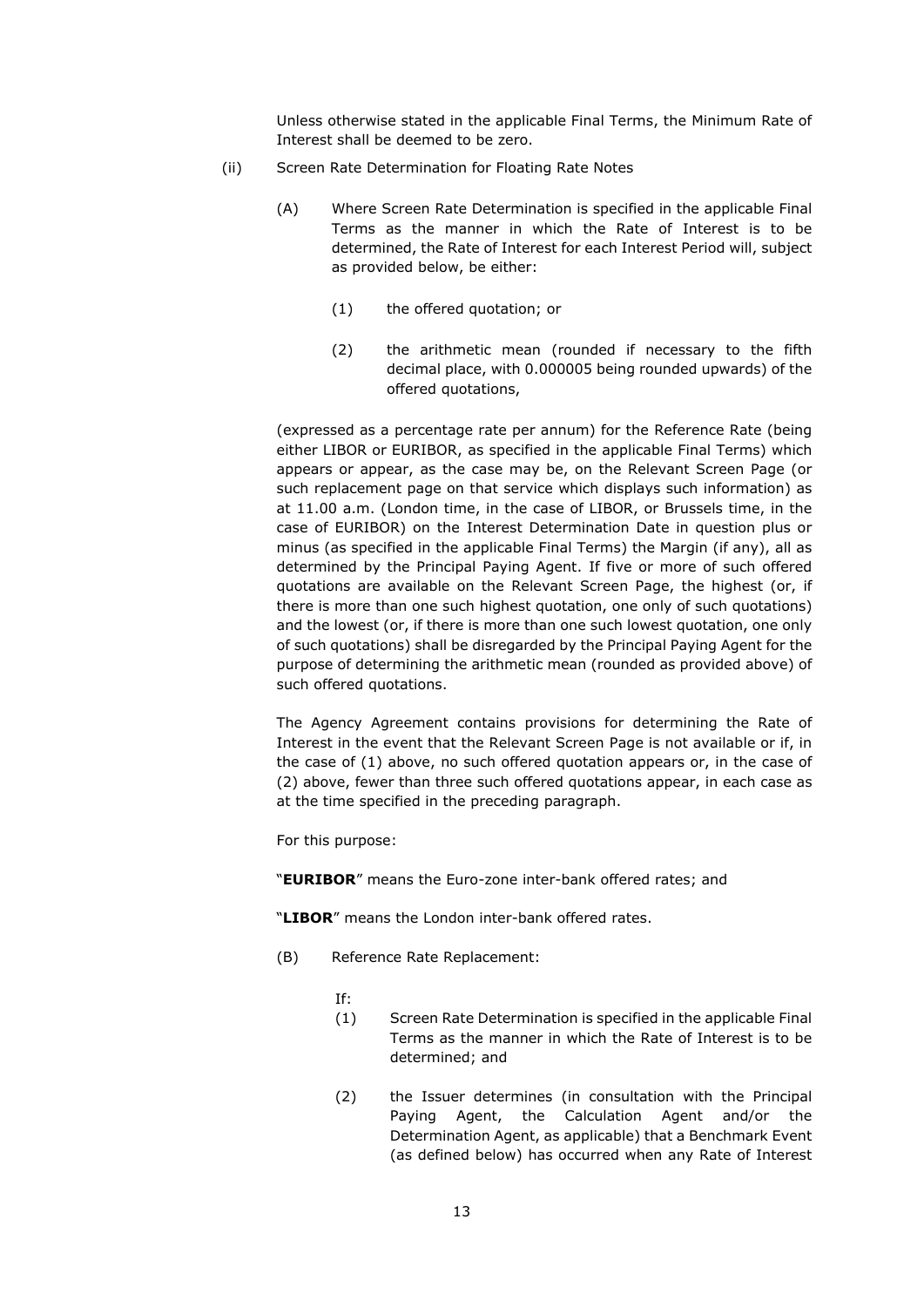(or relevant component part thereof) remains to be determined by reference to LIBOR or EURIBOR,

then the following provisions shall apply to the relevant Notes:

- (a) the Issuer shall, as soon as is reasonably practicable, use all reasonable efforts to appoint an Independent Adviser to determine (in each case in consultation with the Issuer) a Successor Rate, failing which an Alternative Reference Rate and in either case, an Adjustment Spread (if any) (each as defined and as further described below) (in any such case, acting in good faith and in a commercially reasonable manner) for the purposes of determining the Rate of Interest applicable to the Notes for all future Interest Periods (subject to the subsequent operation of this subparagraph (B)(2) during any other future Interest Period(s)).
- (b) Subject to sub-paragraph  $(B)(2)(c)$ , if:
	- (i) the Independent Adviser acting in good faith and in a commercially reasonable manner (in consultation with the Issuer), no later than five Business Days prior to the Interest Determination Date relating to the next succeeding Interest Period (the "**IA Determination Cut-off Date**"), determines that:

(1) there is a Successor Rate, then such Successor Rate (as adjusted by the applicable Adjustment Spread) shall subsequently be used in place of the Original Reference Rate to determine the Rate of Interest (or the relevant component part thereof) for all future payments of interest on the Notes (subject to the subsequent operation of this sub-paragraph (B)(2) during any other future Interest Period(s)); or

(2) there is no Successor Rate but that there is an Alternative Reference Rate, then such Alternative Reference Rate (as adjusted by the applicable Adjustment Spread) shall subsequently be used in place of the Original Reference Rate to determine the Rate of Interest (or the relevant component part thereof) for all future payments of interest on the Notes (subject to the subsequent operation of this sub-paragraph (B)(2) during any other future Interest Period(s)); or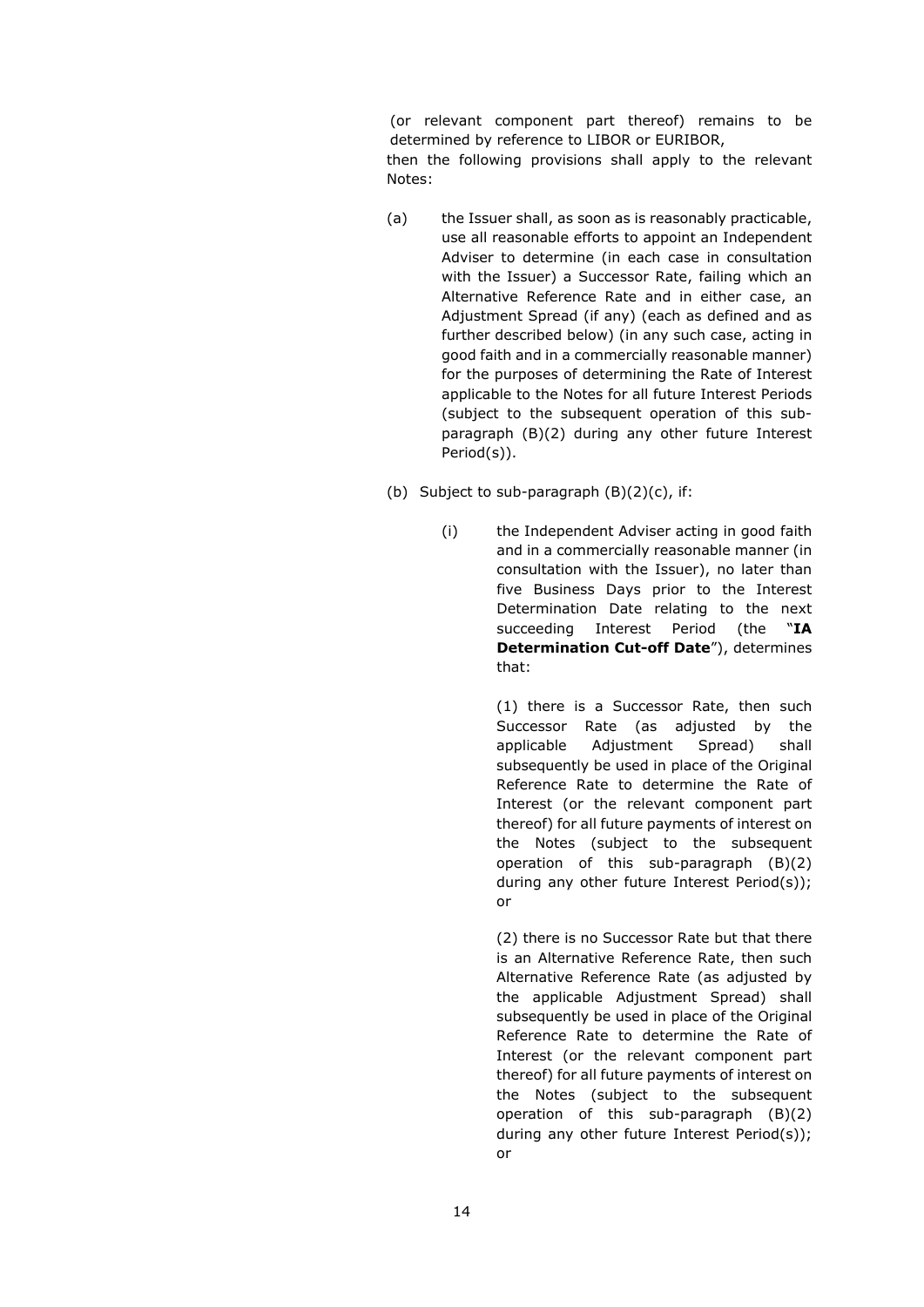- (ii) the Issuer is unable to appoint an Independent Adviser, or if the Independent Adviser appointed by the Issuer in accordance with sub-paragraph (B)(2)(a) fails to determine a Successor Rate or, failing which, an Alternative Reference Rate and in either case, an Adjustment Spread (if any) prior to the relevant IA Determination Cut-off Date, the Issuer (acting in good faith and in a commercially reasonable manner), no later than three Business Days prior to the Interest Determination Date relating to the next Interest Period (the "**Issuer Determination Cut-off Date**"), determines a Successor Rate or, failing which, an Alternative Reference Rate and in either case, an Adjustment Spread (if any) for the purposes of determining the Rate of Interest applicable to the Notes for all future Interest Periods (subject to the subsequent operation of this sub-paragraph (B)(2) during any other future Interest Period(s)),
- (A) such Successor Rate or Alternative Reference Rate shall be the Reference Rate for all future Interest Periods (subject to the subsequent operation of this sub-paragraph (B)(2) during any other future Interest Period(s)).

Without prejudice to the definition thereof, for the purposes of determining an Alternative Reference Rate, the Independent Adviser or the Issuer (as applicable) will take into account relevant and applicable market precedents, as well as any published guidance from relevant associations involved in the establishment of market standards and/or protocols in the international debt capital markets and such other materials as the Independent Adviser or the Issuer (as applicable), in its sole discretion, considers appropriate; and

(B) such Adjustment Spread (which may be expressed as a specified quantum or a formula or methodology for determining the applicable Adjustment Spread (and, for the avoidance of doubt, an Adjustment Spread may be positive, negative or zero)) shall be applied to such Successor Rate or Alternative Reference Rate (as the case may be) for all future Interest Periods (subject to the subsequent operation of this sub-paragraph (B)(2)). Without prejudice to the definition thereof, for the purposes of determining an

then: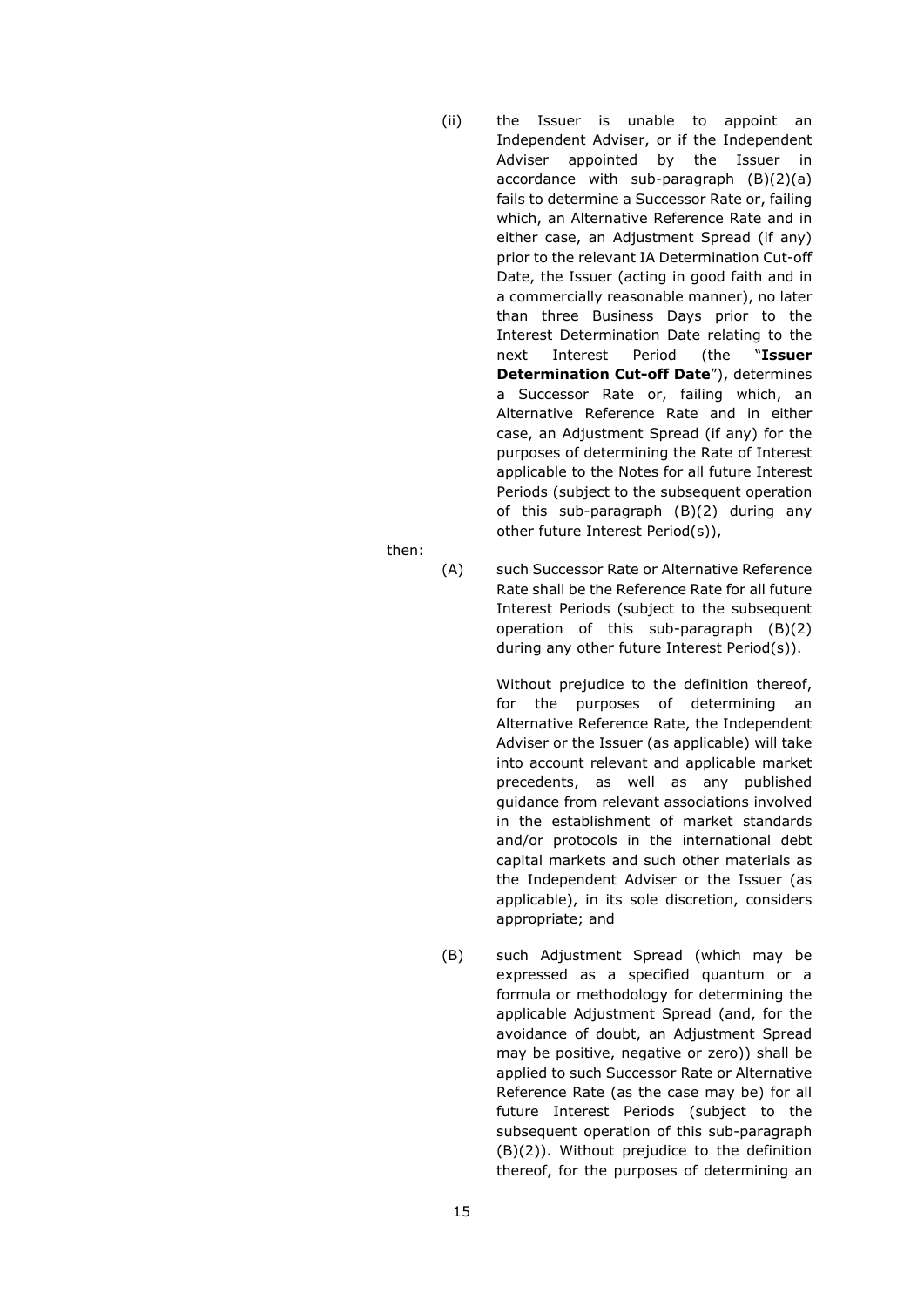Adjustment Spread, the Independent Adviser or the Issuer (as applicable) will take into account relevant and applicable market precedents, as well as any published guidance from relevant associations involved in the establishment of market standards and/or protocols in the international debt capital markets and such other materials as the Independent Adviser or the Issuer, in its sole discretion (as applicable), considers appropriate.

- (c) Notwithstanding the sub-paragraphs of Condition 5.2(b)(ii) above, if:
	- (i) the Independent Adviser appointed by the Issuer in accordance with sub-paragraph (B)(2)(a) notifies the Issuer prior to the IA Determination Cut-off Date that it has determined that no Successor Rate or Alternative Reference Rate exists;
	- (ii) the Independent Adviser appointed by the Issuer in accordance with sub-paragraph (B)(2)(a) fails to determine a Successor Rate or, failing which, an Alternative Reference Rate prior to the relevant IA Determination Cut-off Date, without notifying the Issuer as contemplated in sub-paragraph (B)(2)(b)(i), and the Issuer (acting in good faith and in a commercially reasonable manner) determines prior to the Issuer Determination Cut-off Date that no Successor Rate or Alternative Reference Rate exists; or
	- (iii) no Successor Rate or Alternative Reference Rate and/or applicable Adjustment Spread is otherwise determined in accordance with sub-paragraph (B)(2)(b) prior to the Issuer Determination Cut-off Date,

the relevant Rate of Interest shall be determined as at the last preceding Interest Determination Date (though substituting, where a different Margin is to be applied to the relevant Interest Period from that which applied to the last preceding Interest Period, the Margin relating to the relevant Interest Period in place of the Margin relating to that last preceding Interest Period).

This sub-paragraph (B)(2)(c) shall apply to the relevant Interest Period only. Any subsequent Interest Period(s) shall be subject to the operation of this sub-paragraph (B)(2).

(d) Promptly following the determination of any Successor Rate or Alternative Reference Rate as described in this sub-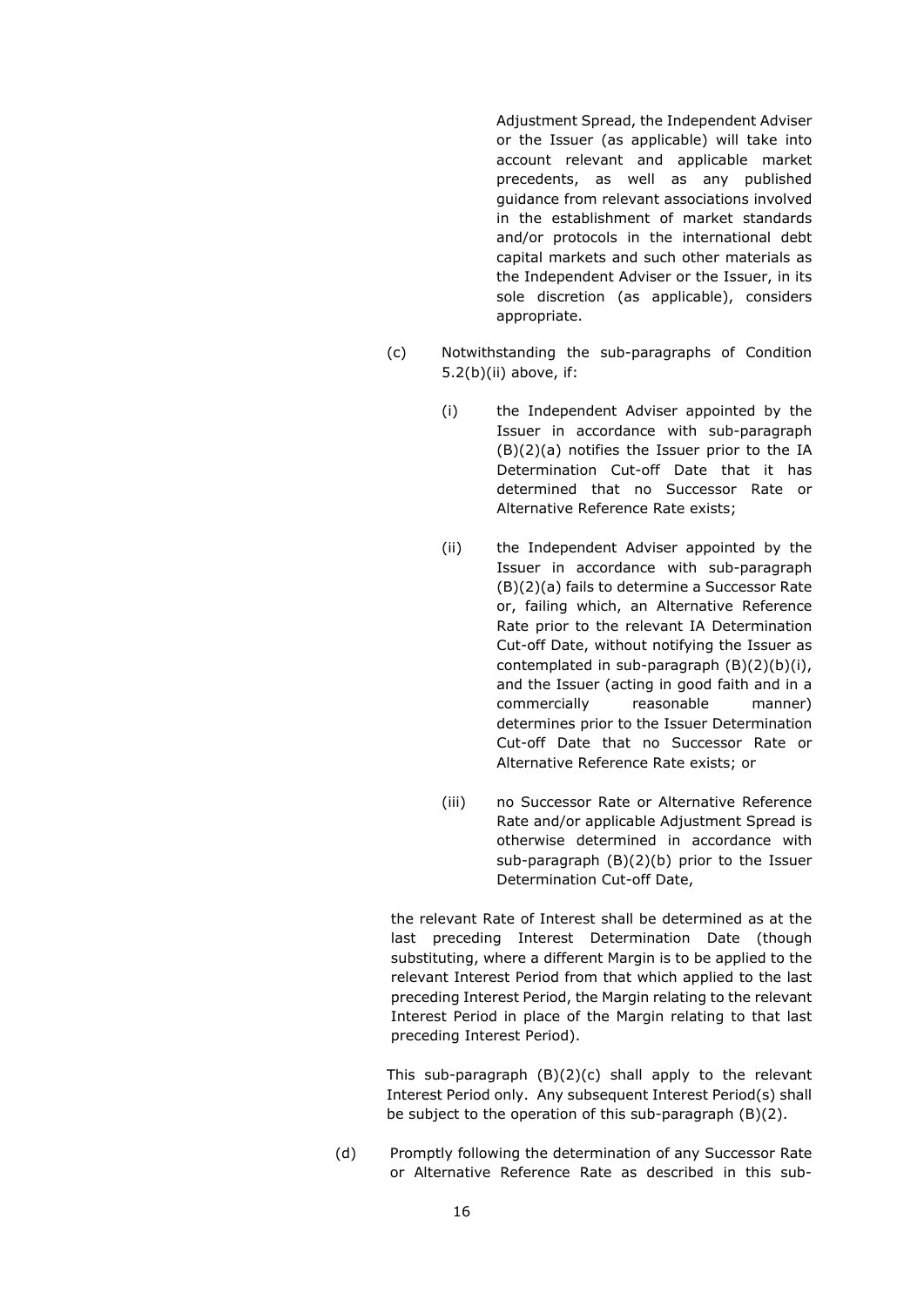paragraph (B)(2), the Issuer shall give notice thereof and of any Adjustment Spread (and the effective date(s) thereof) and any Floating Rate Calculation Changes (defined below) to the Trustee, the Principal Paying Agent, any Calculation Agent, any Determination Agent and, in accordance with Condition 14 (*Notices*), the Noteholders, provided that failure to provide such notice will have no impact on the effectiveness of, or otherwise invalidate, any such determination.

- (e) The Trustee and the Principal Paying Agent shall, at the direction of the Issuer (following consultation with the Principal Paying Agent, the Calculation Agent and/or the Determination Agent, as applicable), effect such waivers and consequential amendments (the "**Floating Rate Calculation Changes**") to the Trust Deed, the Agency Agreement, these Terms and Conditions and any other document as may be required to give effect to any application of this sub-paragraph (B)(2), including, but not limited to:
	- (i) changes to these Terms and Conditions which the Independent Adviser (in consultation with the Issuer) or the Issuer (as applicable) determines may be required in order to follow market practice (determined according to factors including, but not limited to, public statements, opinions and publications of industry bodies and organisations) in relation to such Successor Rate, Alternative Reference Rate and/or (in either case) Adjustment Spread, including, but not limited to (A) the relevant Business Centre(s), Business Day, Business Day Convention, Day Count Fraction, and/or Interest Determination Date applicable to the Notes and (B) the method for determining the fallback to the Rate of Interest in relation to the Notes if such Successor Rate or Alternative Reference Rate is not available; and
	- (ii) any other changes which the Independent Adviser (in consultation with the Issuer) or the Issuer (as applicable) determines are reasonably necessary to ensure the proper operation and comparability to the relevant Reference Rate of such Successor Rate or Alternative Reference Rate.

Prior to any Floating Rate Calculation Changes taking effect, the Issuer shall provide a certificate signed by two authorised signatories of the Issuer to the Trustee, the Principal Paying Agent and, where applicable, the Calculation Agent or the Determination Agent, which (i) provides details of the Floating Rate Calculation Changes and (ii) certifies that the Floating Rate Calculation Changes are required to give effect to any application of this sub-paragraph (B)(2), and the Trustee, the Principal Paying Agent and, where applicable,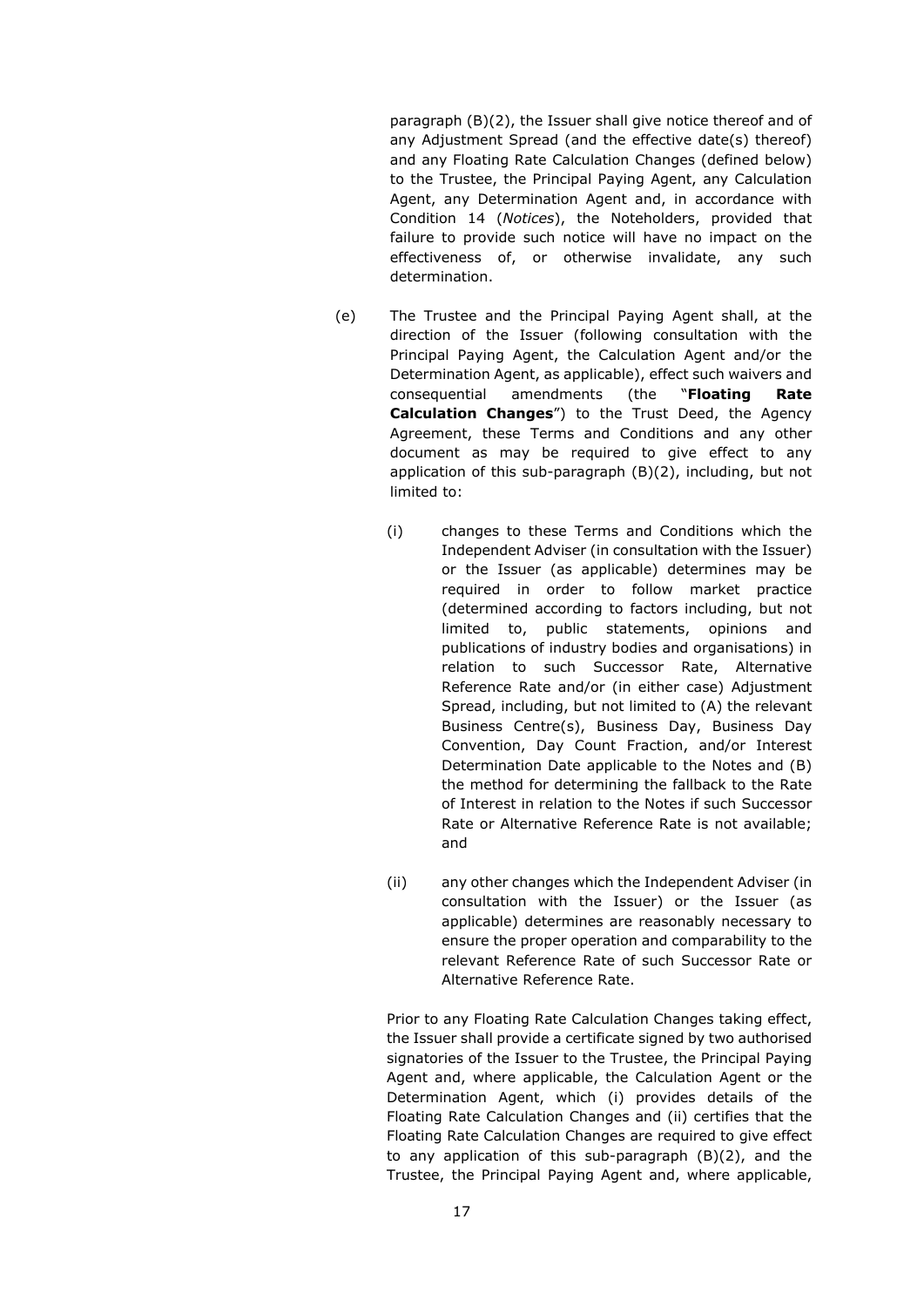the Calculation Agent or the Determination Agent shall be entitled to rely on such certificate without further enquiry or liability to any person. For the avoidance of doubt, the Trustee shall not be liable to the Noteholders or any other person for so acting or relying, irrespective of whether any such modification is or may be materially prejudicial to the interests of any such person. Such changes shall apply to the Notes for all future Interest Periods (subject to the subsequent operation of this sub-paragraph (B)(2)).

The Trustee shall not be obliged to agree to any Floating Rate Calculation Changes if in the sole opinion of the Trustee doing so would impose more onerous obligations upon it or expose it to any additional duties, responsibilities or liabilities or reduce rights and/or the protective provisions afforded to the Trustee in these Terms and Conditions or the Trust Deed.

No consent of the Noteholders shall be required in connection with effecting the relevant Successor Rate or Alternative Reference Rate as described in this sub-paragraph (B)(2) or such other relevant adjustments pursuant to this subparagraph (B)(2), or any Adjustment Spread, including for the execution of, or amendment to, any documents or the taking of other steps by the Issuer or any of the parties to the Trust Deed and/or the Agency Agreement (if required).

(f) For the purposes of this sub-paragraph  $(B)(2)$ :

"**Adjustment Spread**" means a spread (which may be positive, negative or zero) or formula or methodology for calculating a spread, which is required to be applied to the Successor Rate or the Alternative Reference Rate and is the spread, formula or methodology which:

- (a) is formally recommended in relation to the replacement of the Reference Rate specified in the applicable Final Terms with such Successor Rate or Alternative Reference Rate by any Relevant Nominating Body; or,
- (b) if no such formal recommendation has been made, the Independent Adviser (in consultation with the Issuer) or, failing which, the Issuer, determines is recognised or acknowledged as being in customary market usage in international debt capital markets transactions which reference the relevant Reference Rate, where such rate has been replaced by the Successor Rate or the Alternative Reference Rate (as the case may be); or
- (c) if neither (a) nor (b) above applies, the Independent Adviser in its discretion (in consultation with the Issuer), or failing which, the Issuer in its discretion, determines (acting in good faith and in a commercially reasonable manner) to be appropriate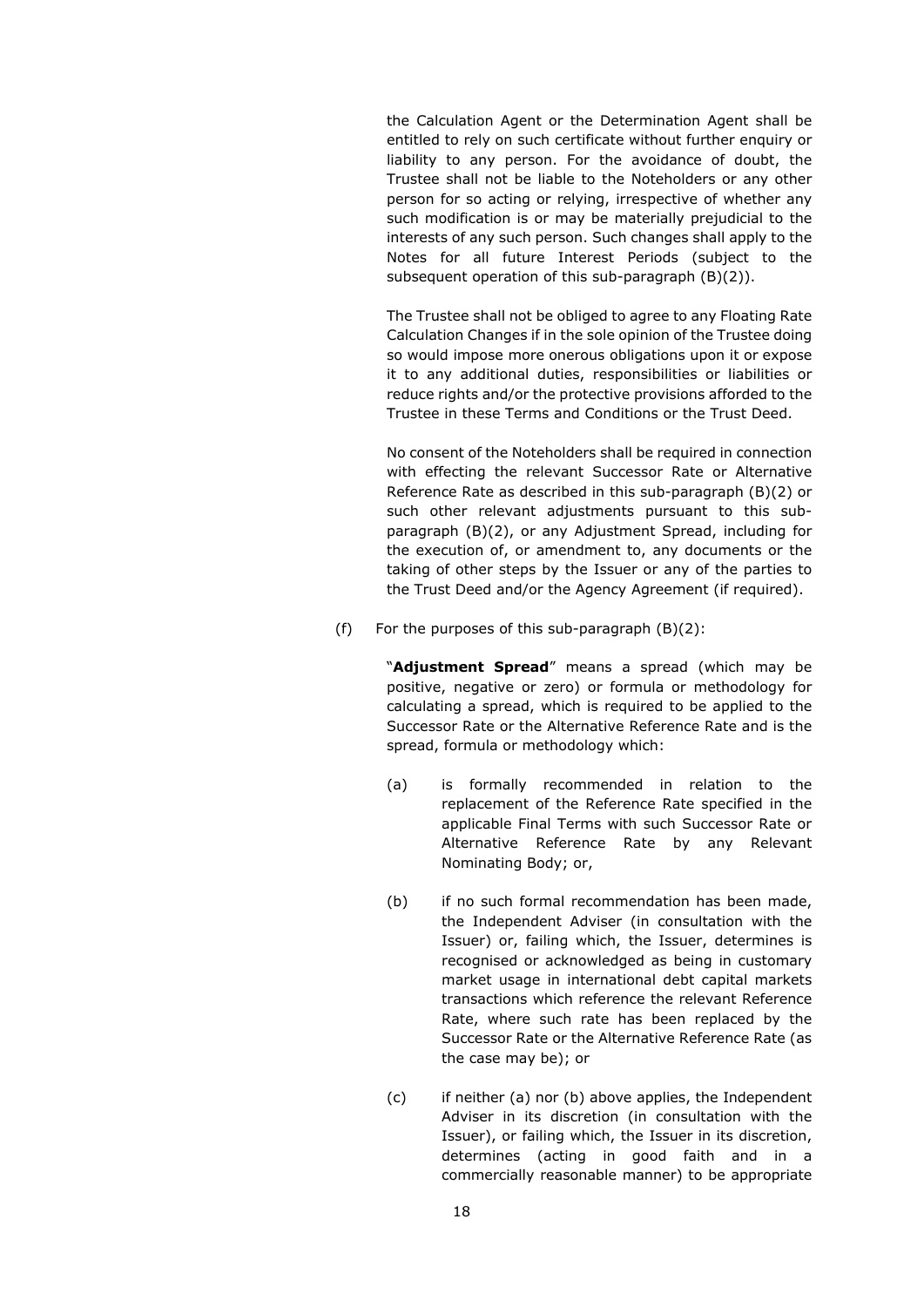in order to reduce or eliminate, to the extent reasonably practicable in the circumstances, any economic prejudice or benefit (as applicable) to Noteholders as a result of the replacement of the relevant Reference Rate with such Successor Rate or Alternative Reference Rate (as applicable);

"**Alternative Reference Rate**" means the rate that has replaced the relevant Reference Rate in customary market usage in the international debt capital markets for the purposes of determining floating rates of interest (or the relevant component part thereof) in respect of notes denominated in the Specified Currency and with an interest period of a comparable duration to the relevant Interest Periods, or, if the Independent Adviser (in consultation with the Issuer) or, failing which, the Issuer (in consultation with the Principal Paying Agent, the Calculation Agent and/or the Determination Agent, as applicable, and acting in good faith and a commercially reasonable manner) determines that there is no such rate, such other rate as the Independent Adviser (in consultation with the Issuer) or, failing which, the Issuer (in consultation with the Principal Paying Agent, the Calculation Agent and/or the Determination Agent, as applicable, and acting in good faith and in a commercially reasonable manner) determines in the Independent Advisor's or the Issuer's sole discretion is most comparable to the relevant Reference Rate;

#### "**Benchmark Event**" means:

- (i) the relevant Original Reference Rate has ceased to be published for at least five Business Days on the Relevant Screen Page as a result of such benchmark ceasing to be calculated or administered; or
- (ii) a public statement by the administrator of the relevant Original Reference Rate that it will, by a specified date within the following 6 months, cease publishing such Original Reference Rate permanently or indefinitely (in circumstances where no successor administrator has been appointed that will continue publication of such Original Reference Rate); or
- (iii) a public statement by the supervisor of the administrator of the relevant Original Reference Rate that such Original Reference Rate has been or will be, by a specified date within the following 6 months, permanently or indefinitely discontinued; or
- (iv) a public statement by the supervisor of the administrator of the relevant Original Reference Rate that means that such Original Reference Rate will be prohibited from being used or that its use will be subject to restrictions or adverse consequences, in each case by a specified date within the following 6 months; or
- (v) a public statement by the supervisor of the administrator of the relevant Original Reference Rate announcing that such Original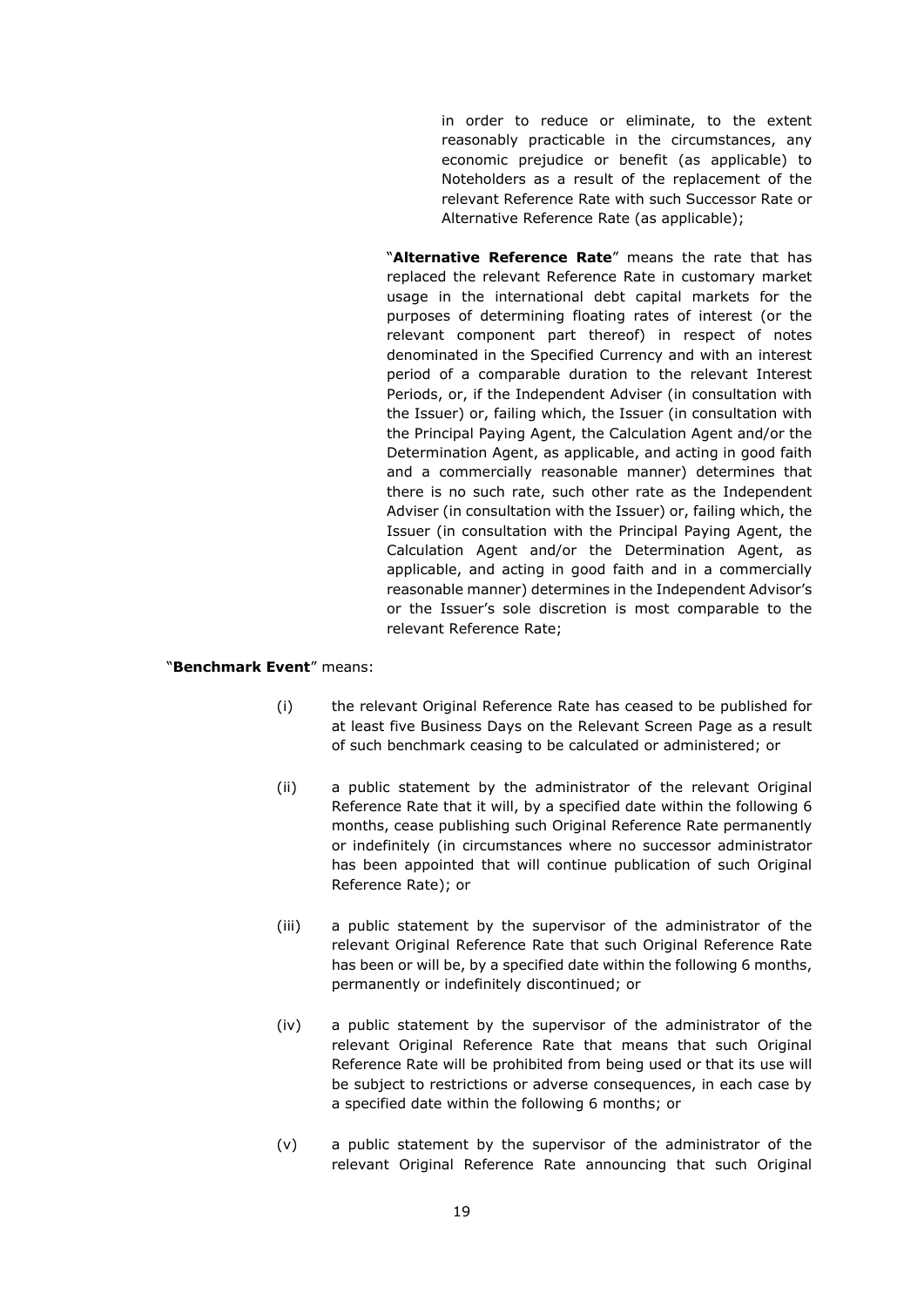Reference Rate is no longer representative or may no longer be used; or

(vi) it has or will on or prior to a specified date within the following 6 months become unlawful for the Principal Paying Agent or the Issuer to calculate any payments due to be made to any Noteholder using the relevant Original Reference Rate (including, without limitation, under the Benchmarks Regulation, if applicable).

"**Independent Adviser**" means an independent financial institution of international repute or other independent financial adviser experienced in the international debt capital markets, in each case appointed by the Issuer at the Issuer's expense; and

"**Original Reference Rate**" means the Reference Rate originally specified for the purpose of determining the relevant Rate of Interest (or any relevant component part(s) thereof) applicable to the Notes (or, if applicable, any Successor Rate or Alternative Reference Rate (or component part thereof)) determined and applicable to the Notes pursuant to the earlier operation of Condition 5.2(b).

"**Relevant Nominating Body**" means, in respect of the Reference Rate specified in the applicable Final Terms:

- (i) the central bank for the currency to which such Reference Rate relates, or any central bank or other supervisory authority which is responsible for supervising the administrator of such Reference Rate; or
- (ii) any working group or committee sponsored by, chaired or co-chaired by or constituted at the request of (a) the central bank for the currency to which such Reference Rate relates, (b) any central bank or other supervisory authority which is responsible for supervising the administrator of such Reference Rate, (c) a group of the aforementioned central banks or other supervisory authorities, or (d) the Financial Stability Board or any part thereof.

"**Successor Rate**" means a successor to or replacement of the Original Reference Rate, which is formally recommended by any Relevant Nominating Body.

#### **(c) Minimum Rate of Interest and/or Maximum Rate of Interest**

If the applicable Final Terms specifies a Minimum Rate of Interest for any Interest Period, then, in the event that the Rate of Interest in respect of such Interest Period determined in accordance with the provisions of paragraph (b) above is less than such Minimum Rate of Interest, the Rate of Interest for such Interest Period shall be such Minimum Rate of Interest.

If the applicable Final Terms specifies a Maximum Rate of Interest for any Interest Period, then, in the event that the Rate of Interest in respect of such Interest Period determined in accordance with the provisions of paragraph (b) above is greater than such Maximum Rate of Interest, the Rate of Interest for such Interest Period shall be such Maximum Rate of Interest.

#### **(d) Determination of Rate of Interest and calculation of Interest Amounts**

The Principal Paying Agent will, at or as soon as practicable after each time at which the Rate of Interest is to be determined, determine the Rate of Interest for the relevant Interest Period.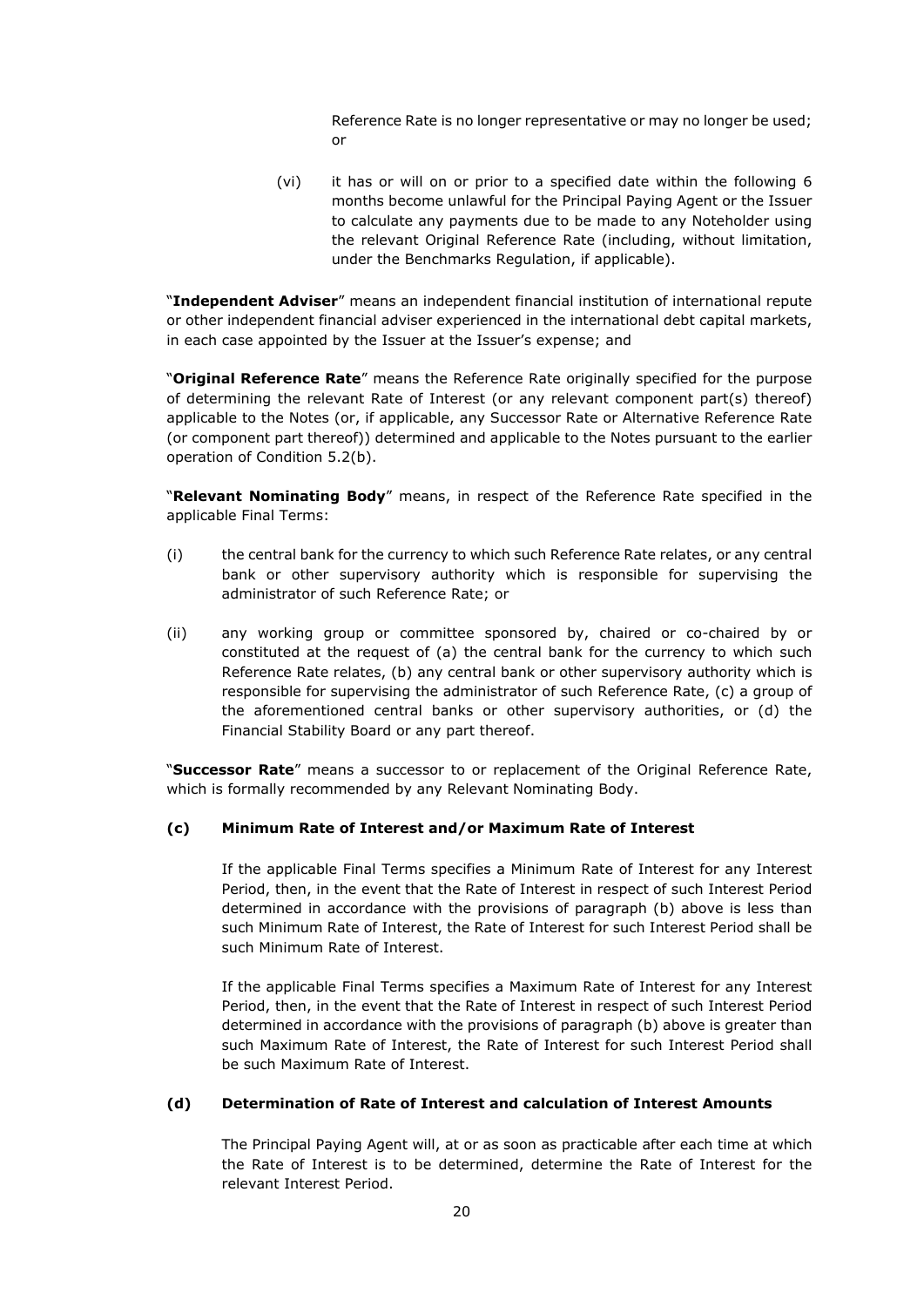The Principal Paying Agent will calculate the amount of interest (the Interest Amount) payable on the Floating Rate Notes for the relevant Interest Period by applying the Rate of Interest to:

- (A) in the case of Floating Rate Notes which are represented by a Global Note, the aggregate outstanding nominal amount of the Notes represented by such Global Note (or, if they are Partly Paid Notes, the aggregate amount paid up); or
- (B) in the case of Floating Rate Notes in definitive form, the Calculation Amount,

and, in each case, multiplying such sum by the applicable Day Count Fraction, and rounding the resultant figure to the nearest sub-unit of the relevant Specified Currency, half of any such sub-unit being rounded upwards or otherwise in accordance with applicable market convention. Where the Specified Denomination of a Floating Rate Note in definitive form is a multiple of the Calculation Amount, the Interest Amount payable in respect of such Note shall be the product of the amount (determined in the manner provided above) for the Calculation Amount and the amount by which the Calculation Amount is multiplied to reach the Specified Denomination, without any further rounding.

"**Day Count Fraction**" means, in respect of the calculation of an amount of interest in accordance with this Condition 5.2 (*Interest on Floating Rate Notes*):

- (ii) if "Actual/Actual (ISDA)" or "Actual/Actual" is specified in the applicable Final Terms, the actual number of days in the Interest Period divided by 365 (or, if any portion of that Interest Period falls in a leap year, the sum of (I) the actual number of days in that portion of the Interest Period falling in a leap year divided by 366 and (II) the actual number of days in that portion of the Interest Period falling in a non-leap year divided by 365);
- (iii) if "Actual/365 (Fixed)" is specified in the applicable Final Terms, the actual number of days in the Interest Period divided by 365;
- (iv) if "Actual/365 (Sterling)" is specified in the applicable Final Terms, the actual number of days in the Interest Period divided by 365 or, in the case of an Interest Payment Date falling in a leap year, 366;
- (v) if "Actual/360" is specified in the applicable Final Terms, the actual number of days in the Interest Period divided by 360;
- (vi) if "30/360", "360/360" or "Bond Basis" is specified in the applicable Final Terms, the number of days in the Interest Period divided by 360, calculated on a formula basis as follows:

 $[360 \times (Y_2 - Y_1)] + [30 \times (M_2 - M_1)] + (D_2 - D_1)$ Day Count Fraction = 360

where: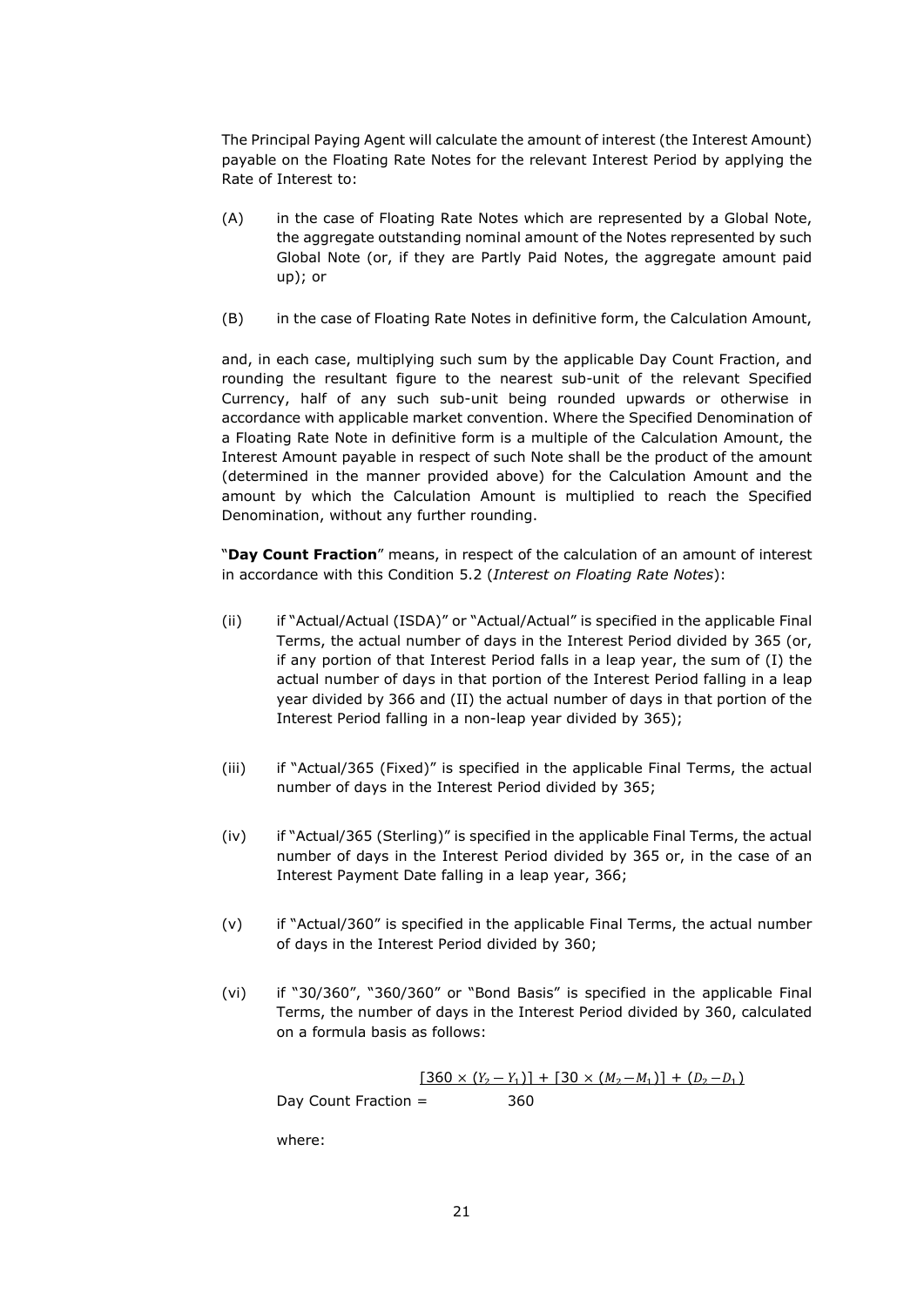" $Y_1$ " is the year, expressed as a number, in which the first day of the Interest Period falls;

" $Y_2$ " is the year, expressed as a number, in which the day immediately following the last day of the Interest Period falls;

" $M_1$ " is the calendar month, expressed as a number, in which the first day of the Interest Period falls;

" $M_2$ " is the calendar month, expressed as a number, in which the day immediately following the last day of the Interest Period falls;

" $D_1$ " is the first calendar day, expressed as a number, of the Interest Period, unless such number is 31, in which case  $D_1$  will be 30; and

" $D_2$ " is the calendar day, expressed as a number, immediately following the last day included in the Interest Period, unless such number would be 31 and  $D_1$  is greater than 29, in which case  $D_2$  will be 30;

(vii) if "30E/360" or "Eurobond Basis" is specified in the applicable Final Terms, the number of days in the Interest Period divided by 360, calculated on a formula basis as follows:

$$
\frac{[360 \times (Y_2 - Y_1)] + [30 \times (M_2 - M_1)] + (D_2 - D_1)}{360}
$$
 Day Count Fraction =

where:

" $Y_1$ " is the year, expressed as a number, in which the first day of the Interest Period falls;

" $Y_2$ " is the year, expressed as a number, in which the day immediately following the last day of the Interest Period falls;

" $M_1$ " is the calendar month, expressed as a number, in which the first day of the Interest Period falls;

" $M_2$ " is the calendar month, expressed as a number, in which the day immediately following the last day of the Interest Period falls;

" $D_1$ " is the first calendar day, expressed as a number, of the Interest Period, unless such number would be 31, in which case D1 will be 30; and

" $D_2$ " is the calendar day, expressed as a number, immediately following the last day included in the Interest Period, unless such number would be 31, in which case D2 will be 30;

(viii) if "30E/360 (ISDA)" is specified in the applicable Final Terms, the number of days in the Interest Period divided by 360, calculated on a formula basis as follows:

 $[360 \times (Y_2 - Y_1)] + [30 \times (M_2 - M_1)] + (D_2 - D_1)$ Day Count Fraction = 360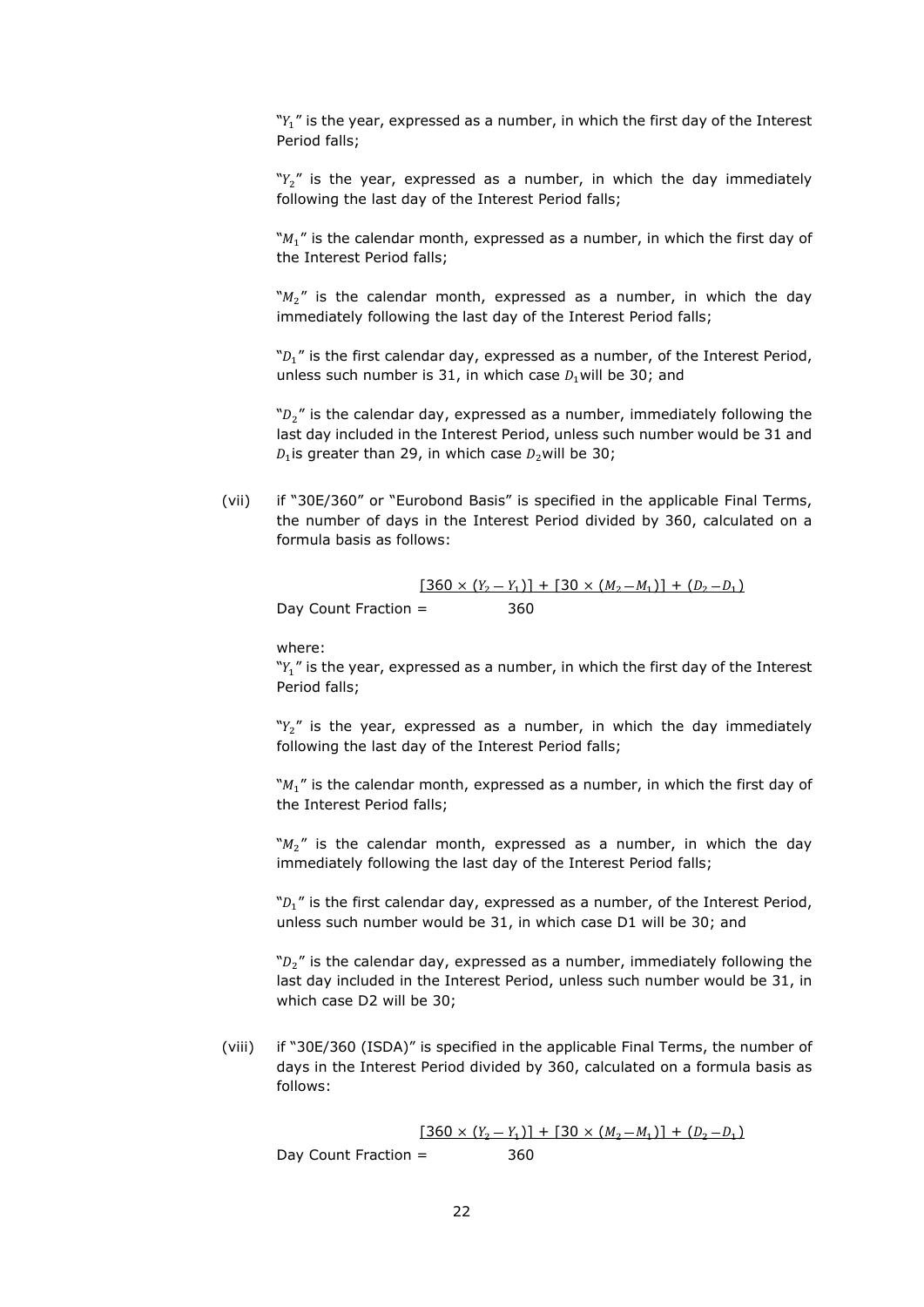where:

" $Y_1$ " is the year, expressed as a number, in which the first day of the Interest Period falls;

" $Y_2$ " is the year, expressed as a number, in which the day immediately following the last day of the Interest Period falls;

" $M_1$ " is the calendar month, expressed as a number, in which the first day of the Interest Period falls;

" $M_2$ " is the calendar month, expressed as a number, in which the day immediately following the last day of the Interest Period falls;

" $D_1$ " is the first calendar day, expressed as a number, of the Interest Period, unless (i) that day is the last day of February or (ii) such number would be 31, in which case D1 will be 30; and

" $D_2$ " is the calendar day, expressed as a number, immediately following the last day included in the Interest Period, unless (i) that day is the last day of February but not the Maturity Date or (ii) such number would be 31, in which case D2 will be 30.

#### **(e) Linear Interpolation**

Where Linear Interpolation is specified as applicable in respect of an Interest Period in the applicable Final Terms, the Rate of Interest for such Interest Period shall be calculated by the Principal Paying Agent by straight line linear interpolation by reference to two rates based on the relevant Reference Rate (where Screen Rate Determination is specified as applicable in the applicable Final Terms) or the relevant Floating Rate Option (where ISDA Determination is specified as applicable in the applicable Final Terms), one of which shall be determined as if the Designated Maturity were the period of time for which rates are available next shorter than the length of the relevant Interest Period and the other of which shall be determined as if the Designated Maturity were the period of time for which rates are available next longer than the length of the relevant Interest Period, provided however that if there is no rate available for a period of time next shorter or, as the case may be, next longer, then the Principal Paying Agent shall determine such rate at such time and by reference to such sources as it determines appropriate.

In this Condition, "**Designated Maturity**" means, in relation to Screen Rate Determination, the period of time designated in the Reference Rate and, in relation to ISDA Determination, as so specified in the applicable Final Terms.

#### **(f) Notification of Rate of Interest and Interest Amounts**

The Principal Paying Agent will cause the Rate of Interest and each Interest Amount for each Interest Period and the relevant Interest Payment Date to be notified to the Issuer, the Trustee, the Registrar (in the case of Registered Notes) and any stock exchange on which the relevant Floating Rate Notes are for the time being listed (by no later than the first day of each Interest Period) and notice thereof to be published in accordance with Condition 14 (*Notices*) as soon as possible after their determination but in no event later than the fourth London Business Day thereafter. Each Interest Amount and Interest Payment Date so notified may subsequently be amended (or appropriate alternative arrangements made by way of adjustment) without prior notice in the event of an extension or shortening of the Interest Period.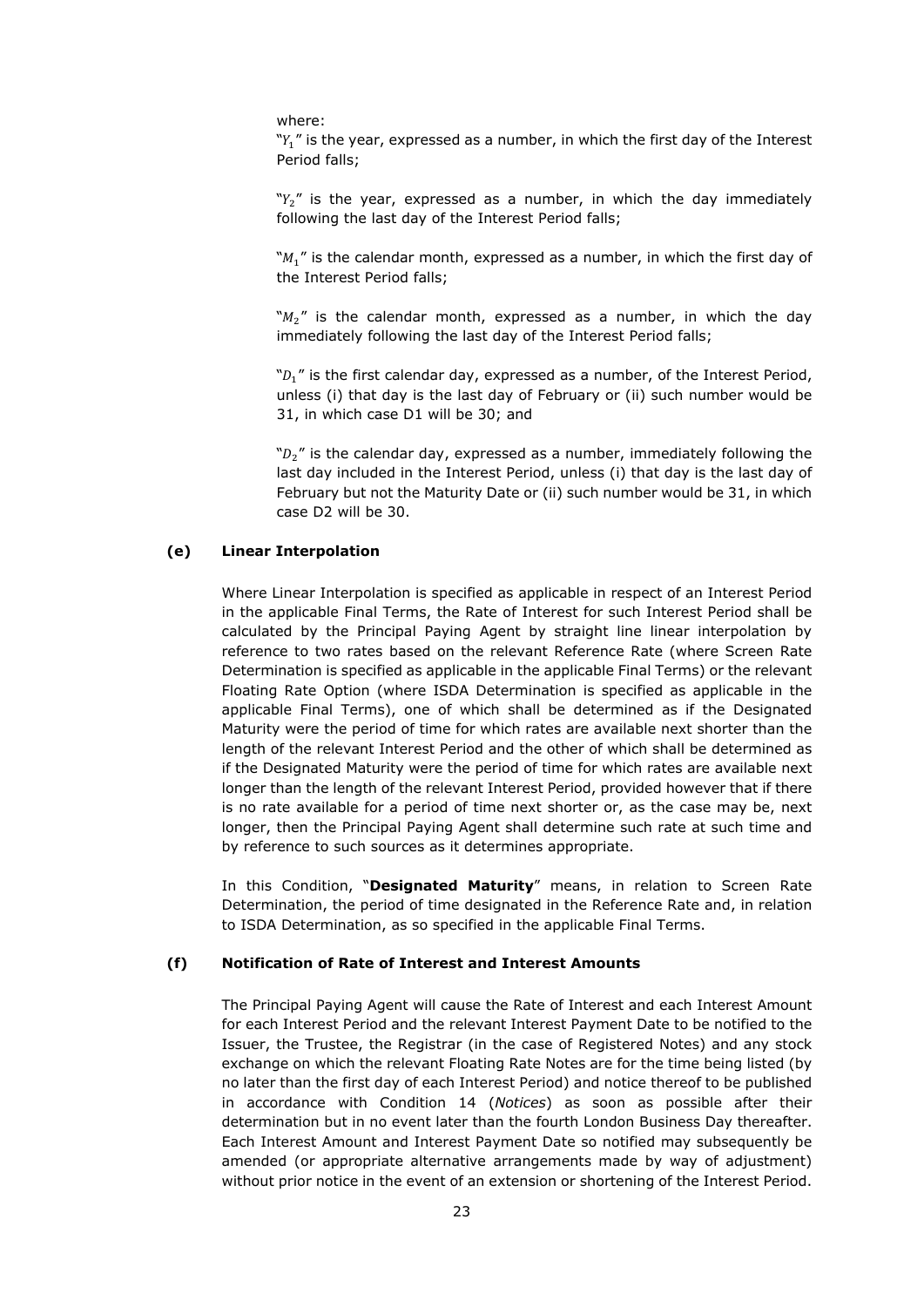Any such amendment will promptly be notified to the Issuer, the Trustee, the Registrar in the case of Registered Notes and each stock exchange on which the relevant Floating Rate Notes are for the time being listed and to the Noteholders in accordance with Condition 14 (*Notices*). For the purposes of this paragraph, the expression "**London Business Day**" means a day (other than a Saturday or a Sunday) on which banks and foreign exchange markets are open for general business in London.

#### **(g) Certificates to be final**

All certificates, communications, opinions, determinations, calculations, quotations and decisions given, expressed, made or obtained for the purposes of the provisions of this Condition 5.2 (*Interest on Floating Rate Notes*) by the Principal Paying Agent shall (in the absence of wilful default, bad faith or manifest error) be binding on the Issuer, the Trustee, the Principal Paying Agent, the other Paying Agents, the Registrar and all Noteholders and Couponholders and (in the absence of wilful default or bad faith) no liability to the Issuer, the Noteholders or the Couponholders shall attach to the Principal Paying Agent or the Trustee in connection with the exercise or non-exercise by it of its powers, duties and discretions pursuant to such provisions.

#### **5.3 Accrual of interest**

Each Note (or in the case of the redemption of part only of a Note, that part only of such Note) will cease to bear interest (if any) from the date for its redemption unless payment of principal is improperly withheld or refused. In such event, interest will continue to accrue until whichever is the earlier of:

- (a) the date on which all amounts due in respect of such Note have been paid; and
- (b) five days after the date on which the full amount of the moneys payable in respect of such Note has been received by the Principal Paying Agent and notice to that effect has been given to the Noteholders in accordance with Condition 14 (*Notices*), except to the extent that there is default in the subsequent payment thereof in accordance with the Conditions to the Noteholders or Couponholders (as the case may be).

#### **5.4 Adjustment of Rate of Interest for Fixed Rate Notes and Floating Rate Notes**

If a Step Up Rating Change and/or Step Down Rating Change is specified as being applicable in the applicable Final Terms, the following terms relating to the Rate of Interest for the Notes shall apply:

- (a) The Rate of Interest payable on the Notes will be subject to adjustment from time to time in the event of a Step Up Rating Change and/or a Step Down Rating Change, as the case may be.
- (b) Subject to Condition 5.4(d) and 5.4(h) below, from and including the first Interest Payment Date following the date of a Step Up Rating Change, the Rate of Interest (in the case of Fixed Rate Notes) or the Margin (in the case of Floating Rate Notes) payable on the Notes shall be increased by the Step Up Margin.
- (c) Subject to Condition 5.4(d) and 5.4(h) below, in the event of a Step Down Rating Change following a Step Up Rating Change, with effect from and including the first Interest Payment Date following the date of such Step Down Rating Change, the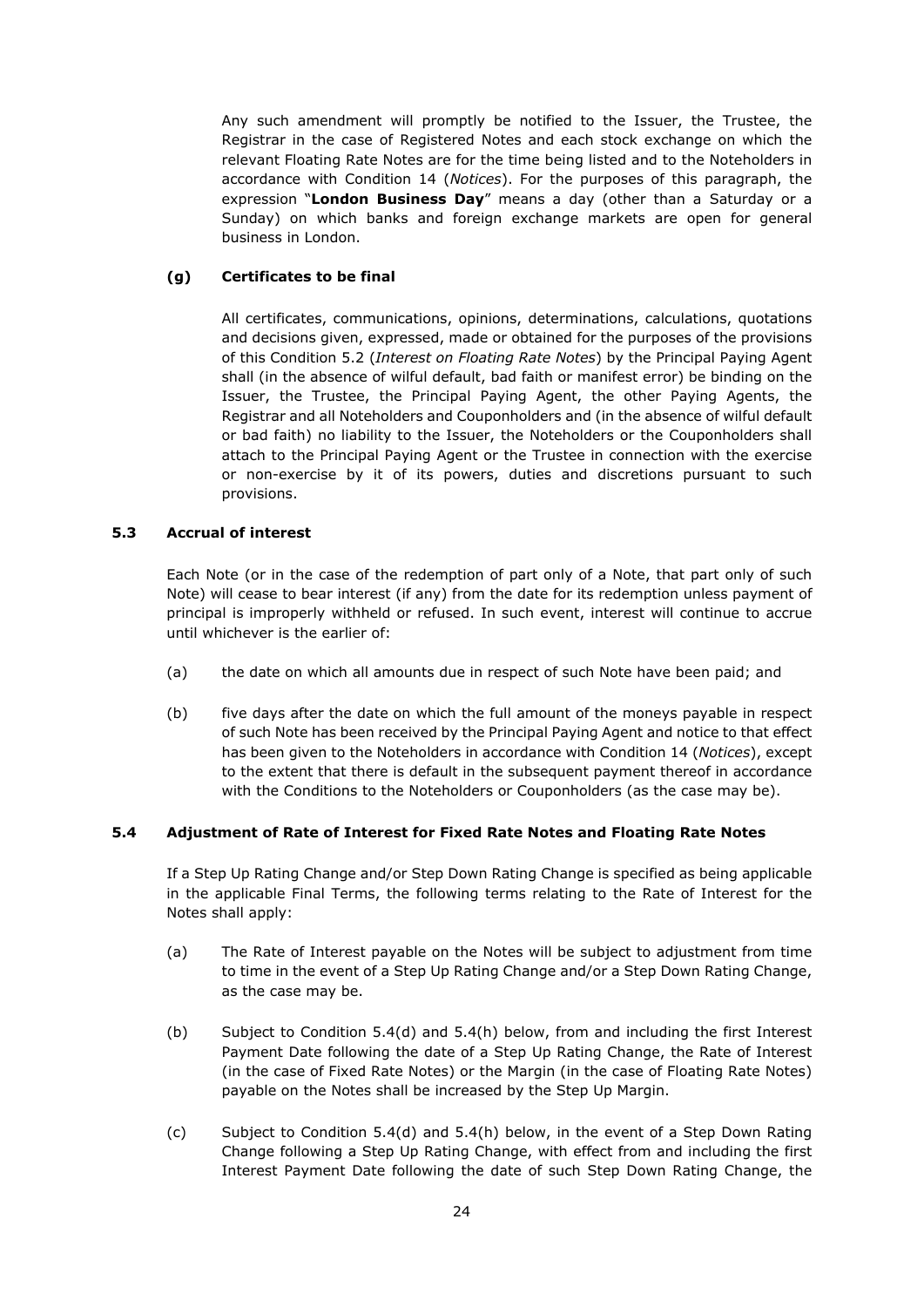Rate of Interest (in the case of Fixed Rate Notes) or the Margin (in the case of Floating Rate Notes) payable on the Notes shall be decreased by the Step Up Margin back to the initial Rate of Interest (in the case of Fixed Rate Notes) or the initial Margin (in the case of Floating Rate Notes).

- (d) If a Step Up Rating Change and, subsequently, a Step Down Rating Change occur during the same Fixed Interest Period (in the case of Fixed Rate Notes) or the same Interest Period (in the case of Floating Rate Notes), the Rate of Interest (in the case of Fixed Rate Notes) or the Margin (in the case of Floating Rate Notes) on the Notes shall be neither increased nor decreased as a result of either such event.
- (e) The Issuer shall use all reasonable efforts to maintain credit ratings for its senior unsecured long-term debt from S&P and, if an additional Rating Agency is appointed to rate the Issuer's senior unsecured long-term debt by or with the consent of the Issuer, such additional Rating Agency. If, notwithstanding such reasonable efforts, any Rating Agency fails or ceases to assign a credit rating to the Issuer's senior unsecured long-term debt, the Issuer shall use all reasonable efforts to obtain a credit rating of its senior unsecured long-term debt from a Substitute Rating Agency approved (other than in the case of Moody's or Fitch) by the Trustee (such approval not to be unreasonably withheld or delayed), and references herein to such Rating Agency or the credit ratings thereof, shall be to such Substitute Rating Agency or, as the case may be, the equivalent credit ratings thereof as specified in or determined in accordance with the remainder of this Condition 5.4.
- (f) The Issuer will cause the occurrence of a Step Up Rating Change or a Step Down Rating Change giving rise to an adjustment to the Rate of Interest payable on the Notes pursuant to this Condition 5.4 to be notified to the Trustee and the Principal Paying Agent and notice thereof to be published in accordance with Condition 14 (*Notices*) as soon as reasonably practicable after the occurrence of such Step Up Rating Change or Step Down Rating Change, but in no event later than the fifth London Business Day thereafter.
- (g) If the rating designations employed by any Rating Agency are changed from those which are described in this Condition or if a rating is procured from a Substitute Rating Agency other than Moody's or Fitch, the Issuer shall determine, with the prior approval of the Trustee (not to be unreasonably withheld or delayed), the rating designations of such Substitute Rating Agency as are most equivalent to the prior rating designations of the existing Rating Agency (or Rating Agencies, as the case may be).
- (h) Notwithstanding any other provision contained herein, there shall be no limit on the number of times that the Rate of Interest may be adjusted pursuant hereto during the term of the Notes provided that at no time during the term of the Notes will the Rate of Interest be (i) less than the initial Rate of Interest or (ii) more than the initial Rate of Interest plus the Step Up Margin specified hereon.

#### Where:

"**Rating Agency, Fitch, Moody's, S&P and Substitute Rating Agency**" have the meanings given to such terms in Condition 7.6 (*Redemption at the option of the Noteholders upon a change of control (Change of Control Put)*);

"**Step Down Rating Change**" means the first public announcement by S&P and, if applicable, each other Rating Agency appointed by or with the consent of the Issuer,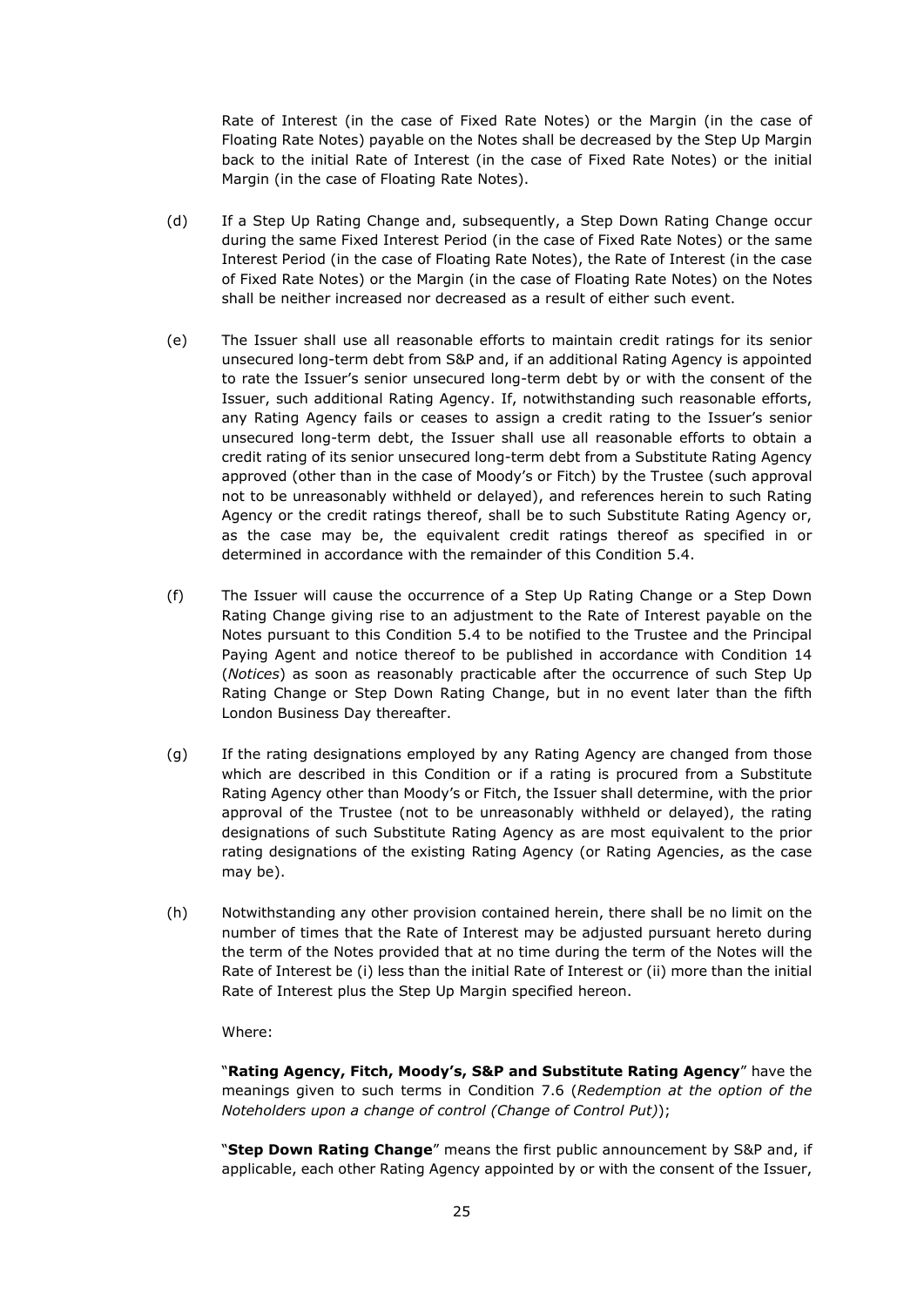after a Step Up Rating Change, that the credit rating of the Issuer's senior unsecured long-term debt is at least BBB- in the case of S&P and, if applicable, at least Baa3 in the case of Moody's and at least BBB- in the case of Fitch. For the avoidance of doubt, any further increase in the credit rating of the Issuer's senior unsecured longterm debt above BBB- in the case of S&P and, if applicable, at least Baa3 in the case of Moody's and at least BBB- in the case of Fitch shall not constitute a further Step Down Rating Change;

"**Step Up Margin**" means the rate per annum specified in the applicable Final Terms; and

"**Step Up Rating Change**" means the first public announcement by S&P or, if applicable, any other Rating Agency appointed by or with the consent of the Issuer of a decrease in the credit rating of the Issuer's senior unsecured long-term debt to below BBB- in the case of S&P or, if applicable, below Baa3 in the case of Moody's or below BBB- in the case of Fitch. For the avoidance of doubt, any further decrease in the credit rating of the Issuer's senior unsecured long-term debt below BBB- in the case of S&P or, if applicable, below Baa3 in the case of Moody's or below BBBin the case of Fitch shall not constitute a further Step Up Rating Change.

#### **6. PAYMENTS**

#### **6.1 Method of payment**

Subject as provided below:

- (a) payments in a Specified Currency other than euro will be made by credit or transfer to an account in the relevant Specified Currency maintained by the payee with, or, at the option of the payee, by a cheque in such Specified Currency drawn on, a bank in the principal financial centre of the country of such Specified Currency (which, if the Specified Currency is Australian dollars or New Zealand dollars, shall be Sydney and Auckland, respectively); and
- (b) payments in euro will be made by credit or transfer to a euro account (or any other account to which euro may be credited or transferred) specified by the payee or, at the option of the payee, by a euro cheque.

Payments will be subject in all cases to (i) any fiscal or other laws and regulations applicable thereto in the place of payment, but without prejudice to the provisions of Condition 8 (*Taxation*) and (ii) any withholding or deduction required pursuant to an agreement described in Section 1471(b) of the U.S. Internal Revenue Code of 1986 (the "**Code**") or otherwise imposed pursuant to Sections 1471 through 1474 of the Code, any regulations or agreements thereunder, any official interpretations thereof, or (without prejudice to the provisions of Condition 8 (*Taxation*)) any law implementing an intergovernmental approach thereto.

#### **6.2 Presentation of Definitive Bearer Notes and Coupons**

Payments of principal in respect of Definitive Bearer Notes will (subject as provided below) be made in the manner provided in Condition 6.1 (*Method of payment*) above only against presentation and surrender (or, in the case of part payment of any sum due, endorsement) of Definitive Bearer Notes, and payments of interest in respect of Definitive Bearer Notes will (subject as provided below) be made as aforesaid only against presentation and surrender (or, in the case of part payment of any sum due, endorsement) of Coupons, in each case at the specified office of any Paying Agent outside the United States (which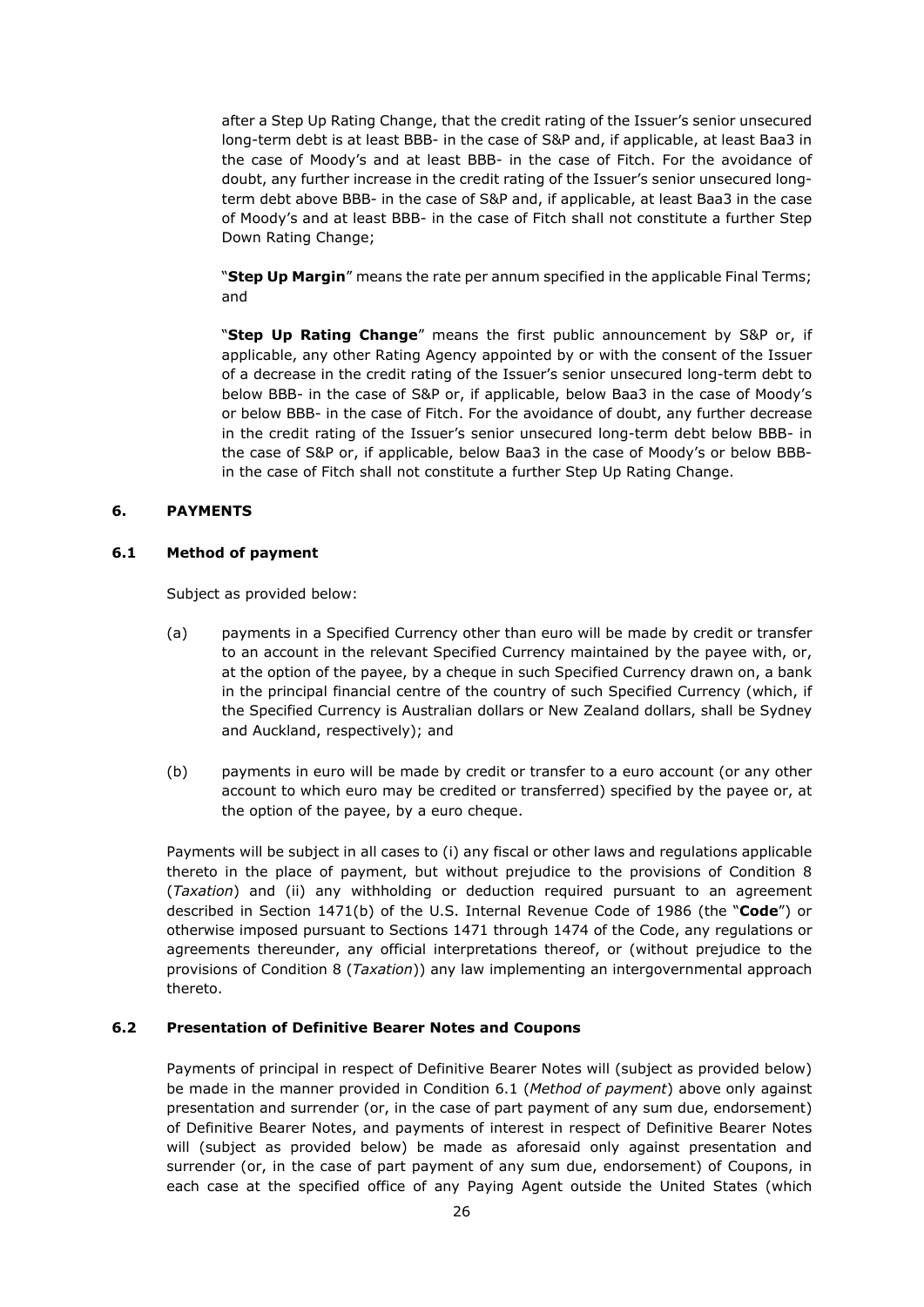expression, as used herein, means the United States of America (including the States and the District of Columbia and its possessions)).

Fixed Rate Notes which are Definitive Bearer Notes (other than Fixed Rate Notes in respect of which Condition 5.4 (*Adjustment of Rate of Interest for Fixed Rate Notes and Floating Rate Notes*) applies and Long Maturity Notes (as defined below) as provided in the circumstances in the following paragraphs of this Condition 6.2) should be presented for payment together with all unmatured Coupons appertaining thereto (which expression shall for this purpose include Coupons falling to be issued on exchange of matured Talons), failing which the amount of any missing unmatured Coupon (or, in the case of payment not being made in full, the same proportion of the amount of such missing unmatured Coupon as the sum so paid bears to the sum due) will be deducted from the sum due for payment. Each amount of principal so deducted will be paid in the manner mentioned above against surrender of the relative missing Coupon at any time before the expiry of 10 years after the Relevant Date (as defined in Condition 8 (*Taxation*)) in respect of such principal (whether or not such Coupon would otherwise have become void under Condition 9 (*Prescription*)) or, if later, five years from the date on which such Coupon would otherwise have become due, but in no event thereafter.

Upon any Fixed Rate Note which is a Definitive Bearer Note becoming due and repayable prior to its Maturity Date, all unmatured Talons (if any) appertaining thereto will become void and no further Coupons will be issued in respect thereof.

Upon the date on which any Fixed Rate Note in respect of which Condition 5.4 (*Adjustment of Rate of Interest for Fixed Rate Notes and Floating Rate Notes*) applies, Floating Rate Note or Long Maturity Note which is a Definitive Bearer Note becomes due and repayable, unmatured Coupons and Talons (if any) relating thereto (whether or not attached) shall become void and no payment or, as the case may be, exchange for further Coupons shall be made in respect thereof. A "**Long Maturity Note**" is a Fixed Rate Note (other than a Fixed Rate Note which on issue had a Talon attached) whose nominal amount on issue is less than the aggregate interest payable thereon, provided that such Note shall cease to be a Long Maturity Note on the Interest Payment Date on which the aggregate amount of interest remaining to be paid after that date is less than the nominal amount of such Note.

If the due date for redemption of any Definitive Bearer Note is not an Interest Payment Date, interest (if any) accrued in respect of such Definitive Bearer Note from (and including) the preceding Interest Payment Date or, as the case may be, the Interest Commencement Date shall be payable only against surrender of the relevant Definitive Bearer Note.

#### **6.3 Payments in respect of Bearer Notes in Global Form**

Payments of principal and interest (if any) in respect of Notes represented by any bearer Global Note will (subject as provided below) be made in the manner specified above in relation to Definitive Bearer Notes or otherwise in the manner specified in the relevant bearer Global Note, where applicable against presentation or surrender, as the case may be, of such bearer Global Note at the specified office of any Principal Paying Agent outside the United States. A record of each payment made, distinguishing between any payment of principal and any payment of interest, will be made either on such bearer Global Note by the Principal Paying Agent to which it was presented or in the records of Euroclear and Clearstream, Luxembourg, as applicable.

#### **6.4 Payments in respect of Registered Notes**

Payments of principal in respect of each Registered Note (whether or not in global form) will be made against presentation and surrender of the Registered Note at the specified office of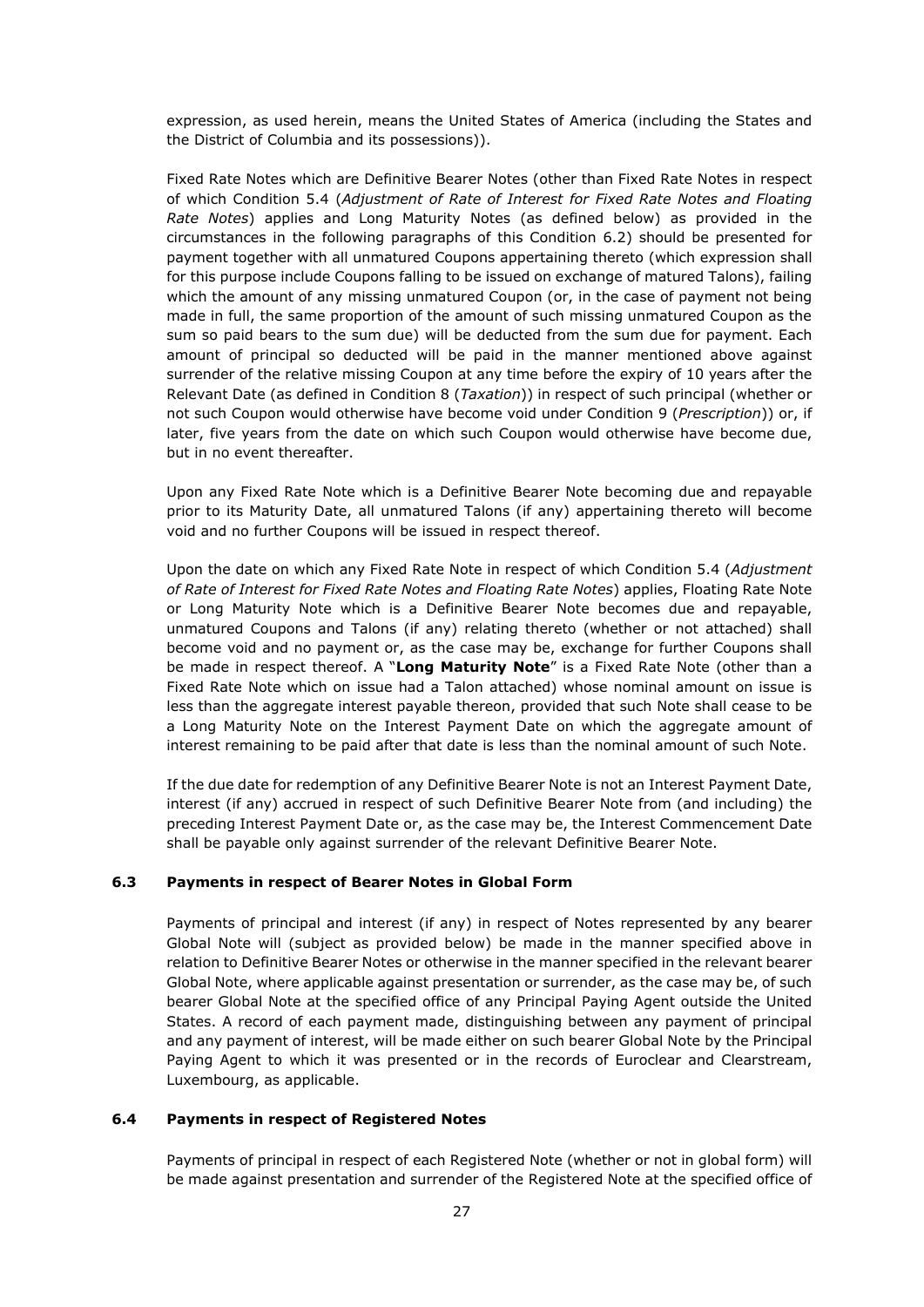the Registrar or any of the Paying Agents. Such payments will be made by transfer to the Designated Account (as defined below) of the holder (or the first named of joint holders) of the Registered Note appearing in the register of holders of the Registered Notes maintained by the Registrar (the "**Register**") (i) where in global form, at the close of the business day (being for this purpose a day on which Euroclear and Clearstream, Luxembourg are open for business) before the relevant due date, and (ii) where in definitive form, at the close of business on the third business day (being for this purpose a day on which banks are open for business in the city where the specified office of the Registrar is located) before the relevant due date. Notwithstanding the previous sentence, if (i) a holder does not have a Designated Account or (ii) the nominal amount of the Notes held by a holder is less than U.S.\$250,000 (or its approximate equivalent in any other Specified Currency), payment will instead be made by cheque in the Specified Currency drawn on a Designated Bank (as defined below). For these purposes, Designated Account means the account (which, in the case of a payment in Japanese Yen to a non-resident of Japan, shall be a non- resident account) maintained by a holder with a Designated Bank and identified as such in the Register and "**Designated Bank**" means (in the case of payment in a Specified Currency other than euro) a bank in the principal financial centre of the country of such Specified Currency (which, if the Specified Currency is Australian dollars or New Zealand dollars, shall be Sydney and Auckland, respectively) and (in the case of a payment in euro) any bank which processes payments in euro.

Payments of interest in respect of each Registered Note will be made by a cheque in the Specified Currency drawn on a Designated Bank and mailed by uninsured mail on the business day in the city where the specified office of the Registrar is located immediately preceding the relevant due date to the holder (or the first named of joint holders) of the Registered Note appearing in the Register (i) where in global form, at the close of the business day (being for this purpose a day on which Euroclear and Clearstream, Luxembourg are open for business) before the relevant due date, and (ii) where in definitive form, at the close of business on the fifteenth day (whether or not such fifteenth day is a business day) before the relevant due date (the "**Record Date**") at his address shown in the Register on the Record Date and at his risk.

Upon application of the holder to the specified office of the Registrar not less than three business days in the city where the specified office of the Registrar is located before the due date for any payment of interest in respect of a Registered Note, the payment may be made by transfer on the due date in the manner provided in the preceding paragraph. Any such application for transfer shall be deemed to relate to all future payments of interest (other than interest due on redemption) in respect of the Registered Notes which become payable to the holder who has made the initial application until such time as the Registrar is notified in writing to the contrary by such holder. Payment of the interest due in respect of each Registered Note on redemption will be made in the same manner as payment of the nominal amount of such Registered Note as set out in the first sentence of this Condition 6.4.

Holders of Registered Notes will not be entitled to any interest or other payment for any delay in receiving any amount due in respect of any Registered Note as a result of a cheque posted in accordance with this Condition arriving after the due date for payment or being lost in the post. No commissions or expenses shall be charged to such holders by the Registrar in respect of any payments of principal or interest in respect of the Registered Notes.

None of the Issuer or the Agents will have any responsibility or liability for any aspect of the records relating to, or payments made on account of, beneficial ownership interests in the Registered Global Notes or for maintaining, supervising or reviewing any records relating to such beneficial ownership interests.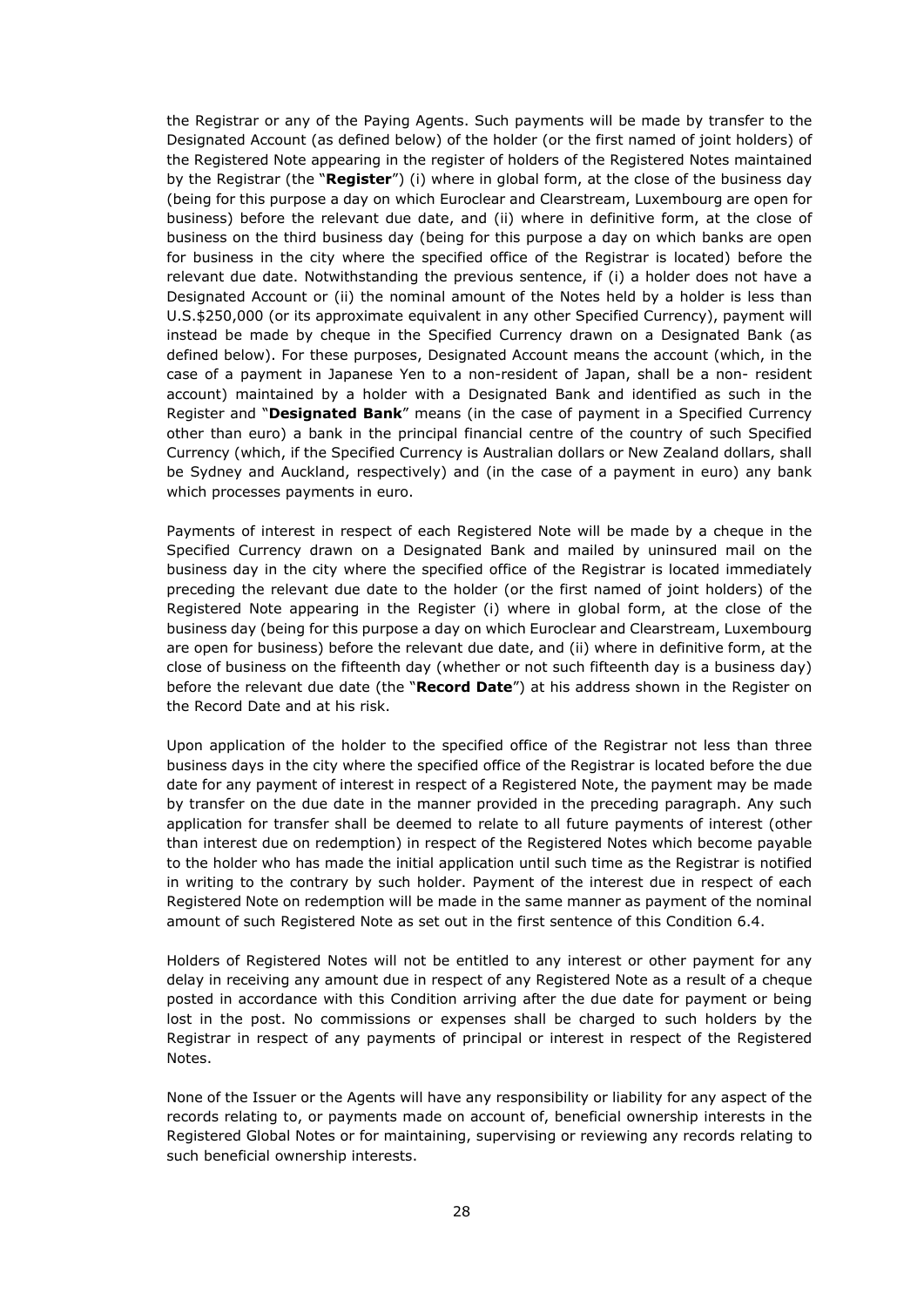#### **6.5 General provisions applicable to payments**

The holder of a Global Note shall be the only person entitled to receive payments in respect of Notes represented by such Global Note and the Issuer will be discharged by payment to, or to the order of, the holder of such Global Note in respect of each amount so paid. Each of the persons shown in the records of Euroclear or Clearstream, Luxembourg as the beneficial holder of a particular nominal amount of Notes represented by such Global Note must look solely to Euroclear or Clearstream, Luxembourg, as the case may be, for his share of each payment so made by the Issuer to, or to the order of, the holder of such Global Note.

Notwithstanding the foregoing provisions of this Condition, if any amount of principal and/or interest in respect of Bearer Notes is payable in U.S. dollars, such U.S. dollar payments of principal and/or interest in respect of such Bearer Notes will be made at the specified office of a Paying Agent in the United States if:

- (a) the Issuer has appointed Paying Agents with specified offices outside the United States with the reasonable expectation that such Paying Agents would be able to make payment in U.S. dollars at such specified offices outside the United States of the full amount of principal and interest on the Notes in the manner provided above when due;
- (b) payment of the full amount of such principal and interest at all such specified offices outside the United States is illegal or effectively precluded by exchange controls or other similar restrictions on the full payment or receipt of principal and interest in U.S. dollars; and
- (c) such payment is then permitted under United States law without involving, in the opinion of the Issuer, adverse tax consequences to the Issuer.

#### **6.6 Payment Day**

If the date for payment of any amount in respect of any Note or Coupon is not a Payment Day, the holder thereof shall not be entitled to payment until the next following Payment Day in the relevant place and shall not be entitled to further interest or other payment in respect of such delay. For these purposes, "**Payment Day**" means any day which (subject to Condition 9 (*Prescription*)) is:

- (a) a day on which commercial banks and foreign exchange markets settle payments and are open for general business (including dealing in foreign exchange and foreign currency deposits) in:
	- (i) in the case of Notes in definitive form only, the relevant place of presentation; and
	- (ii) each Additional Financial Centre specified in the applicable Final Terms; and
- (b) either (A) in relation to any sum payable in a Specified Currency other than euro, a day on which commercial banks and foreign exchange markets settle payments and are open for general business (including dealing in foreign exchange and foreign currency deposits) in the principal financial centre of the country of the relevant Specified Currency (which if the Specified Currency is Australian dollars or New Zealand dollars shall be Sydney and Auckland, respectively) or (B) in relation to any sum payable in euro, a day on which the TARGET2 System is open.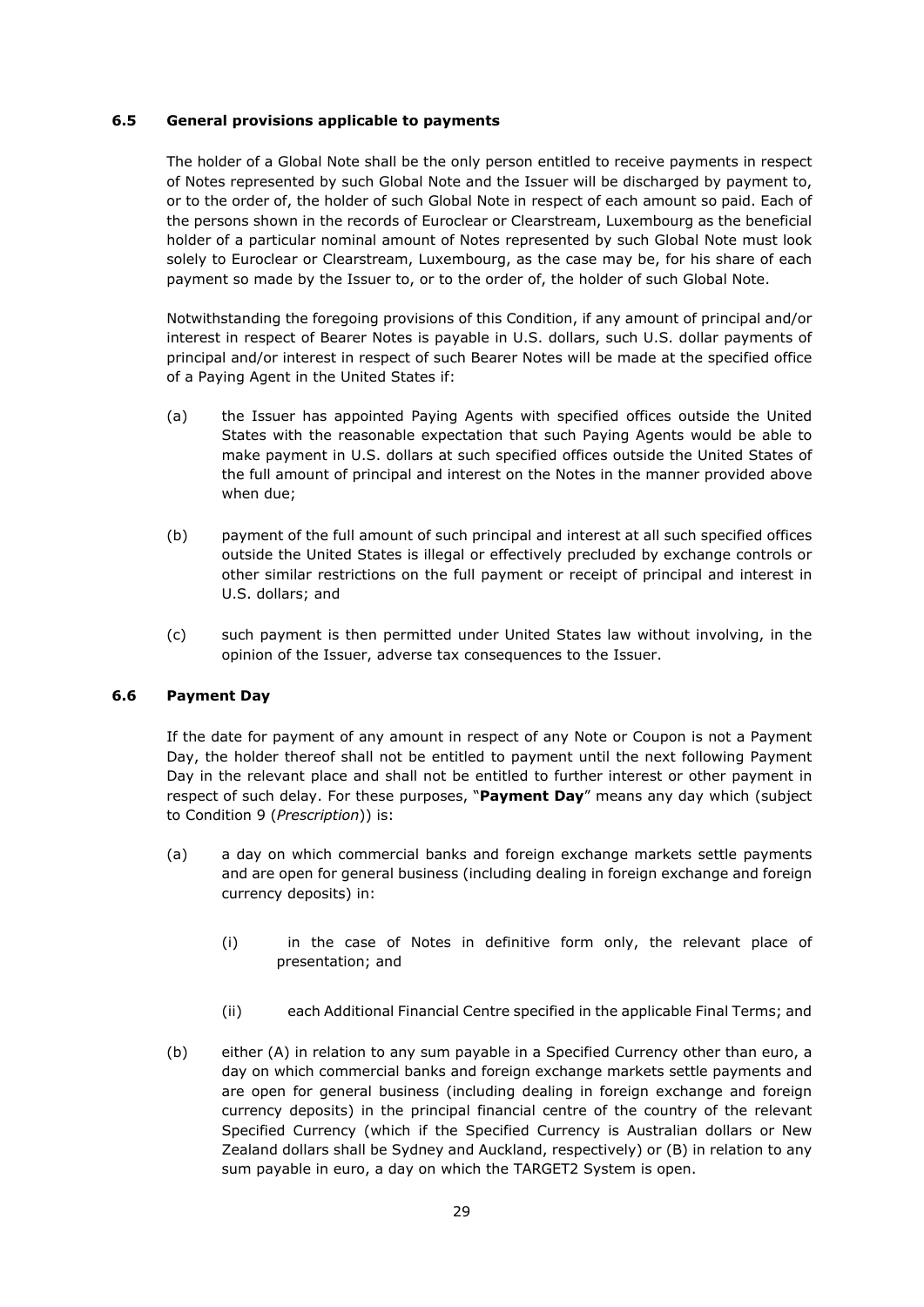#### **6.7 Interpretation of principal and interest**

Any reference in the Conditions to principal in respect of the Notes shall be deemed to include, as applicable:

- (a) any additional amounts which may be payable with respect to principal under Condition 8 (*Taxation*);
- (b) the Final Redemption Amount of the Notes;
- (c) the Early Redemption Amount of the Notes;
- (d) the Optional Redemption Amount(s) (if any) of the Notes;
- (e) in relation to Zero Coupon Notes, the Amortised Face Amount (as defined in Condition 7.8 (*Early Redemption Amounts*)); and
- (f) any premium and any other amounts (other than interest) which may be payable by the Issuer under or in respect of the Notes.

Any reference in the Conditions to interest in respect of the Notes shall be deemed to include, as applicable, any additional amounts which may be payable with respect to interest under Condition 8 (*Taxation*).

#### **7. REDEMPTION AND PURCHASE**

#### **7.1 Redemption at maturity**

Unless previously redeemed or purchased and cancelled as specified below, each Note will be redeemed by the Issuer at its Final Redemption Amount specified in the applicable Final Terms in the relevant Specified Currency on the Maturity Date specified in the applicable Final Terms.

#### **7.2 Redemption for tax reasons**

Notes may be redeemed at the option of the Issuer in whole, but not in part, at any time (if this Note is not a Floating Rate Note) or on any Interest Payment Date (if this Note is a Floating Rate Note), on giving not less than the minimum period and not more than the maximum period of notice specified in the applicable Final Terms to the Trustee, the Principal Paying Agent (and, in the case of Registered Notes, the Registrar) and, in accordance with Condition 14 (*Notices*), the Noteholders (which notice shall be irrevocable), if:

- (a) on the occasion of the next payment due under the Notes, the Issuer has or will become obliged to pay additional amounts as provided or referred to in Condition 8 (*Taxation*) as a result of any change in, or amendment to, the laws or regulations of a Tax Jurisdiction (as defined in Condition 8 (*Taxation*)) or any change in the application or official interpretation of such laws or regulations, which change or amendment becomes effective on or after the date on which agreement is reached to issue the first Tranche of the Notes; and
- (b) such obligation cannot be avoided by the Issuer taking reasonable measures available to it,

provided that (a) no such notice of redemption shall be given earlier than 90 days prior to the earliest date on which the Issuer would be obliged to pay such additional amounts were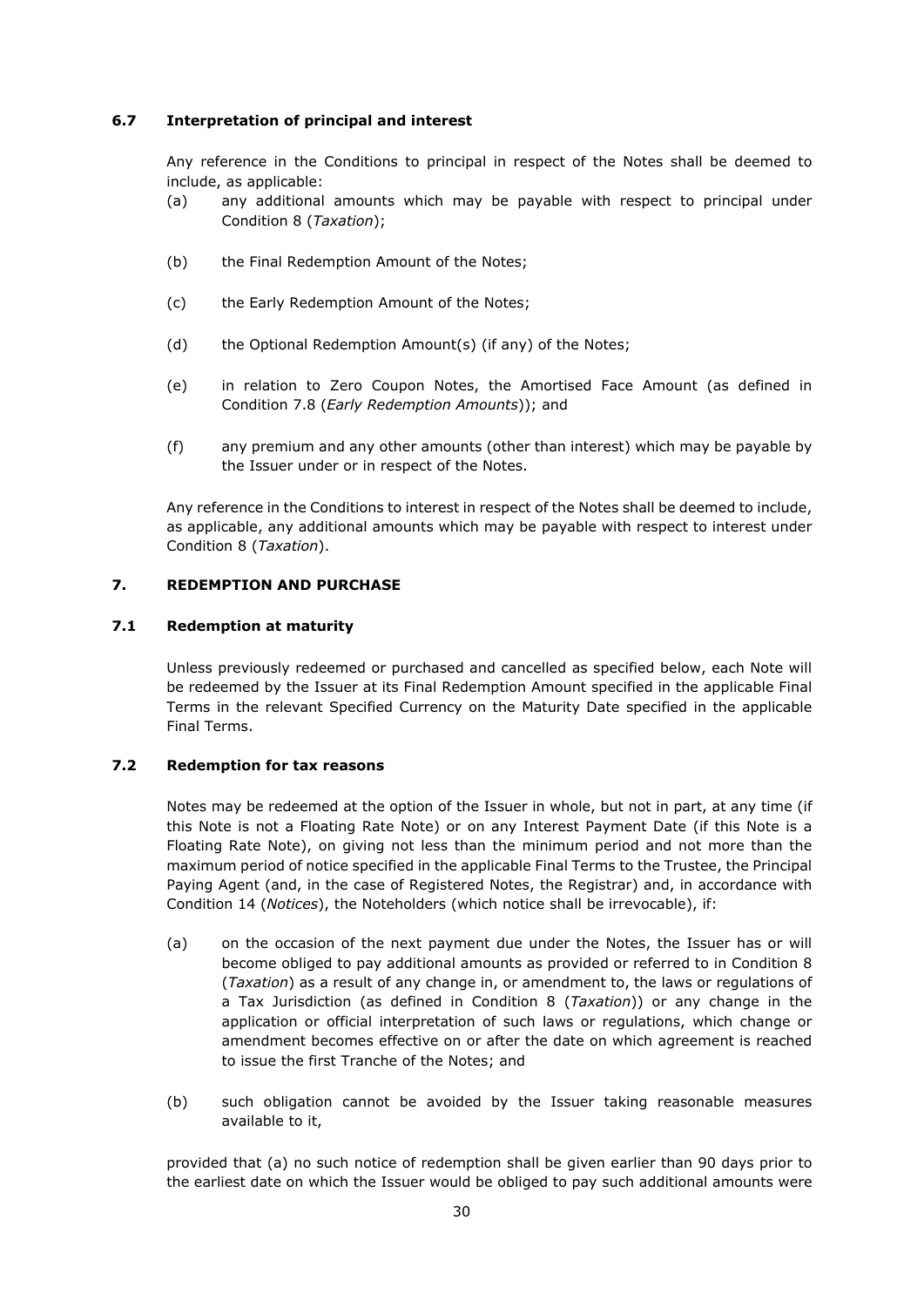a payment in respect of the Notes then due; and (b) prior to the publication of any notice of redemption pursuant to this Condition, the Issuer shall have delivered to the Trustee (i) a certificate signed by two Directors of the Issuer stating that the Issuer is entitled to effect such redemption and setting forth a statement of facts showing that the conditions precedent to the right of the Issuer so to redeem have occurred and (ii) an opinion of independent legal advisers of recognised standing addressed to the Trustee to the effect that the Issuer has or will become obliged to pay such additional amounts as a result of such change or amendment.

Notes redeemed pursuant to this Condition 7.2 (*Redemption for tax reasons*) will be redeemed at their Early Redemption Amount referred to in Condition 7.7 (*Early Redemption Amounts*) below together (if appropriate) with interest accrued to (but excluding) the date of redemption.

#### **7.3 Redemption at the option of the Issuer (Issuer Call)**

If Issuer Call is specified as being applicable in the applicable Final Terms, the Issuer may, having given not less than the minimum period nor more than the maximum period of notice specified in applicable Final Terms to the Trustee, the Principal Paying Agent (and, in the case of Registered Notes, the Registrar) and the Noteholders in accordance with Condition 14 (*Notices*) (which notice shall be irrevocable and shall specify the date fixed for redemption), redeem all or some only of the Notes then outstanding on any Optional Redemption Date and at the Optional Redemption Amount(s) specified in the applicable Final Terms together, if appropriate, with interest accrued to (but excluding) the relevant Optional Redemption Date. Any such redemption must be of a nominal amount not less than the Minimum Redemption Amount and not more than the Maximum Redemption Amount, in each case as may be specified in the applicable Final Terms. The Optional Redemption Amount will either be the specified percentage of the nominal amount of the Notes stated in the applicable Final Terms or, if either Spens Amount or Make Whole Redemption Amount is specified in the applicable Final Terms, will be:

- (a) if Spens Amount is specified as being applicable in the applicable Final Terms, the higher of (i) 100 per cent. of the nominal amount outstanding of the Notes to be redeemed and (ii) the nominal amount outstanding of the Notes to be redeemed multiplied by the price, as reported to the Issuer and the Trustee by the Determination Agent, at which the Gross Redemption Yield on such Notes on the Reference Date is equal to the Gross Redemption Yield (determined by reference to the middle market price) at the Quotation Time on the Reference Date of the Reference Bond, plus the Redemption Margin; or
- (b) if Make Whole Redemption Amount is specified as applicable in the applicable Final Terms, the higher of (i) 100 per cent. of the nominal amount outstanding of the Notes to be redeemed and (ii) the sum of the present values of the nominal amount outstanding of the Notes to be redeemed and the Remaining Term Interest on such Notes (exclusive of interest accrued to the date of redemption) and such present values shall be calculated by discounting such amounts to the date of redemption on an annual basis (assuming a 360-day year consisting of twelve 30-day months or, in the case of an incomplete month, the number of days elapsed) at the Reference Bond Rate, plus the Redemption Margin,

all as determined by the Determination Agent.

In this Condition: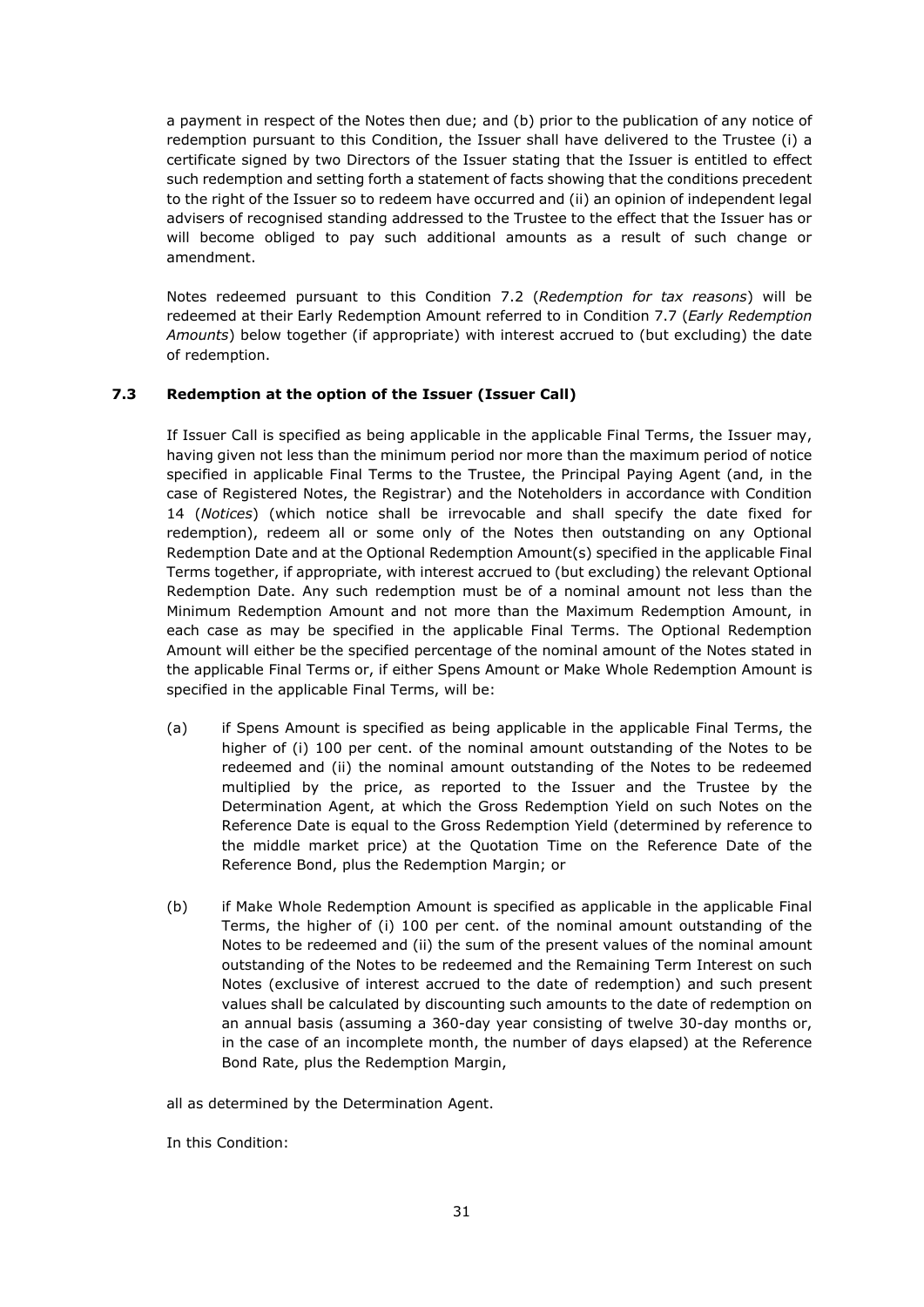"**DA Selected Bond**" means a government security or securities selected by the Determination Agent as having an actual or interpolated maturity comparable with the remaining term of the Notes, that would be utilised, at the time of selection and in accordance with customary financial practice, in pricing new issues of corporate debt securities denominated in the Specified Currency and of a comparable maturity to the remaining term of the Notes;

"**Determination Agent**" means an investment bank or financial institution of international standing selected by the Issuer after consultation with the Trustee;

"**Gross Redemption Yield**" means, with respect to a security, the gross redemption yield on such security, expressed as a percentage and calculated by the Determination Agent on the basis set out by the United Kingdom Debt Management Office in the paper "Formulae for Calculating Gilt Prices from Yields", page 4, Section One: Price/Yield Formulae "Conventional Gilts"; "Double dated and Undated Gilts with Assumed (or Actual) Redemption on a Quasi-Coupon Date" (published 8 June 1998, as amended or updated from time to time) on a semiannual compounding basis (converted to an annualised yield and rounded up (if necessary) to four decimal places) or on such other basis as the Trustee may (in its absolute discretion) approve;

"**Quotation Time**" shall be as set out in the applicable Final Terms;

"**Redemption Margin**" shall be as set out in the applicable Final Terms;

"**Reference Bond**" shall be as set out in the applicable Final Terms or the DA Selected Bond;

"**Reference Bond Price**" means, with respect to any date of redemption, (a) the arithmetic average of the Reference Government Bond Dealer Quotations for such date of redemption, after excluding the highest and lowest such Reference Government Bond Dealer Quotations, or (b) if the Determination Agent obtains fewer than four such Reference Government Bond Dealer Quotations, the arithmetic average of all such quotations;

"**Reference Bond Rate**" means, with respect to any date of redemption, the rate per annum equal to the annual or semi-annual yield (as the case may be) to maturity or interpolated yield to maturity (on the relevant day count basis) of the Reference Bond, assuming a price for the Reference Bond (expressed as a percentage of its nominal amount) equal to the Reference Bond Price for such date of redemption;

"**Reference Date**" will be set out in the relevant notice of redemption;

"**Reference Government Bond Dealer**" means each of five banks selected by the Issuer, or their affiliates, which are (A) primary government securities dealers, and their respective successors, or (B) market makers in pricing corporate bond issues;

"**Reference Government Bond Dealer Quotations**" means, with respect to each Reference Government Bond Dealer and any date of redemption, the arithmetic average, as determined by the Determination Agent, of the bid and offered prices for the Reference Bond (expressed in each case as a percentage of its nominal amount) at the Quotation Time on the Reference Date quoted in writing to the Determination Agent by such Reference Government Bond Dealer; and

"**Remaining Term Interest**" means, with respect to any Note, the aggregate amount of scheduled payment(s) of interest on such Note for the remaining term of such Note determined on the basis of the rate of interest applicable to such Note from and including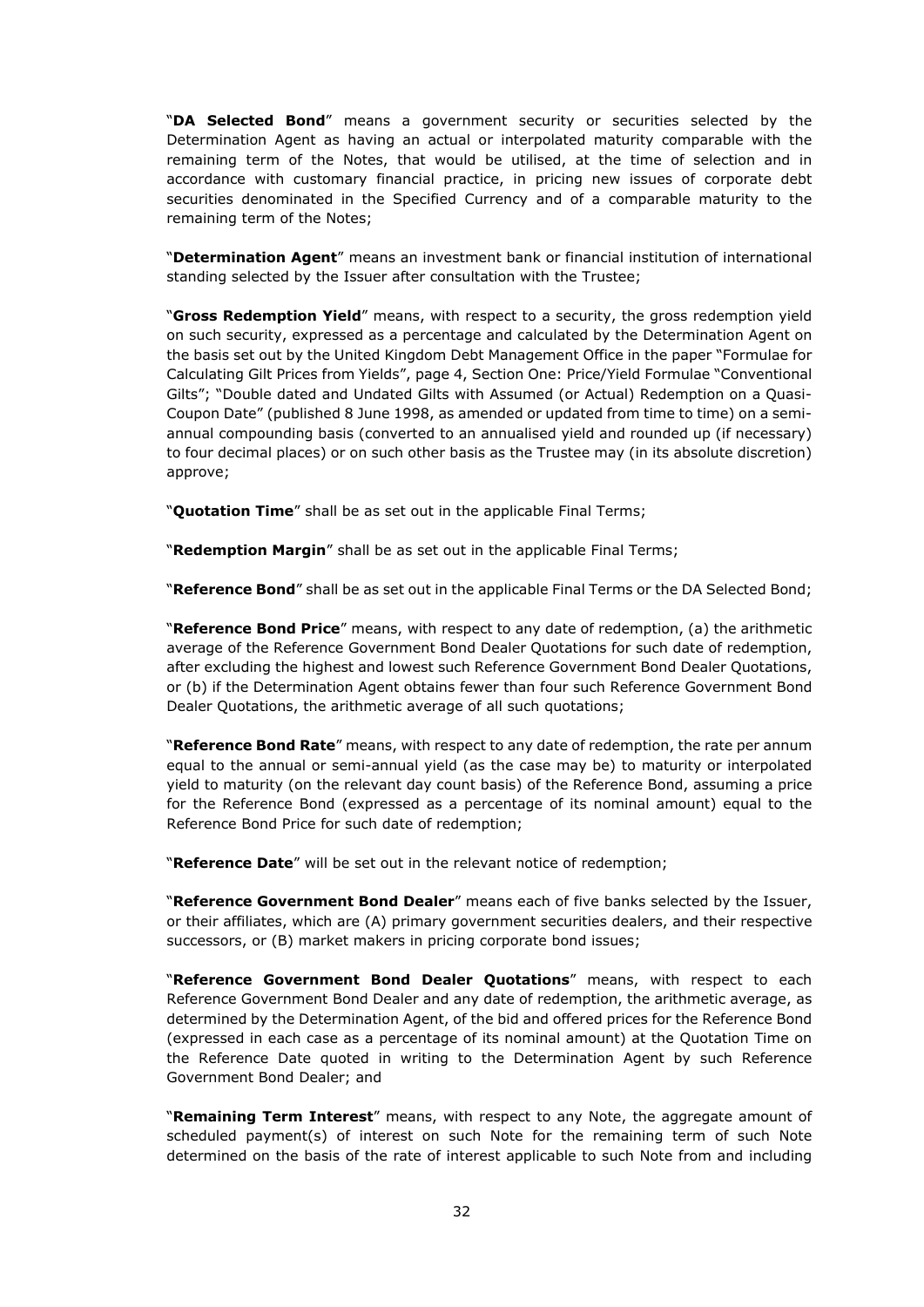the date on which such Note is to be redeemed by the Issuer pursuant to this Condition 7.3 (*Redemption at the option of the Issuer (Issuer Call)*).

In the case of a partial redemption of Notes, the Notes to be redeemed ("**Redeemed Notes**") will (i) in the case of Redeemed Notes represented by definitive Notes, be selected individually by lot, not more than 30 days prior to the date fixed for redemption and (ii) in the case of Redeemed Notes represented by a Global Note, be selected in accordance with the rules of Euroclear and/or Clearstream, Luxembourg, (to be reflected in the records of Euroclear and Clearstream, Luxembourg as either a pool factor or a reduction in nominal amount, at their discretion). In the case of Redeemed Notes represented by definitive Notes, a list of the serial numbers of such Redeemed Notes will be published in accordance with Condition 14 (*Notices*) not less than 10 days prior to the date fixed for redemption.

#### **7.4 Redemption at par at the option of the Issuer (Issuer Par Call)**

If Issuer Par Call is specified as being applicable in the applicable Final Terms, the Issuer may, having given not less than the minimum period nor more than the maximum period of notice specified in applicable Final Terms to the Trustee, the Principal Paying Agent (and, in the case of Registered Notes, the Registrar) and the Noteholders in accordance with Condition 14 (*Notices*) (which notice shall be irrevocable and shall specify the date fixed for redemption), redeem all or some only of the Notes then outstanding at their nominal amount together with interest accrued to, (but excluding) the date fixed for redemption at any time during the period starting on (and including) the Issuer Par Call Date specified in the applicable Final Terms and ending on (but excluding) the Maturity Date. Any such redemption must be of a nominal amount not less than the Minimum Redemption Amount and not more than the Maximum Redemption Amount, in each case as may be specified in the applicable Final Terms.

In the case of a partial redemption of Notes, the Notes to be redeemed ("**Redeemed Notes**") will (i) in the case of Redeemed Notes represented by definitive Notes, be selected individually by lot, not more than 30 days prior to the date fixed for redemption and (ii) in the case of Redeemed Notes represented by a Global Note, be selected in accordance with the rules of Euroclear and/or Clearstream, Luxembourg, (to be reflected in the records of Euroclear and Clearstream, Luxembourg as either a pool factor or a reduction in nominal amount, at their discretion). In the case of Redeemed Notes represented by definitive Notes, a list of the serial numbers of such Redeemed Notes will be published in accordance with Condition 14 (*Notices*) not less than 10 days prior to the date fixed for redemption.

#### **7.5 Redemption at the option of the Noteholders (Investor Put)**

If Investor Put is specified as being applicable in the applicable Final Terms, upon the holder of any Note giving to the Issuer in accordance with Condition 14 (*Notices*) not less than the minimum period nor more than the maximum period of notice specified in the applicable Final Terms, the Issuer will, upon the expiry of such notice, redeem such Note on the Optional Redemption Date and at the Optional Redemption Amount together, if appropriate, with interest accrued to (but excluding) the Optional Redemption Date.

If this Note is in definitive form and held outside Euroclear and Clearstream, Luxembourg, to exercise the right to require redemption of this Note the holder of this Note must deliver, at the specified office of any Paying Agent (in the case of Bearer Notes) or the Registrar or any Transfer Agent (in the case of Registered Notes) at any time during normal business hours of such Paying Agent or the Registrar or such Transfer Agent falling within the notice period, a duly completed and signed notice of exercise in the form (for the time being current) obtainable from any specified office of any Paying Agent or the Registrar or any Transfer Agent (a "**Put Notice**") and in which the holder must specify a bank account (or, if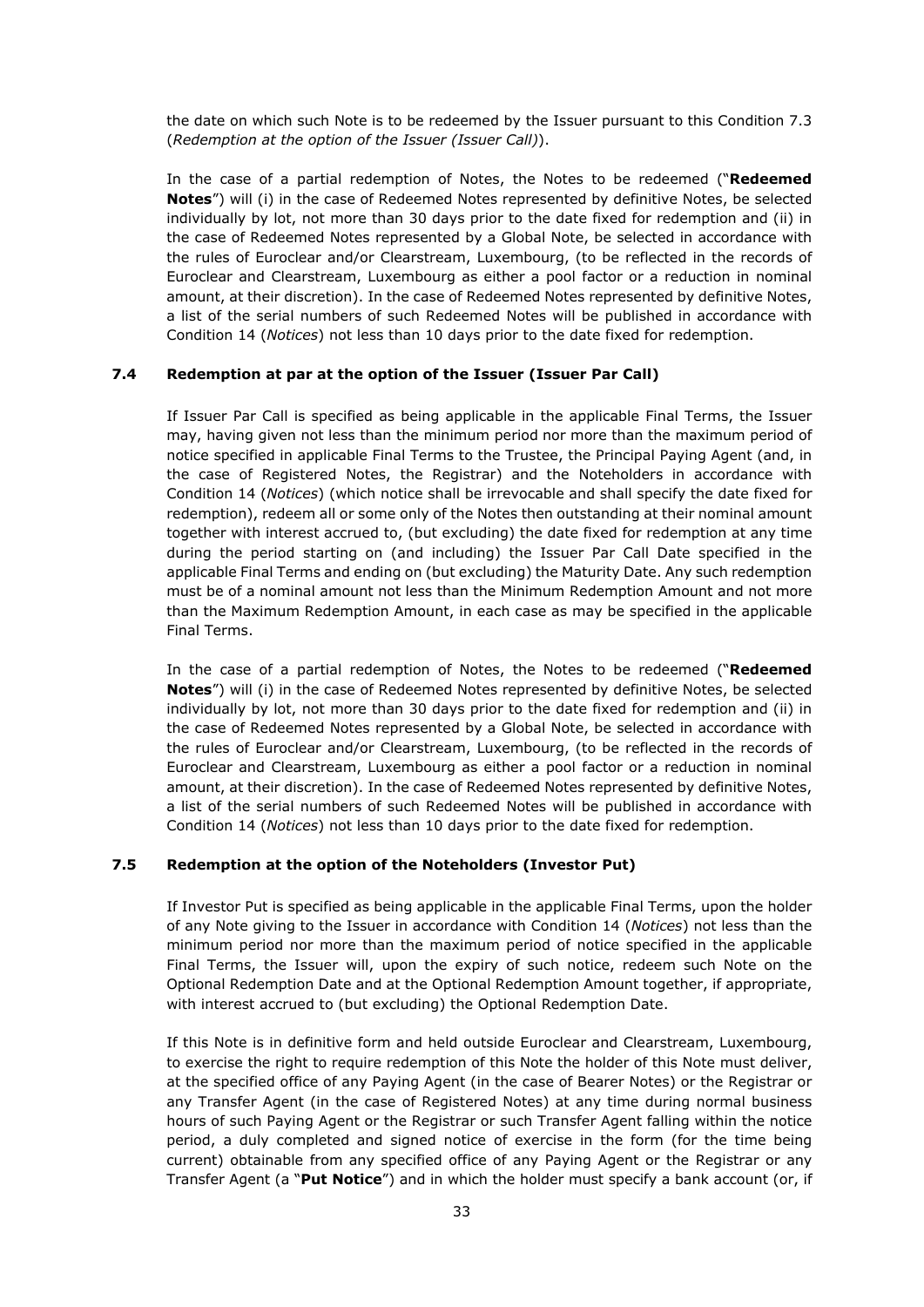payment is required to be made by cheque, an address) to which payment is to be made under this Condition and, in the case of Registered Notes, the nominal amount thereof to be redeemed and, if less than the full nominal amount of the Registered Notes so surrendered is to be redeemed, an address to which a new Registered Note in respect of the balance of such Registered Notes is to be sent subject to and in accordance with Condition 2.2 (*Registered Notes in definitive form*). If this Note is represented by a Global Note or is in definitive form and held through Euroclear or Clearstream, Luxembourg, to exercise the right to require redemption of this Note the holder of this Note must, within the notice period, give notice to the Principal Paying Agent (in the case of Bearer Notes) or the Registrar (in the case of Registered Notes) of such exercise in accordance with the standard procedures of Euroclear and Clearstream, Luxembourg (which may include notice being given on his instruction by Euroclear or Clearstream, Luxembourg or any common depositary or common safekeeper, as the case may be, for them to the Principal Paying Agent by electronic means) in a form acceptable to Euroclear and Clearstream, Luxembourg from time to time and, if this Note is represented by a Global Note, at the same time present or procure the presentation of the relevant Global Note to the Principal Paying Agent (in the case of Bearer Notes) or the Registrar (in the case of Registered Notes) for notation accordingly.

Any Put Notice or other notice given in accordance with the standard procedures of Euroclear and Clearstream, Luxembourg given by a holder of any Note pursuant to this Condition 7.5 (*Redemption at the option of the Noteholders (Investor Put)*) shall be irrevocable except where, prior to the due date of redemption, an Event of Default has occurred and the Trustee has declared the Notes to be due and payable pursuant to Condition 10 (*Events of Default and Enforcement*), in which event such holder, at its option, may elect by notice to the Issuer to withdraw the notice given pursuant to this Condition 7.5 (*Redemption at the option of the Noteholders (Investor Put)*).

#### **7.6 Redemption at the option of the Noteholders upon a change of control (Change of Control Put)**

If Change of Control Put is specified as being applicable in the applicable Final Terms, then this Condition 7.6 (*Redemption at the option of the Noteholders upon a change of control (Change of Control Put)*) shall apply.

A "**Change of Control Put Event**" will be deemed to occur if:

- (a) a person or persons acting in concert (as defined in the City Code on Takeovers and Mergers), other than a holding company (as defined in Section 1159 of the Companies Act 2006, as amended) whose shareholders are or are to be substantially similar to the pre- existing shareholders of the Issuer or any holding company of the Issuer, shall become interested (within the meaning of Part 22 of the Companies Act 2006, as amended) in (A) more than 50 per cent. of the issued or allotted ordinary share capital of the Issuer (or any holding company of the Issuer) or (B) shares in the capital of the Issuer (or any holding company of the Issuer) carrying more than 50 per cent. of the voting rights normally exercisable at a general meeting of the Issuer or any holding company of the Issuer (each such event being a "**Change of Control**"), provided that a Change of Control shall not be deemed to have occurred if the relevant event which would otherwise have resulted in a Change of Control has been approved by an Extraordinary Resolution; and
- (b) on the date (the "**Relevant Announcement Date**") that is the earlier of (x) the date of the earliest Potential Change of Control Announcement (if any) and (y) the date of the first public announcement of the relevant Change of Control, the Notes carry: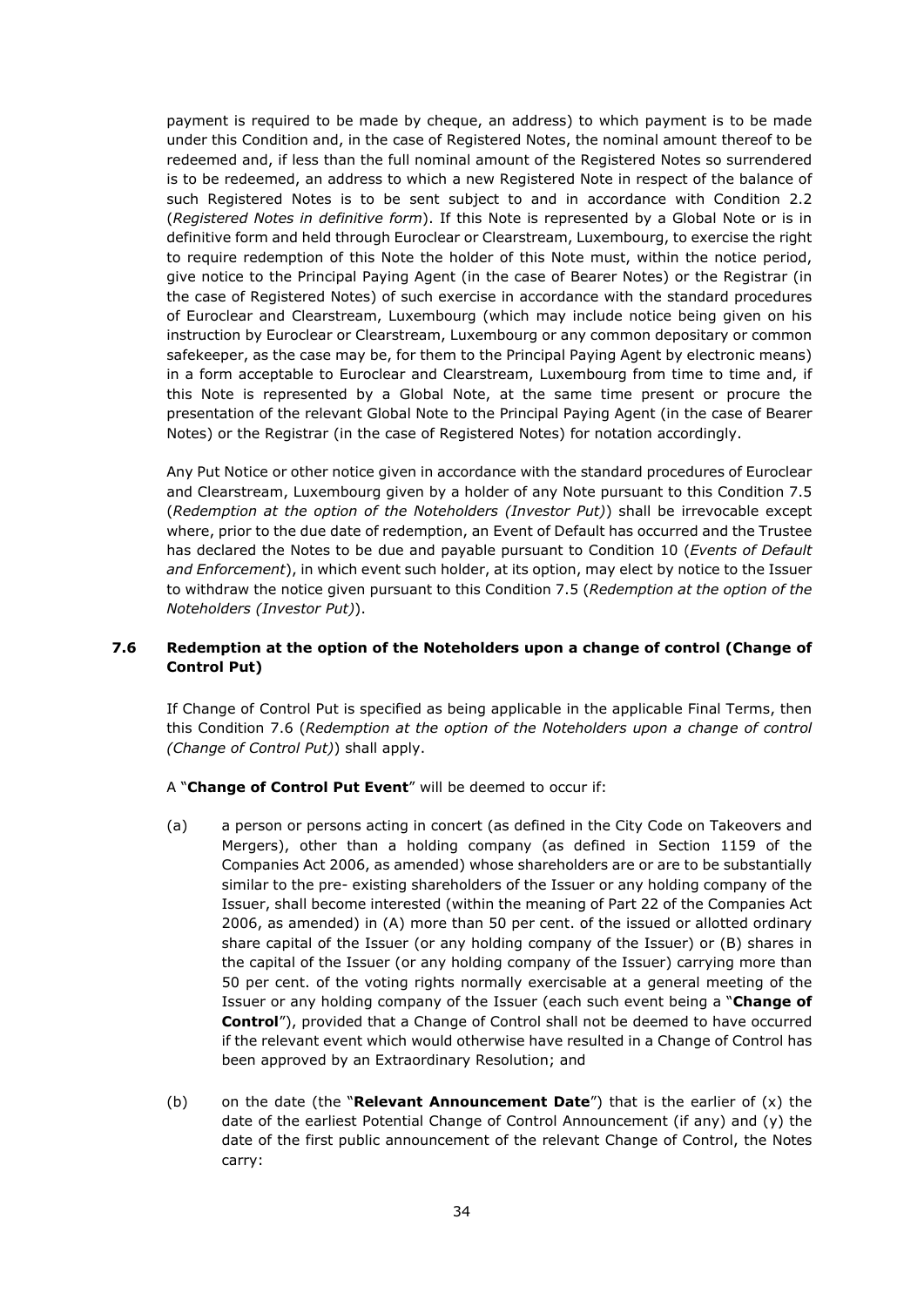- (i) an investment grade credit rating (*Baa3/BBB-/BBB- or equivalent or better*) from any Rating Agency (provided by such Rating Agency at the invitation or with the consent of the Issuer) and such rating from any Rating Agency is within the Change of Control Period either downgraded to a non-investment grade credit rating (*Ba1/BB+/BB+ or equivalent or worse*) or withdrawn and is not within the Change of Control Period subsequently (in the case of a downgrade) upgraded or (in the case of a withdrawal) reinstated to an investment grade credit rating by such Rating Agency; or
- (ii) a non-investment grade credit rating (*Ba1/BB+/BB+ or equivalent or worse*) from any Rating Agency (provided by such Rating Agency at the invitation or with the consent of the Issuer) and such rating from any Rating Agency is within the Change of Control Period downgraded by one or more notches (*for illustration, Ba1/BB+/BB+ to Ba2/BB/BB being one notch*) or withdrawn and is not within the Change of Control Period subsequently (in the case of a downgrade) upgraded or (in the case of a withdrawal) reinstated to its earlier credit rating or better by such Rating Agency; or
- (iii) no credit rating from any Rating Agency and a Negative Rating Event also occurs within the Change of Control Period,

provided that if on the Relevant Announcement Date the Notes carry a credit rating from more than one Rating Agency, at least one of which is investment grade, then sub-paragraph (i) will apply; and

(c) in making the relevant decision(s) referred to above, the relevant Rating Agency announces publicly or confirms in writing to the Issuer or the Trustee that such downgrading and/or withdrawal resulted, directly or indirectly, from the Change of Control or the Potential Change of Control Announcement (whether or not the Change of Control shall have occurred at the time such rating is downgraded and/or withdrawn). Upon receipt by the Issuer or the Trustee of any such written confirmation, the Issuer shall forthwith give notice of such written confirmation to the Noteholders in accordance with Condition 14 (*Notices*).

If the rating designations employed by Moody's, S&P or Fitch are changed from those which are described in paragraph (b) of the definition of "Change of Control Put Event" above, or if a rating is procured from a Substitute Rating Agency, the Issuer shall determine the rating designations of Moody's, S&P or Fitch or such Substitute Rating Agency (as appropriate) as are most equivalent to the prior rating designations of Moody's, S&P or Fitch and this Condition 7.6 (*Redemption at the option of the Noteholders upon a change of control (Change of Control Put)*) shall be construed accordingly.

If a Change of Control Put Event occurs, the holder of any Note will have the option to require the Issuer to redeem or, at the Issuer's option, purchase (or procure the purchase of) such Note on the Change of Control Put Date (as defined below) at the Change of Control Redemption Amount together (if appropriate) with interest accrued to (but excluding) the date of redemption or purchase.

Promptly upon the Issuer becoming aware that a Change of Control Put Event has occurred and, in any event, within 14 days of the occurrence of the relevant Change of Control, the Issuer shall and, at any time upon the Trustee becoming similarly so aware, the Trustee may, and if so requested by the holders of at least one-fifth in principal amount of the Notes then outstanding or if so directed by an Extraordinary Resolution of the Noteholders, shall (subject in each case to the Trustee being indemnified and/or secured and/or pre-funded to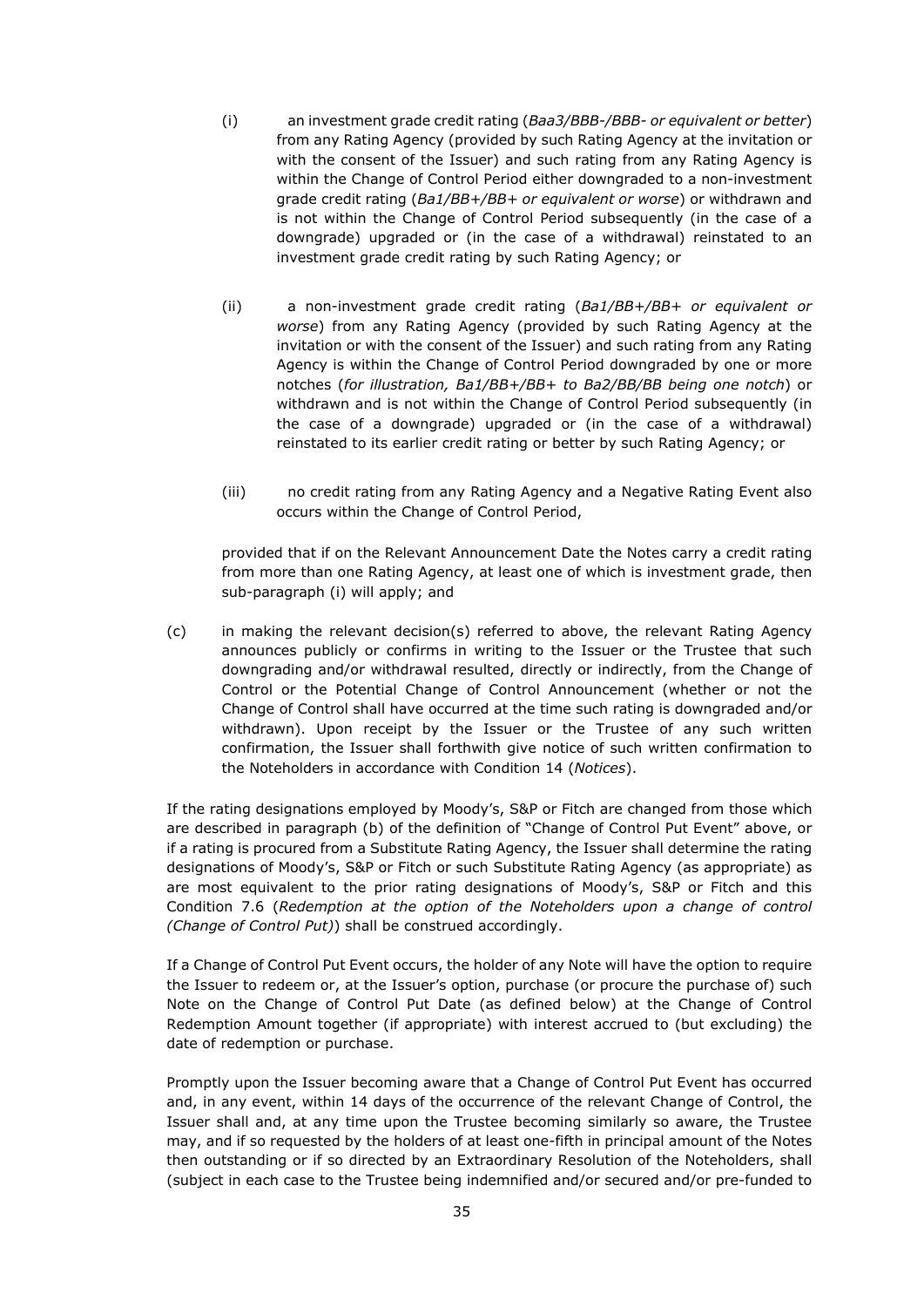its satisfaction) give notice to the Noteholders in accordance with Condition 14 (*Notices*) (a "**Change of Control Put Event Notice**") specifying the nature of the Change of Control Put Event and the circumstances giving rise to it and the procedure for exercising the option set out in this Condition 7.6 ((*Redemption at the option of the Noteholders upon a change of control (Change of Control Put*)).

If this Note is in definitive form and held outside Euroclear and Clearstream, Luxembourg, to exercise the option to require redemption or purchase of this Note under this Condition 7.6 (*Redemption at the option of the Noteholders upon a change of control (Change of Control Put)*), the holder of this Note must deliver, at the specified office of any Paying Agent (in the case of Bearer Notes) or the Registrar or any Transfer Agent (in the case of Registered Notes) at any time during normal business hours of such Paying Agent or the Registrar or such Transfer Agent falling within the Change of Control Put Period, a duly completed and signed notice of exercise in the form (for the time being current) obtainable from the specified office of any Paying Agent (in the case of Bearer Notes) or the Registrar (in the case of Registered Notes) (a "**Change of Control Put Option Notice**") and in which the holder must specify a bank account (or, if payment is required to be made by cheque, an address) to which payment is to be made under this Condition accompanied by this Note and, in the case of Registered Notes, the nominal amount thereof to be redeemed and, if less than the full nominal amount of the Registered Notes so surrendered is to be redeemed, an address to which a new Registered Note in respect of the balance of such Registered Notes is to be sent subject to and in accordance with Condition 2.2 (*Registered Notes in definitive form*).

If this Note is represented by a Global Note or is in definitive form and held through Euroclear or Clearstream, Luxembourg, to exercise the right to require redemption or, as the case may be, purchase of this Note under this Condition 7.6 (*Redemption at the option of the Noteholders upon a change of control (Change of Control Put)*) the holder of this Note must, within the Change of Control Put Period, give notice to the Principal Paying Agent (in the case of Bearer Notes) or the Registrar (in the case of Registered Notes) of such exercise in accordance with the standard procedures of Euroclear and/or Clearstream, Luxembourg (which may include notice being given on his instruction by Euroclear and/or Clearstream, Luxembourg or any common depositary for them to the Principal Paying Agent (in the case of Bearer Notes) or the Registrar (in the case of Registered Notes) by electronic means) in a form acceptable to Euroclear and/or Clearstream, Luxembourg from time to time.

Any Change of Control Put Option Notice or other notice given in accordance with the standard procedures of Euroclear and Clearstream, Luxembourg given by a holder of any Note pursuant to this Condition 7.6 (*(Redemption at the option of the Noteholders upon a change of control (Change of Control Put)*) shall be irrevocable except where, prior to the due date of redemption or purchase, an Event of Default has occurred and the Trustee has declared the Notes to be due and payable pursuant to Condition 10 (*Events of Default and Enforcement*), in which event such holder, at its option, may elect by notice to the Issuer to withdraw the notice given pursuant to this Condition 7.6 ((*Redemption at the option of the Noteholders upon a change of control (Change of Control Put*)) and instead to declare such Note forthwith due and payable pursuant to Condition 10 (Events of Default and Enforcement).

If 80 per cent. or more in nominal amount of the Notes then outstanding have been redeemed pursuant to this Condition 7.6 ((*Redemption at the option of the Noteholders upon a change of control (Change of Control Put*)), the Issuer may, on not less than 30 or more than 60 days' notice to the Noteholders given within 30 days after the Change of Control Put Date, redeem or, at its option, purchase (or procure the purchase of) the remaining Notes as a whole at the Change of Control Redemption Amount together (if appropriate) with interest accrued to (but excluding) the date of redemption or purchase.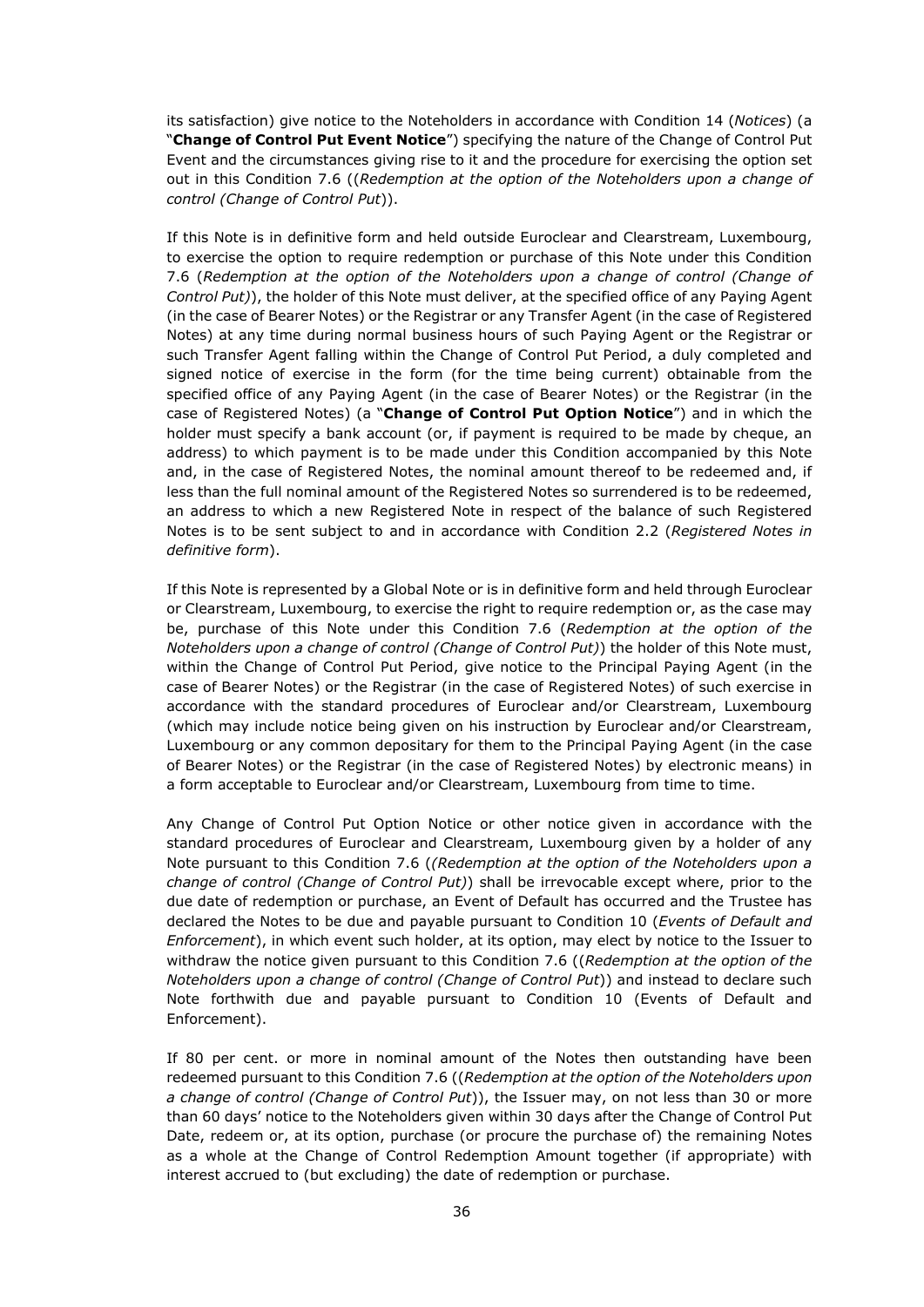The Trustee is under no obligation to ascertain whether a Change of Control Put Event or Change of Control, or any event which could lead to the occurrence of, or could constitute, a Change of Control Put Event or Change of Control has occurred, and until it shall have received notice thereof pursuant to the Trust Deed to the contrary, the Trustee may assume that no Change of Control Put Event or Change of Control or other such event has occurred.

In these Conditions:

"**Change of Control Period**" means the period commencing on the Relevant Announcement Date and ending 120 days after the occurrence of the Change of Control or, where a Rating Agency has publicly announced that the Notes are under consideration for rating review or, as the case may be, rating (such public announcement being within the period ending 120 days after the Change of Control), the later of (i) such 120th day after the Change of Control and (ii) the date falling 60 days after such public announcement;

"**Change of Control Put Date**" is the seventh day following the last day of the Change of Control Put Period;

"**Change of Control Put Period**" means the period from, and including, the date of a Change of Control Put Event Notice to, but excluding, the 45th day following the date of the Change of Control Put Event Notice or, if earlier, the eighth day immediately preceding the Maturity Date;

"**Fitch**" means Fitch Ratings Limited;

"**Moody's**" means Moody's Investors Services Limited;

"**Negative Rating Event**" shall be deemed to have occurred, if at any time there is no rating assigned to the Notes by any Rating Agency (at the invitation or with the consent of the Issuer), either (i) the Issuer does not, prior to or not later than 21 days after the occurrence of the relevant Change of Control, seek, and thereafter throughout the Change of Control Period use all reasonable endeavours to obtain, a rating of the Notes or (ii) if the Issuer does so seek and use all such reasonable endeavours, it is unable to obtain such rating of at least investment grade (*Baa3/BBB-/BBB- or equivalent or better*) by the end of the Change of Control Period and the relevant Rating Agency announces publicly or confirms in writing to the Issuer or the Trustee that the failure to issue a rating of at least investment grade (*Baa3/BBB-/BBB- or equivalent or better*) was as a result, directly or indirectly, from the Change of Control or the Potential Change of Control Announcement (whether or not the Change of Control had occurred at such time);

a reference to a **person** includes any individual, company, corporation, unincorporated association or body (including a partnership, trust, fund, joint venture or consortium), government, state, agency, organisation or other entity whether or not having separate legal personality;

"**Potential Change of Control Announcement**" means any public announcement or statement by or on behalf of the Issuer, any actual or potential bidder or any adviser acting on behalf of any actual or potential bidder relating to any potential Change of Control where within 180 days following the date of such announcement or statement, a Change of Control occurs;

"**Rating Agency**" means Moody's, S&P or Fitch or any of their respective successors or any other rating agency (each a "**Substitute Rating Agency**") of equivalent international standing specified by the Issuer; and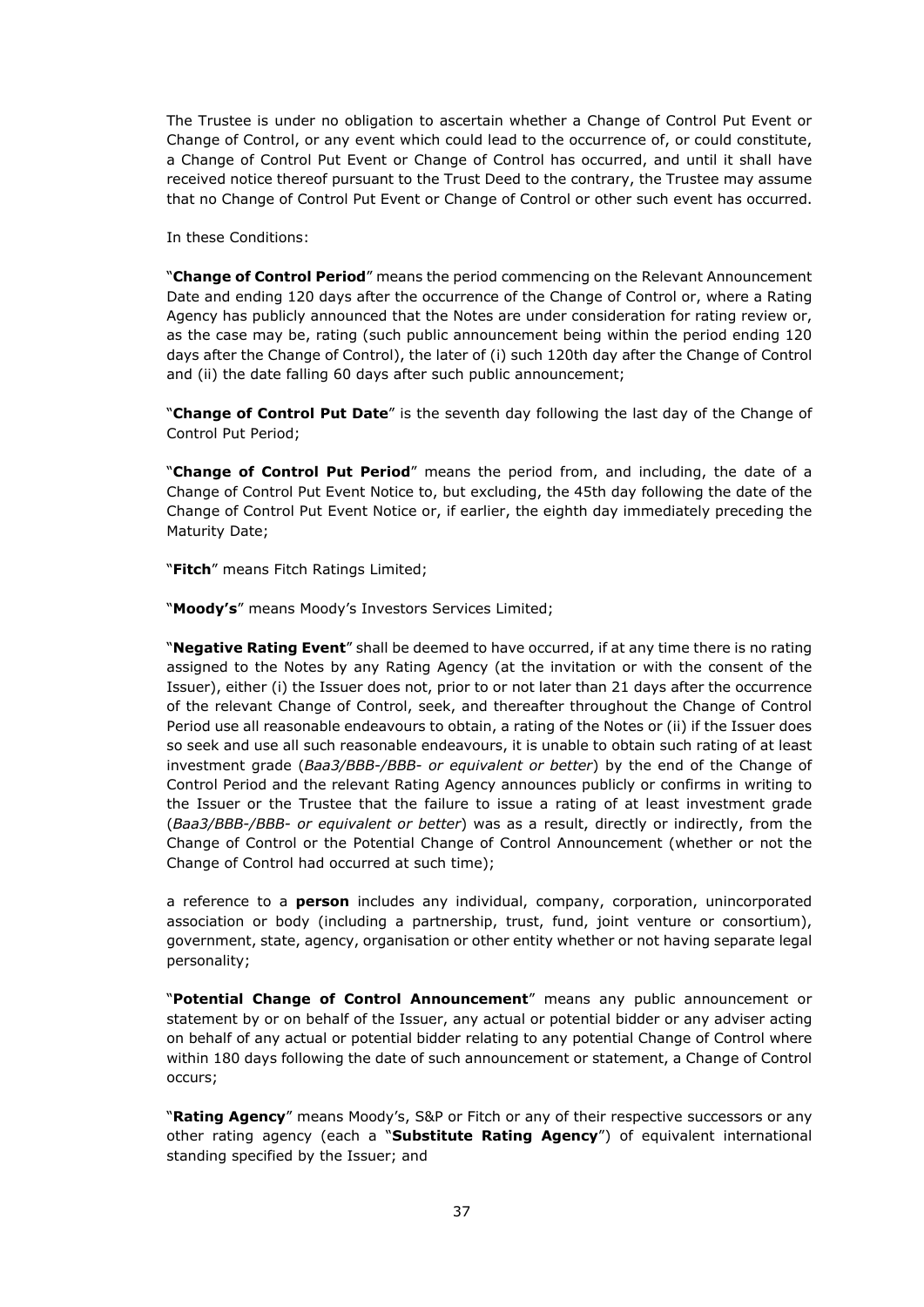"**S&P**" and "**Standard & Poor's**" means S&P Global Ratings Europe Limited.

#### **7.7 Early Redemption Amounts**

For the purpose of Condition 7.2 (*Redemption for tax reasons*) above and Condition 10 (*Events of Default and Enforcement*), each Note will be redeemed at its Early Redemption Amount calculated as follows:

- (a) in the case of a Note with a Final Redemption Amount equal to the Issue Price, at the Final Redemption Amount thereof;
- (b) in the case of a Note (other than a Zero Coupon Note) with a Final Redemption Amount which is or may be less or greater than the Issue Price or which is payable in a Specified Currency other than that in which the Note is denominated, at the amount specified in the applicable Final Terms or, if no such amount or manner is so specified in the applicable Final Terms, at its nominal amount; or
- (c) in the case of a Zero Coupon Note, at an amount (the "**Amortised Face Amount**") calculated in accordance with the following formula:

Early Redemption Amount =  $RP \times (1 + AY)^y$ 

where:

"**RP**" means the Reference Price;

- "**AY**" means the Accrual Yield expressed as a decimal; and
- "y" is the Day Count Fraction specified in the applicable Final Terms which will be either (i) 30/360 (in which case the numerator will be equal to the number of days (calculated on the basis of a 360-day year consisting of 12 months of 30 days each) from (and including) the Issue Date of the first Tranche of the Notes to (but excluding) the date fixed for redemption or (as the case may be) the date upon which such Note becomes due and repayable and the denominator will be 360) or (ii) Actual/360 (in which case the numerator will be equal to the actual number of days from (and including) the Issue Date of the first Tranche of the Notes to (but excluding) the date fixed for redemption or (as the case may be) the date upon which such Note becomes due and repayable and the denominator will be 360) or (iii) Actual/365 (in which case the numerator will be equal to the actual number of days from (and including) the Issue Date of the first Tranche of the Notes to (but excluding) the date fixed for redemption or (as the case may be) the date upon which such Note becomes due and repayable and the denominator will be 365).

#### **7.8 Purchases**

The Issuer or any Subsidiary of the Issuer may at any time purchase Notes (provided that, in the case of Definitive Bearer Notes, all unmatured Coupons and Talons appertaining thereto are purchased therewith) at any price in the open market or otherwise. All Notes so purchased will be surrendered to the Principal Paying Agent for cancellation.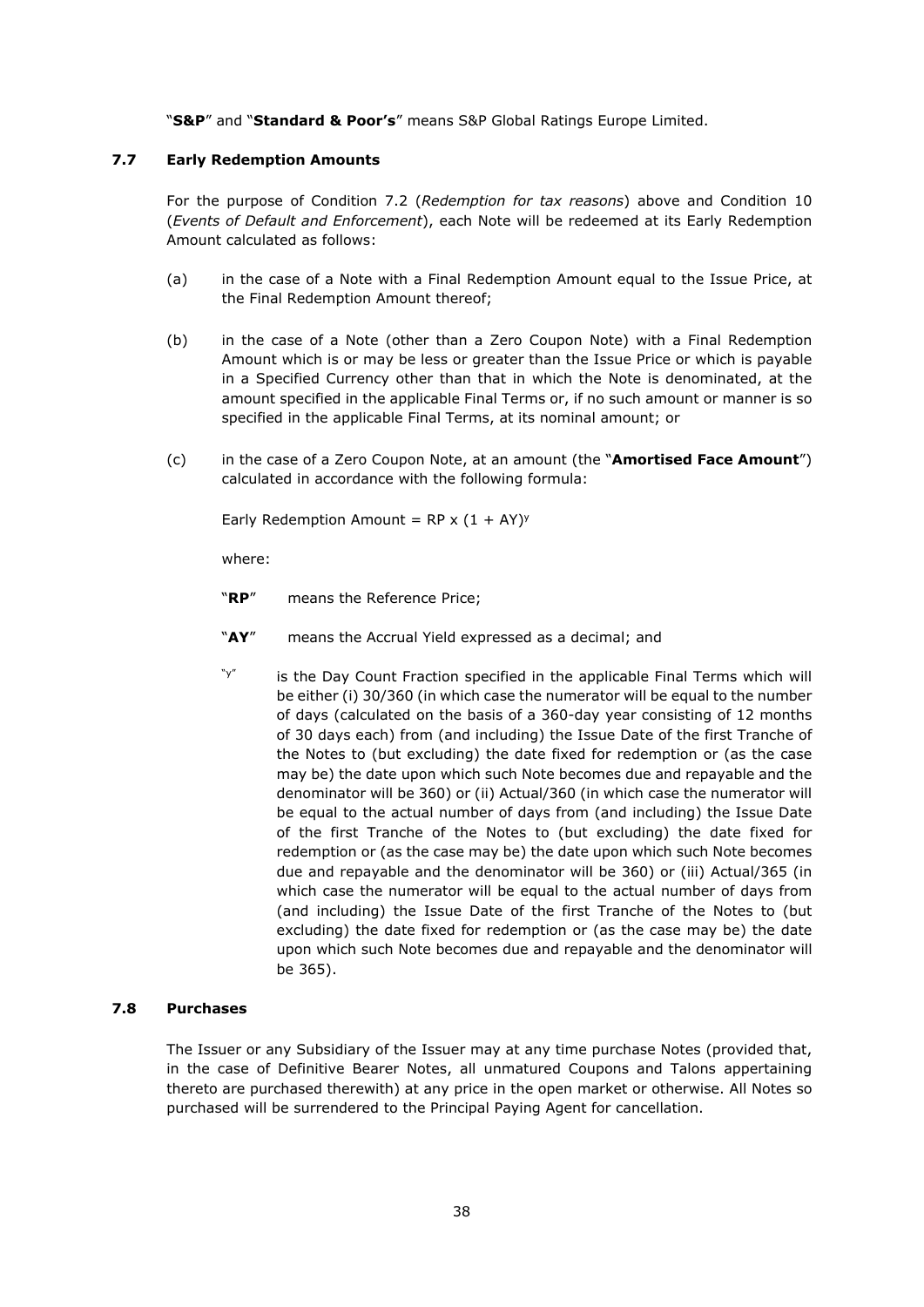#### **7.9 Cancellation**

All Notes which are redeemed will forthwith be cancelled (together with all unmatured Coupons and Talons attached thereto or surrendered therewith at the time of redemption). All Notes so cancelled and Notes purchased pursuant to Condition 7.6 (*Redemption at the option of the Noteholders upon a change of control (Change of Control Put*)) or purchased and cancelled pursuant to Condition 7.8 (*Purchases*) above (together with all unmatured Coupons and Talons cancelled therewith) shall be forwarded, in the case of Bearer Notes, to the Principal Paying Agent and, in the case of Registered Notes, to the Registrar and cannot be reissued or resold.

#### **7.10 Late payment on Zero Coupon Notes**

If the amount payable in respect of any Zero Coupon Note upon redemption of such Zero Coupon Note pursuant to Condition 7.1 (*Redemption at maturity*), 7.2 (*Redemption for tax reasons*), 7.3 (*Redemption at the option of the Issuer (Issuer Call)*), 7.4 (*Redemption at par at the option of the Issuer (Issuer Par Call)*), 7.5 (*Redemption at the option of the Noteholders (Investor Put)*), 7.6 (*Redemption at the option of the Noteholders upon a change of control (Change of Control Put)*) above or upon its becoming due and repayable as provided in Condition 10 (*Events of Default and Enforcement*) is improperly withheld or refused, the amount due and repayable in respect of such Zero Coupon Note shall be the amount calculated as provided in Condition 7.7(c) above as though the references therein to the date fixed for the redemption or the date upon which such Zero Coupon Note becomes due and payable were replaced by references to the date which is the earlier of:

- (a) the date on which all amounts due in respect of such Zero Coupon Note have been paid; and
- (b) five days after the date on which the full amount of the moneys payable in respect of such Zero Coupon Notes has been received by the Principal Paying Agent, the Registrar or the Trustee and notice to that effect has been given to the Noteholders in accordance with Condition 14 (*Notices*).

#### **8. TAXATION**

All payments of principal and interest in respect of the Notes and Coupons by the Issuer will be made without withholding or deduction for or on account of any present or future taxes or duties of whatever nature imposed or levied by or on behalf of any Tax Jurisdiction unless such withholding or deduction is required by law. In such event, the Issuer will pay such additional amounts as shall be necessary in order that the net amounts received by the holders of the Notes or Coupons after such withholding or deduction shall equal the respective amounts of principal and interest which would otherwise have been receivable in respect of the Notes or Coupons, as the case may be, in the absence of such withholding or deduction; except that no such additional amounts shall be payable with respect to any Note or Coupon:

- (a) presented for payment in the United Kingdom; or
- (b) presented for payment by or on behalf of, or held by, a Noteholder, where such withholding or deduction was attributable to the failure of the Noteholder or beneficial owner of such Note or Coupon to comply with any reasonable request by or on behalf of the Issuer addressed to the Noteholder and made at least 60 days before any such withholding or deduction would be withheld to satisfy any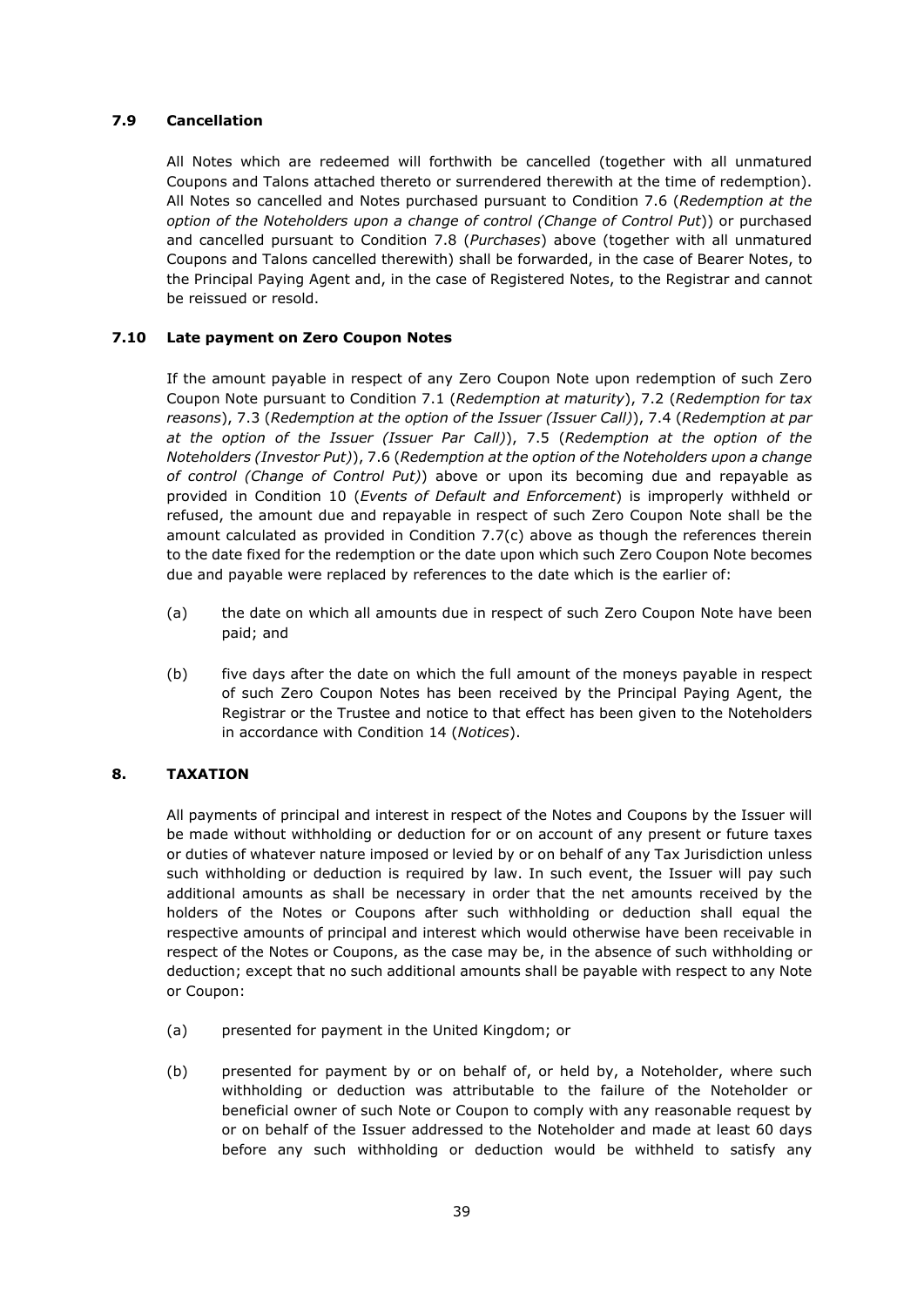Certification Requirement (which the Noteholder or beneficial owner would be able to legally and properly satisfy); or

- (c) the holder of which is liable for such taxes or duties in respect of such Note or Coupon by reason of his having some connection with a Tax Jurisdiction other than the mere holding of such Note or Coupon; or
- (d) presented for payment more than 30 days after the Relevant Date (as defined below) except to the extent that the holder thereof would have been entitled to an additional amount on presenting the same for payment on such thirtieth day assuming that day to have been a Payment Day (as defined in Condition 6.6 (*Payment Day*)).

In these Conditions:

"**Certification Requirement**" means any certification, identification, information or other reporting requirements, whether required by statute, treaty, regulation or administrative practice of a tax jurisdiction as a precondition to exemption from, or reduction in the rate of deduction or withholding of, taxes imposed by such tax jurisdiction (including, without limitation, a certification that the holder or beneficial owner is not resident in the tax jurisdiction);

"**Tax Jurisdiction**" means the United Kingdom or any political subdivision or any authority thereof or therein having power to tax; and

the "**Relevant Date**" means the date on which such payment first becomes due, except that, if the full amount of the moneys payable has not been duly received by the Trustee, the Registrar or the Principal Paying Agent on or prior to such due date, it means the date on which, the full amount of such moneys having been so received, notice to that effect is duly given to the Noteholders in accordance with Condition 14 (*Notices*).

#### **9. PRESCRIPTION**

The Notes (whether in bearer or registered form) and Coupons will become void unless claims in respect of principal and/or interest are made within a period of 10 years (in the case of principal) and five years (in the case of interest) after the Relevant Date (as defined in Condition 8 (*Taxation*)) therefor.

There shall not be included in any Coupon sheet issued on exchange of a Talon any Coupon the claim for payment in respect of which would be void pursuant to this Condition or Condition 6.2 (*Presentation of Definitive Bearer Notes and Coupons*) or any Talon which would be void pursuant to Condition 6.2 (*Presentation of Definitive Bearer Notes and Coupons*).

#### **10. EVENTS OF DEFAULT AND ENFORCEMENT**

#### **10.1 Events of Default**

The Trustee at its discretion may, and if so requested in writing by the holders of at least one-fifth in nominal amount of the Notes then outstanding or if so directed by an Extraordinary Resolution shall (subject in each case to being indemnified and/or secured and/or pre-funded to its satisfaction), (but in the case of the happening of any of the events described in (i) paragraph (b) below in relation to the Issuer, or (ii) paragraphs (d), (e) or (h) below in relation to any Material Subsidiary, only if the Trustee shall have certified in writing to the Issuer that such event is, in its opinion, materially prejudicial to the interests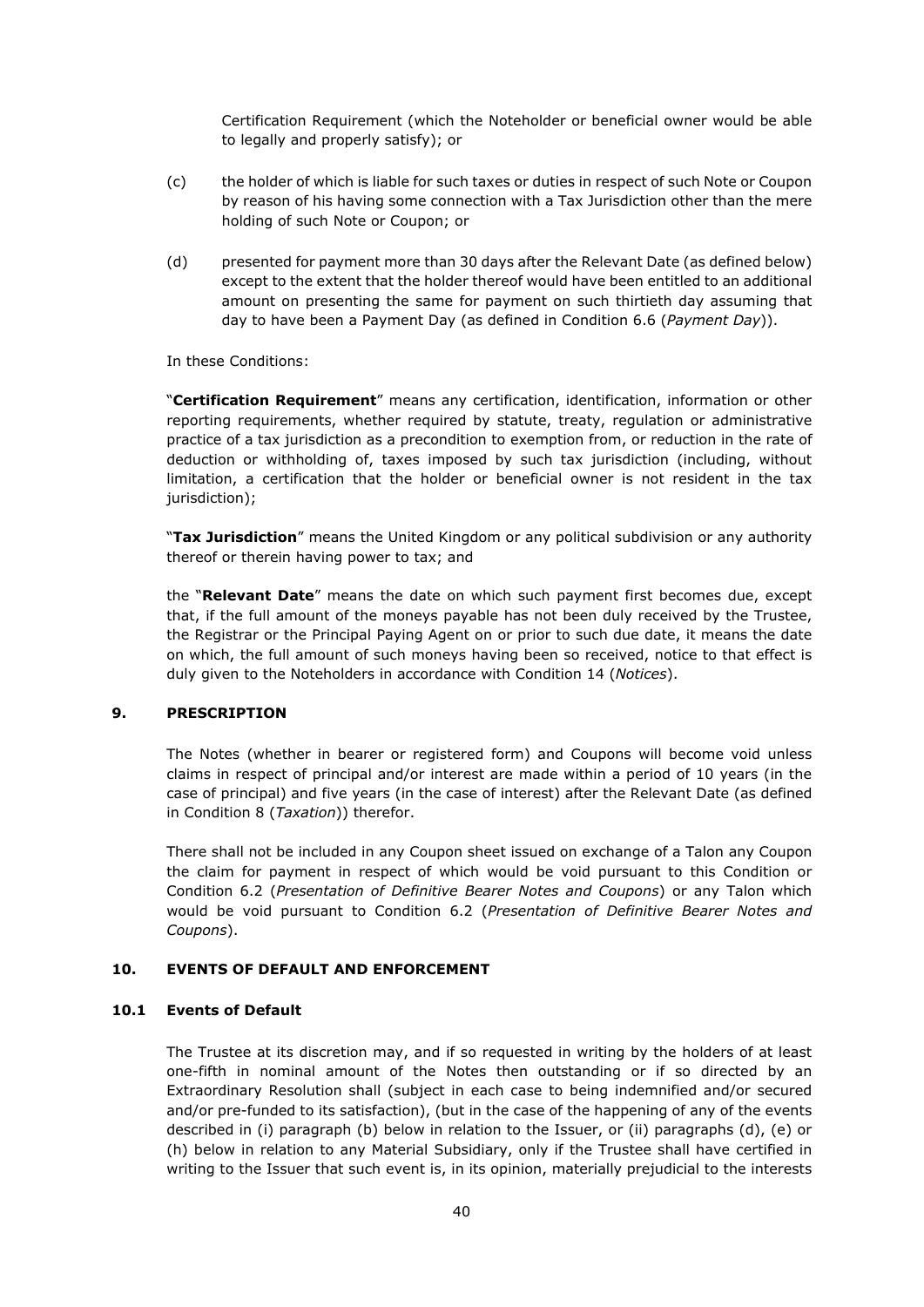of the Noteholders), give notice in writing to the Issuer that each Note is, and each Note shall thereupon immediately become, due and repayable at its Early Redemption Amount, together with accrued interest (if any) as provided in the Trust Deed, if any of the following events (each an "**Event of Default**") shall occur:

- (a) default is made in the payment in the Specified Currency of any principal or interest due in respect of the Notes or any of them or the Issuer fails to purchase any Notes pursuant to Condition 7.6 (*Redemption at the option of the Noteholders upon a change of control (Change of Control Put)*) and the default or failure continues for a period of seven days in the case of principal or the failure to so purchase the Notes or ten days in the case of interest; or
- (b) the Issuer fails to perform or observe any of its other obligations under the Conditions or the Trust Deed and (except in any case where, in the opinion of the Trustee, the failure is incapable of remedy when no such continuation or notice as is hereinafter mentioned will be required) the failure continues for the period of 30 days next following the service by the Trustee on the Issuer of notice requiring the same to be remedied; or
- (c)
- (i) any Indebtedness for Borrowed Money of the Issuer or any Material Subsidiary becomes due and repayable prematurely by reason of an event of default (however described);
- (ii) the Issuer or any Material Subsidiary fails to make any payment in respect of any Indebtedness for Borrowed Money on the due date for payment as extended by any originally applicable grace period; or
- (iii) default is made by the Issuer or any Material Subsidiary in making any payment under any Guarantee on the due date for payment as extended by any originally applicable grace period,

provided that no event described in this paragraph (c) shall constitute an Event of Default unless the amount of Indebtedness for Borrowed Money due and unpaid or amount payable under any such Guarantee, either alone or when aggregated (without double-counting) with other amounts of Indebtedness for Borrowed Money due and unpaid and amounts payable under any such Guarantee(s) relative to all (if any) other events specified in (i) to (iii) above which have occurred, amounts to at least the higher of (A)  $£15$  million (or its equivalent in any other currency) and (B) 1.50 per cent. of the net assets of the Issuer and its Subsidiaries (taken as a whole), as determined in accordance with the Issuer's normal accounting policies and stated in the Issuer's latest audited consolidated accounts of the Issuer and its Subsidiaries; or

- (d) any order is made by any competent court or resolution passed for the administration, liquidation, winding up or dissolution of the Issuer or any Material Subsidiary, save for the purposes of reorganisation on terms previously approved in writing by the Trustee or by an Extraordinary Resolution; or
- (e) the Issuer or any Material Subsidiary ceases or threatens to cease to carry on all or substantially all of its business, save, in each case, for the purposes of reorganisation on terms previously approved in writing by the Trustee or by an Extraordinary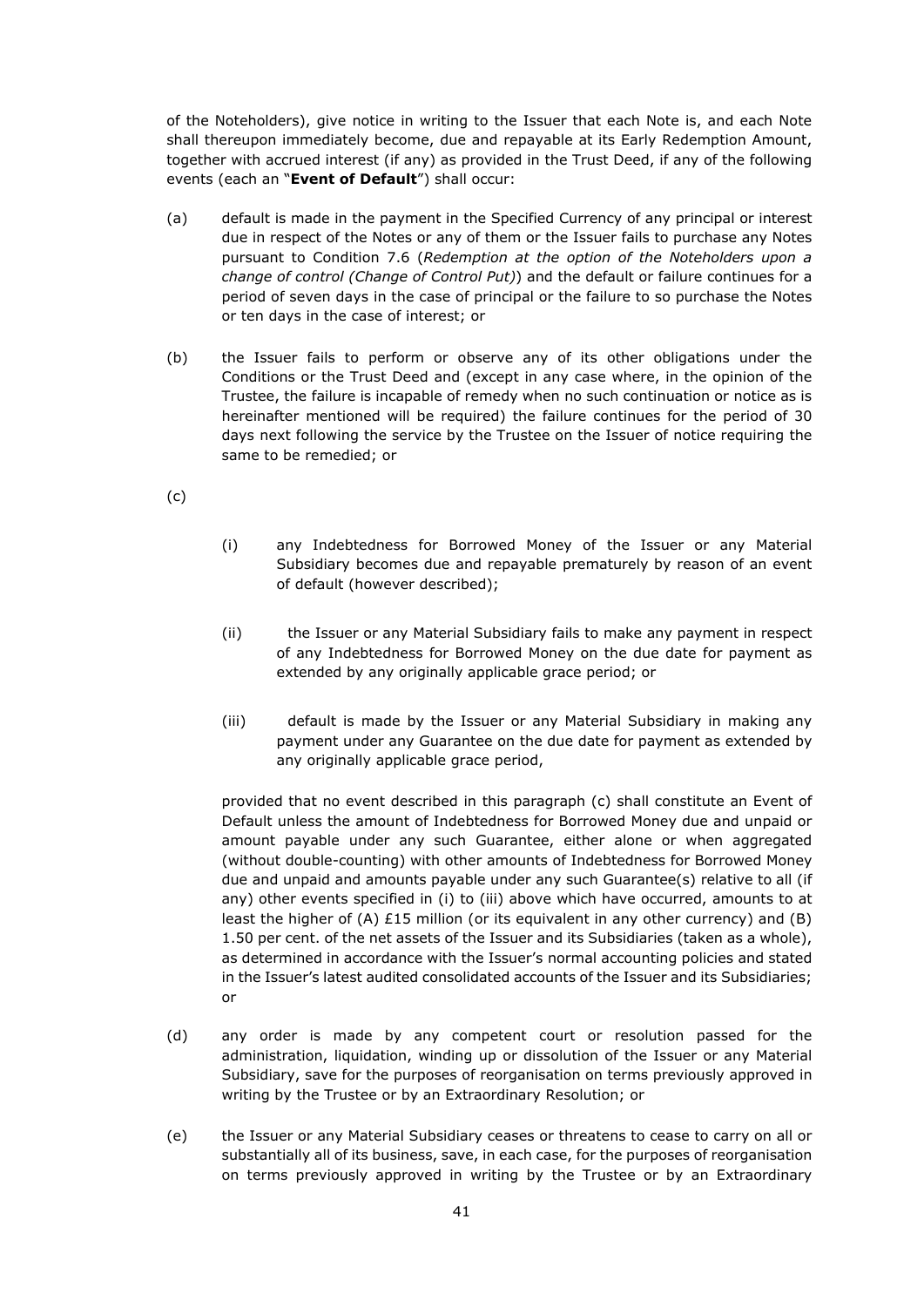Resolution, or the Issuer or any Material Subsidiary stops or threatens to stop payment of, or is unable to or admits inability to pay, its debts (or any class of its debts) as they fall due or is deemed unable to pay its debts pursuant to or for the purposes of any applicable law or is adjudicated or found bankrupt or insolvent; or

- (f) (A) proceedings are initiated against the Issuer or any Material Subsidiary under any applicable liquidation, insolvency, composition, reorganisation or other similar laws, or an application is made (or documents filed with a court) for the appointment of an administrative or other receiver, manager, administrator or other similar official, or an administrative or other receiver, manager, administrator or other similar official is appointed, in relation to the Issuer or the whole or a substantial part of its undertaking or assets or in relation to any Material Subsidiary or all or substantially all of any Material Subsidiary's undertaking or assets, or an encumbrance takes possession of the whole or a substantial part of the undertaking or assets of the Issuer or all or substantially all of any Material Subsidiary's undertaking or assets, or a distress, execution, attachment, sequestration or other process is levied, enforced upon, sued out or put in force against the whole or a substantial part of the undertaking or assets of the Issuer or all or substantially all of the undertaking or assets of any Material Subsidiary and (B) in any case (other than the appointment of an administrator) is not discharged within 14 days; or
- (g) any mortgage, charge, lien, pledge or other security interest, present or future, created or assumed by the Issuer or any Material Subsidiary becomes enforceable and any step is taken to enforce it (including the taking of possession or the appointment of a receiver, administrative receiver, administrator, manager or other similar person) unless such step taken to enforce such mortgage, charge, lien, pledge or other security interest is discharged within 14 days of such step being taken and provided that the aggregate amount secured by such mortgage, charge, lien, pledge or other security interest being enforced equals or exceeds (without double-counting) the higher of (A) £15 million (or its equivalent in any other currency) and (B) 1.50 per cent. of the net assets of the Issuer and its Subsidiaries (taken as a whole), as determined in accordance with the Issuer's normal accounting policies and stated in the Issuer's latest audited consolidated accounts of the Issuer and its Subsidiaries; or
- (h) the Issuer or any Material Subsidiary initiates or consents to judicial proceedings relating to itself under any applicable liquidation, insolvency, composition, reorganisation or other similar laws (including the obtaining of a moratorium) or makes a conveyance or assignment for the benefit of, or enters into any composition or other arrangement with, its creditors generally (or any class of its creditors) or any meeting is convened to consider a proposal for an arrangement or composition with its creditors generally (or any class of its creditors); or
- (i) any event occurs which, under the laws of any relevant jurisdiction, has or may have, in the Trustee's opinion, an analogous effect to any of the events referred to in the foregoing paragraphs.

#### **10.2 Enforcement**

The Trustee may at any time, at its discretion and without notice, take such proceedings against the Issuer as it may think fit to enforce the provisions of the Trust Deed, the Notes and the Coupons, but it shall not be bound to take any such proceedings or any other action in relation to the Trust Deed, the Notes or the Coupons unless (i) it shall have been so directed by an Extraordinary Resolution or so requested in writing by the holders of at least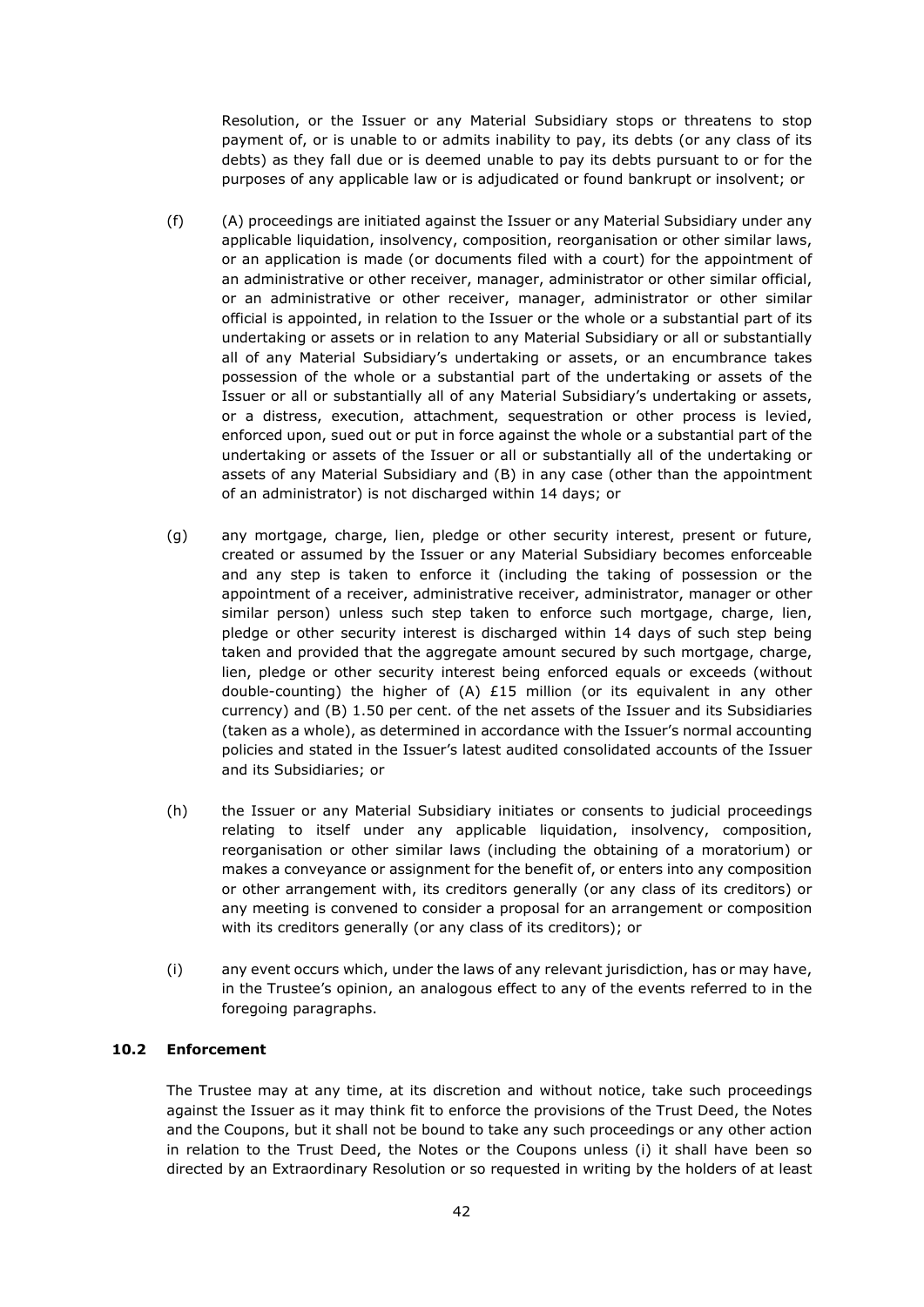one-fifth in nominal amount of the Notes then outstanding and (ii) it shall have been indemnified and/or secured and/or pre-funded to its satisfaction.

No Noteholder or Couponholder shall be entitled to proceed directly against the Issuer unless the Trustee, having become bound so to proceed, fails so to do within a reasonable period and the failure shall be continuing.

#### **10.3 Definitions**

In these Conditions:

"**Material Subsidiary**" means at any time a Subsidiary of the Issuer:

- (a) whose gross assets or pre-tax profits (in each case, consolidated in the case of a Subsidiary which itself has Subsidiaries and which, in the normal course, prepares consolidated accounts) represent in each case (or, in the case of a Subsidiary acquired after the end of the financial period to which the then latest audited consolidated accounts of the Issuer and its Subsidiaries relate, are equal to) not less than five per cent. of the consolidated gross assets or, as the case may be, consolidated pre-tax profits of the Issuer and its Subsidiaries taken as a whole, all as calculated respectively by reference to (i) the then latest accounts (consolidated or, as the case may be, unconsolidated) of such Subsidiary which were used in the preparation of the latest audited consolidated accounts of the Issuer and its Subsidiaries and (ii) the then latest audited consolidated accounts of the Issuer and its Subsidiaries, provided that, in the case of a Subsidiary of the Issuer acquired after the end of the financial period to which the then latest audited consolidated accounts of the Issuer and its Subsidiaries relate, the reference to the relevant accounts in sub-paragraph (i) for the purposes of the calculation above shall be deemed to be a reference to the then latest accounts (consolidated or, as the case may be, unconsolidated) of such Subsidiary, and the reference to the relevant accounts in sub-paragraph (ii) for the purposes of the calculation above shall, until consolidated accounts for the financial period in which the acquisition is made have been prepared and audited as aforesaid, be deemed to be a reference to such firstmentioned accounts as if such Subsidiary had been shown in such accounts by reference to its then latest relevant audited accounts, adjusted as deemed appropriate by the Issuer; or
- (b) to which is transferred the whole or substantially the whole of the undertaking and assets of a Subsidiary of the Issuer which immediately prior to such transfer is a Material Subsidiary, provided that the transferor Subsidiary shall upon such transfer forthwith cease to be a Material Subsidiary and the transferee Subsidiary shall cease to be a Material Subsidiary pursuant to this sub-paragraph (b) on the date on which the consolidated accounts of the Issuer and its Subsidiaries for the financial period current at the date of such transfer have been prepared and audited as aforesaid but so that such transferor Subsidiary or such transferee Subsidiary may be a Material Subsidiary on or at any time after the date on which such consolidated accounts have been prepared and audited as aforesaid by virtue of the provisions of subparagraph (a) above or, prior to or after such date, by virtue of any other applicable provision of this definition; or
- (c) to which is transferred an undertaking or assets which, taken together with the undertaking or assets of the transferee Subsidiary, represent (or, in the case of a Subsidiary acquired after the end of the financial period to which the then audited consolidated accounts of the Issuer and its Subsidiaries relate, are equal to) not less than five per cent. of the consolidated gross assets or consolidated pre-tax profits,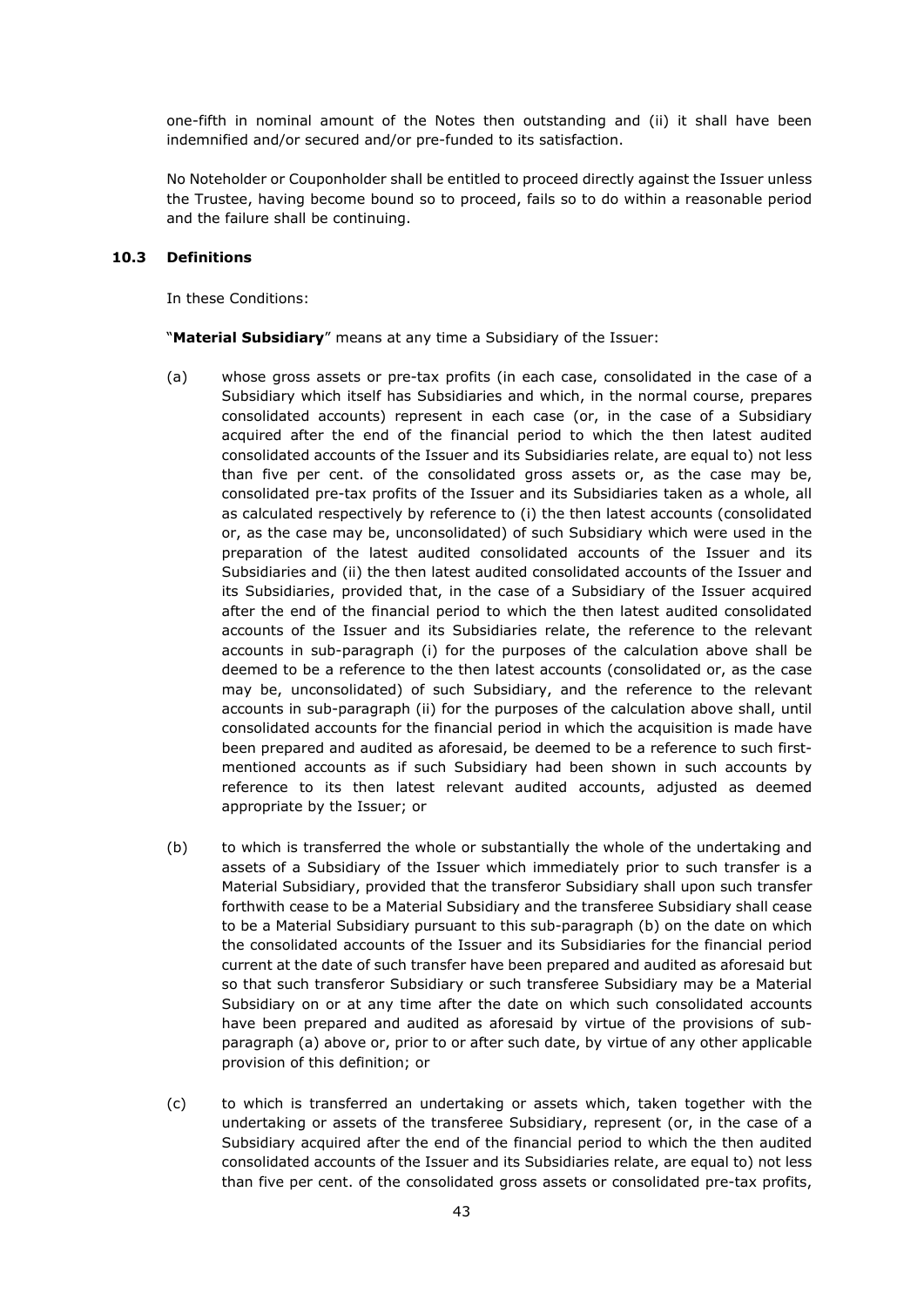of the Issuer and its Subsidiaries taken as a whole, all as calculated as referred to in subparagraph (a) above, provided that the transferor Subsidiary (if a Material Subsidiary) shall upon such transfer forthwith cease to be a Material Subsidiary unless, immediately following such transfer, its assets represent (or, in the case aforesaid, are equal to) not less than five per cent. of the consolidated gross assets or its undertaking and assets generate (or, in the case aforesaid, are equal to) not less than five per cent. of the consolidated pre-tax profits of the Issuer and its Subsidiaries taken as a whole, all as calculated as referred to in sub-paragraph (a) above, and the transferee Subsidiary shall cease to be a Material Subsidiary pursuant to this sub-paragraph (c) on the date on which the consolidated accounts of the Issuer and its Subsidiaries for the financial period current at the date of such transfer have been prepared and audited but so that such transferor Subsidiary or such transferee Subsidiary may be a Material Subsidiary on or at any time after the date on which such consolidated accounts have been prepared and audited as aforesaid by virtue of the provisions of sub-paragraph (a) above or, prior to or after such date, by virtue of any other applicable provision of this definition,

all as more particularly defined in the Trust Deed.

The Trustee shall, in the absence of manifest error and without further enquiry or evidence, accept a certificate signed by two Directors of the Issuer that, in their opinion, a Subsidiary of the Issuer is or is not or was or was not at any particular time or throughout any specified period a Material Subsidiary as conclusive evidence thereof and any such certificate shall be conclusive and binding on all parties.

#### **11. REPLACEMENT OF NOTES, COUPONS AND TALONS**

Should any Note, Coupon or Talon be lost, stolen, mutilated, defaced or destroyed, it may be replaced at the specified office of the Principal Paying Agent (in the case of Bearer Notes) or the Registrar (in the case of Registered Notes) upon payment by the claimant of such costs and expenses as may be incurred in connection therewith and on such terms as to evidence and indemnity as the Issuer and the Principal Paying Agent or, as the case may be, the Registrar may require. Mutilated or defaced Notes, Coupons or Talons must be surrendered before replacements will be issued.

#### **12. PAYING AGENTS**

The names of the initial Paying Agents and their initial specified offices are set out below. If any additional Paying Agents are appointed in connection with any Series, the names of such Paying Agents will be specified in Part B of the applicable Final Terms.

The Issuer is entitled, with the prior written approval of the Trustee, to vary or terminate the appointment of any Paying Agent and/or appoint additional or other Paying Agents and/or approve any change in the specified office through which any Paying Agent acts, provided that:

- (a) there will at all times be a Paying Agent (which may be the Principal Paying Agent), a Transfer Agent and a Registrar;
- (b) so long as the Notes are listed on any stock exchange or admitted to listing by any other relevant authority, there will at all times be a Paying Agent and (in the case of Registered Notes) a Transfer Agent and Registrar, in each case, with a specified office in such place as may be required by the rules and regulations of the relevant stock exchange or other relevant authority;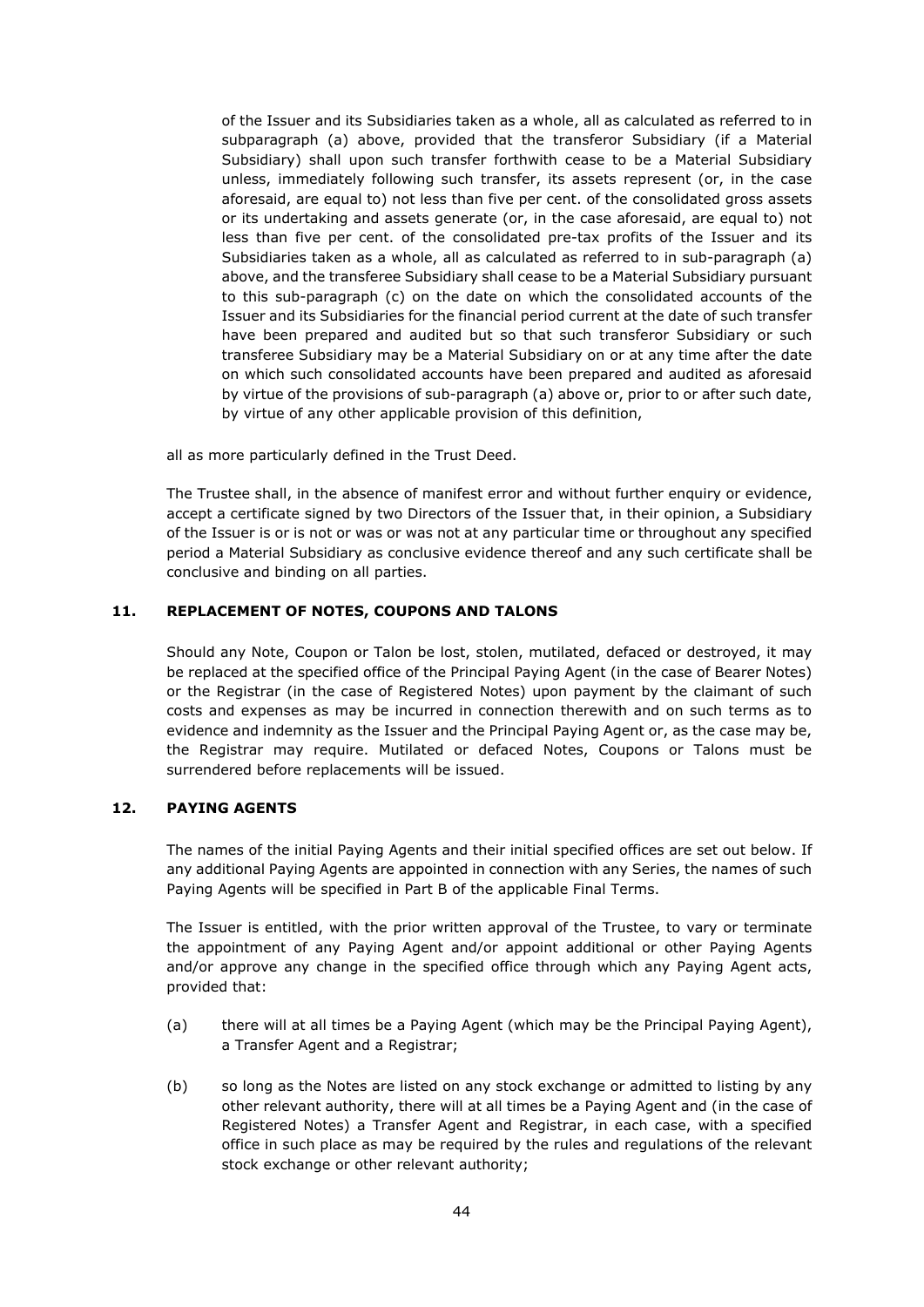- (c) there will at all times be a Registrar (in the case of a Series of Registered Notes) which, if the Registrar originally appoint in respect of such Series had its specified office outside the United Kingdom, shall also have a specified office outside of the United Kingdom; and
- (d) there will at all times be a Paying Agent in a jurisdiction within Europe, other than the jurisdiction in which the Issuer is incorporated.

In addition, the Issuer shall forthwith appoint a Paying Agent having a specified office in New York City in the circumstances described in Condition 6.5 (*General provisions applicable to payments*). Notice of any variation, termination, appointment or change in Paying Agents will be given to the Noteholders promptly by the Issuer in accordance with Condition 14 (*Notices*).

In acting under the Agency Agreement, the Paying Agents act solely as agents of the Issuer and, in certain circumstances specified therein, of the Trustee and do not assume any obligation to, or relationship of agency or trust with, any Noteholders or Couponholders. The Agency Agreement contains provisions permitting any entity into which any Paying Agent is merged or converted or with which it is consolidated or to which it transfers all or substantially all of its assets to become the successor paying agent.

#### **13. EXCHANGE OF TALONS**

On and after the Interest Payment Date on which the final Coupon comprised in any Coupon sheet matures, the Talon (if any) forming part of such Coupon sheet may be surrendered at the specified office of the Principal Paying Agent or any other Paying Agent in exchange for a further Coupon sheet including (if such further Coupon sheet does not include Coupons to (and including) the final date for the payment of interest due in respect of the Note to which it appertains) a further Talon, subject to the provisions of Condition 9 (*Prescription*).

#### **14. NOTICES**

All notices regarding Bearer Notes will be deemed to be validly given if published (a) in a leading English language daily newspaper of general circulation in London and (b) if and for so long as the Notes are admitted to trading and listed on the official list of the Luxembourg Stock Exchange, a daily newspaper of general circulation in Luxembourg or the Luxembourg Stock Exchange's website, www.bourse.lu. It is expected that any such publication in a newspaper will be made in the *Financial Times* in London and the *Luxemburger Wort* or the *Tageblatt* in Luxembourg. The Issuer shall also ensure that notices are duly published in a manner which complies with the rules of any stock exchange or other relevant authority on which the Notes are for the time being listed or by which they have been admitted to trading. Any such notice will be deemed to have been given on the date of the first publication or, where required to be published in more than one newspaper, on the date of the first publication in all required newspapers. If publication as provided above is not practicable, a notice will be given in such other manner, and will be deemed to have been given on such date, as the Trustee shall approve.

All notices regarding the Registered Notes will be deemed to be validly given if sent by first class mail or (if posted to an address overseas) by airmail to the holders (or the first named of joint holders) at their respective addresses recorded in the Register and will be deemed to have been given on the fourth day after mailing and, in addition, for so long as any Registered Notes are listed by or on a competent authority or stock exchange and the rules of that competent authority or stock exchange so require, such notice will be published in a daily newspaper of general circulation in the places or places required by that competent authority or stock exchange.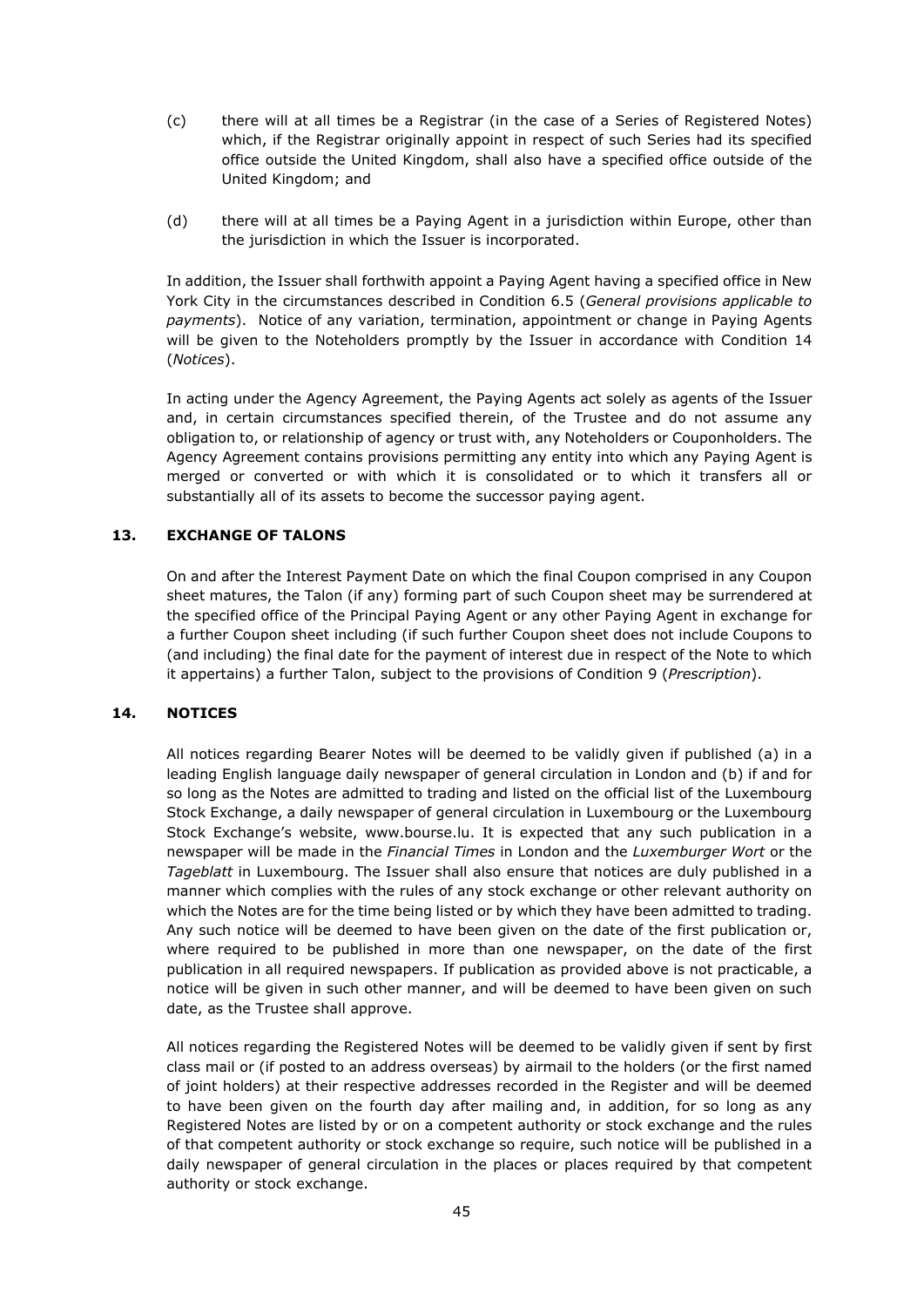Until such time as any definitive Notes are issued, there may, so long as any Global Notes representing the Notes are held in their entirety on behalf of Euroclear and/or Clearstream, Luxembourg, be substituted for such publication in such newspaper(s) the delivery of the relevant notice to Euroclear and/or Clearstream, Luxembourg for communication by them to the holders of the Notes and, in addition, for so long as any Notes are listed on a stock exchange or are admitted to trading by another relevant authority and the rules of that stock exchange or relevant authority so require, such notice will be published in a daily newspaper of general circulation in the place or places required by those rules. Any such notice shall be deemed to have been given to the holders of the Notes on the day on which the said notice was given to Euroclear and Clearstream, Luxembourg.

Notices to be given by any Noteholder shall be in writing and given by lodging the same, together (in the case of any Note in definitive form) with the relative Note or Notes, with the Principal Paying Agent (in the case of Bearer Notes) or the Registrar (in the case of Registered Notes). Whilst any of the Notes are represented by a Global Note, such notice may be given by any holder of a Note to the Principal Paying Agent or the Registrar through Euroclear and/or Clearstream, Luxembourg, as the case may be, in such manner as the Principal Paying Agent or the Registrar and Euroclear and/or Clearstream, Luxembourg, as the case may be, may approve for this purpose.

#### **15. MEETINGS OF NOTEHOLDERS, MODIFICATION, WAIVER AND SUBSTITUTION**

The Trust Deed contains provisions for convening meetings of the Noteholders to consider any matter affecting their interests, including the sanctioning by Extraordinary Resolution of a modification of the Notes, the Coupons or any of the provisions of the Trust Deed. Such a meeting may be convened by the Issuer or the Trustee and shall be convened by the Issuer if required in writing by Noteholders holding not less than five per cent. in nominal amount of the Notes for the time being remaining outstanding. The quorum at any such meeting for passing an Extraordinary Resolution is one or more persons holding or representing more than 50 per cent. in nominal amount of the Notes for the time being outstanding, or at any adjourned meeting one or more persons being or representing Noteholders whatever the nominal amount of the Notes so held or represented, except that at any meeting the business of which includes the modification of certain provisions of the Notes or the Coupons or the Trust Deed (including modifying the date of maturity of the Notes or any date for payment of interest thereon, reducing or cancelling the amount of principal or the rate of interest payable in respect of the Notes or altering the currency of payment of the Notes or the Coupons), the quorum shall be one or more persons holding or representing not less than two-thirds in nominal amount of the Notes for the time being outstanding, or at any adjourned such meeting one or more persons holding or representing not less than one-third in nominal amount of the Notes for the time being outstanding. An Extraordinary Resolution passed at any meeting of the Noteholders shall be binding on all the Noteholders, whether or not they are present at the meeting, and on all Couponholders.

The Trust Deed provides that a resolution in writing signed by or on behalf of the holders of not less than 75 per cent. in the nominal amount of the Notes for the time being outstanding shall for all purposes be as valid and effective as an Extraordinary Resolution passed at a meeting of Noteholders duly convened and held. Such a resolution in writing may be contained in one document or several documents in the same form, each signed by or on behalf of one or more Noteholders.

The Trust Deed provides that, for so long as Notes are held in global form through a clearing system, consents given by way of electronic consents through the relevant clearing system(s) (in a form satisfactory to the Trustee) by or on behalf of the holder(s) of not less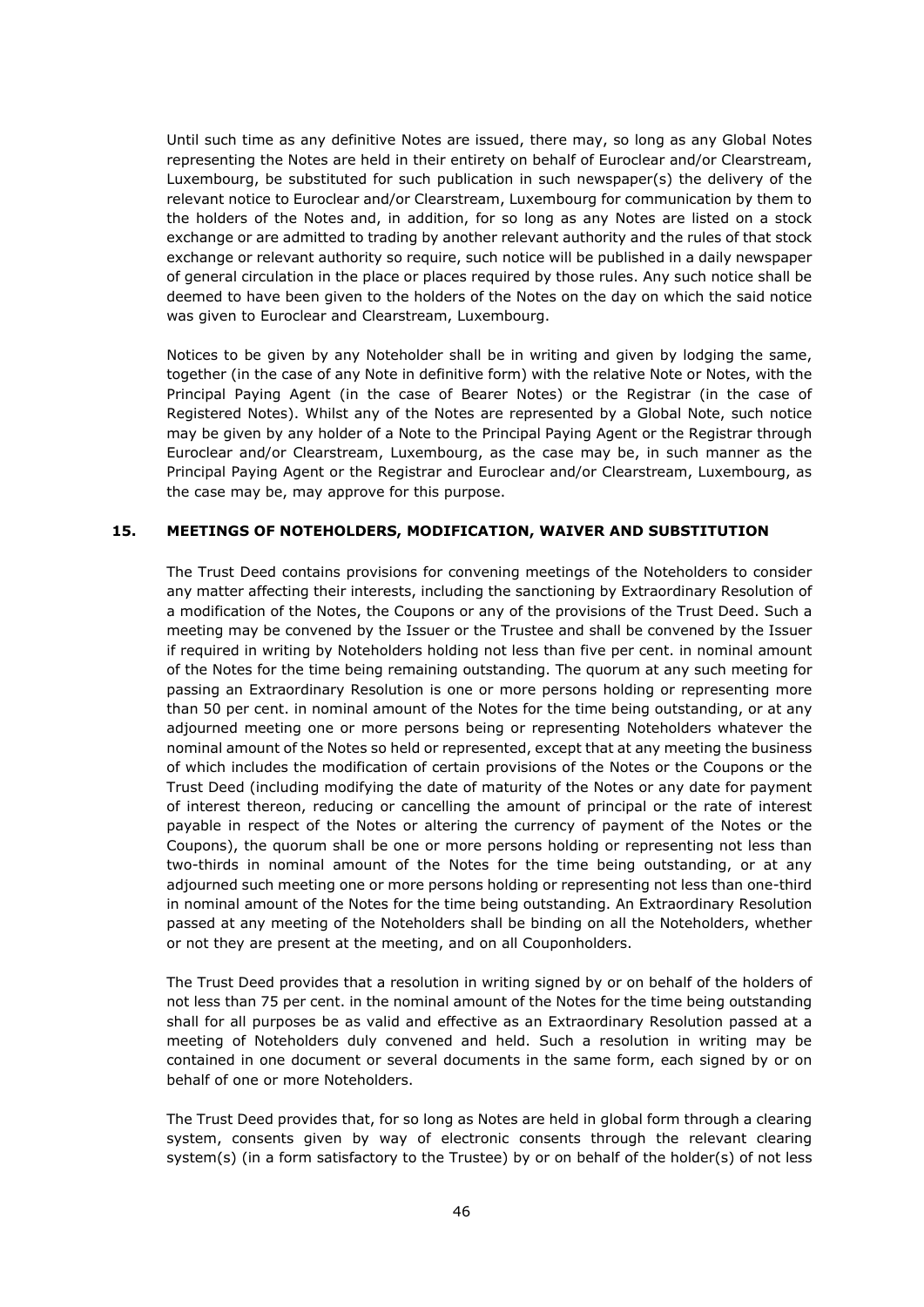than 75 per cent. in the nominal amount of the Notes for the time being outstanding shall be effective as an Extraordinary Resolution of the Noteholders.

The Trustee may agree, without the consent of the Noteholders or Couponholders, to any modification of, or to the waiver or authorisation of any breach or proposed breach of, any of the provisions of the Notes, the Trust Deed or the Agency Agreement, or determine, without any such consent as aforesaid, that any Event of Default or Potential Event of Default shall not be treated as such, where, in any such case, it is not, in the opinion of the Trustee, materially prejudicial to the interests of the Noteholders so to do or may agree, without any such consent as aforesaid, to any modification which is of a formal, minor or technical nature or to correct a manifest error. In addition, the Trustee shall agree to effect Floating Rate Calculation Changes in accordance with Condition 5.2 above without the consent of the Noteholders or Couponholders. Any such modification, waiver, authorisation or determination shall be binding on the Noteholders and the Couponholders and, unless the Trustee agrees otherwise, any such modification shall be notified to the Noteholders in accordance with Condition 14 (*Notices*) as soon as practicable thereafter.

The Trustee may, without the consent of the Noteholders, agree with the Issuer to the substitution in place of the Issuer (or of any previous substitute under this Condition) as the principal debtor under the Notes, the Coupons and the Trust Deed of another company, being a Subsidiary of the Issuer, subject to (a) the Notes being unconditionally and irrevocably guaranteed by the Issuer, (b) the Trustee being satisfied that the interests of the Noteholders will not be materially prejudiced by the substitution and (c) certain other conditions set out in the Trust Deed being complied with.

In connection with the exercise by it of any of its trusts, powers, authorities and discretions (including, without limitation, any modification, waiver, authorisation, determination or substitution referred to above), the Trustee shall have regard to the general interests of the Noteholders as a class (but shall not have regard to any interests arising from circumstances particular to individual Noteholders (whatever their number) and, in particular but without limitation, shall not have regard to the consequences of any such exercise for individual Noteholders (whatever their number) resulting from their being for any purpose domiciled or resident in, or otherwise connected with, or subject to the jurisdiction of, any particular territory or any political sub-division thereof and the Trustee shall not be entitled to require, nor shall any Noteholder be entitled to claim, from the Issuer, the Trustee or any other person any indemnification or payment in respect of any tax consequences of any such exercise upon individual Noteholders, except to the extent already provided for in Condition 8 (*Taxation*) and/or any undertaking or covenant given in addition to, or in substitution for, Condition 8 (*Taxation*) pursuant to the Trust Deed.

#### **16. INDEMNIFICATION OF THE TRUSTEE AND TRUSTEE CONTRACTING WITH THE ISSUER**

The Trust Deed contains provisions for the indemnification of the Trustee and for its relief from responsibility, including provisions relieving it from taking action unless indemnified and/or secured and/or pre-funded to its satisfaction.

The Trust Deed also contains provisions pursuant to which the Trustee is entitled, *inter alia*, (a) to enter into business transactions with the Issuer and/or any of its Subsidiaries and to act as trustee for the holders of any other securities issued or guaranteed by, or relating to, the Issuer, and/or any of its Subsidiaries, (b) to exercise and enforce its rights, comply with its obligations and perform its duties under or in relation to any such transactions or, as the case may be, any such trusteeship without regard to the interests of, or consequences for, the Noteholders or Couponholders and (c) to retain and not be liable to account for any profit made or any other amount or benefit received thereby or in connection therewith.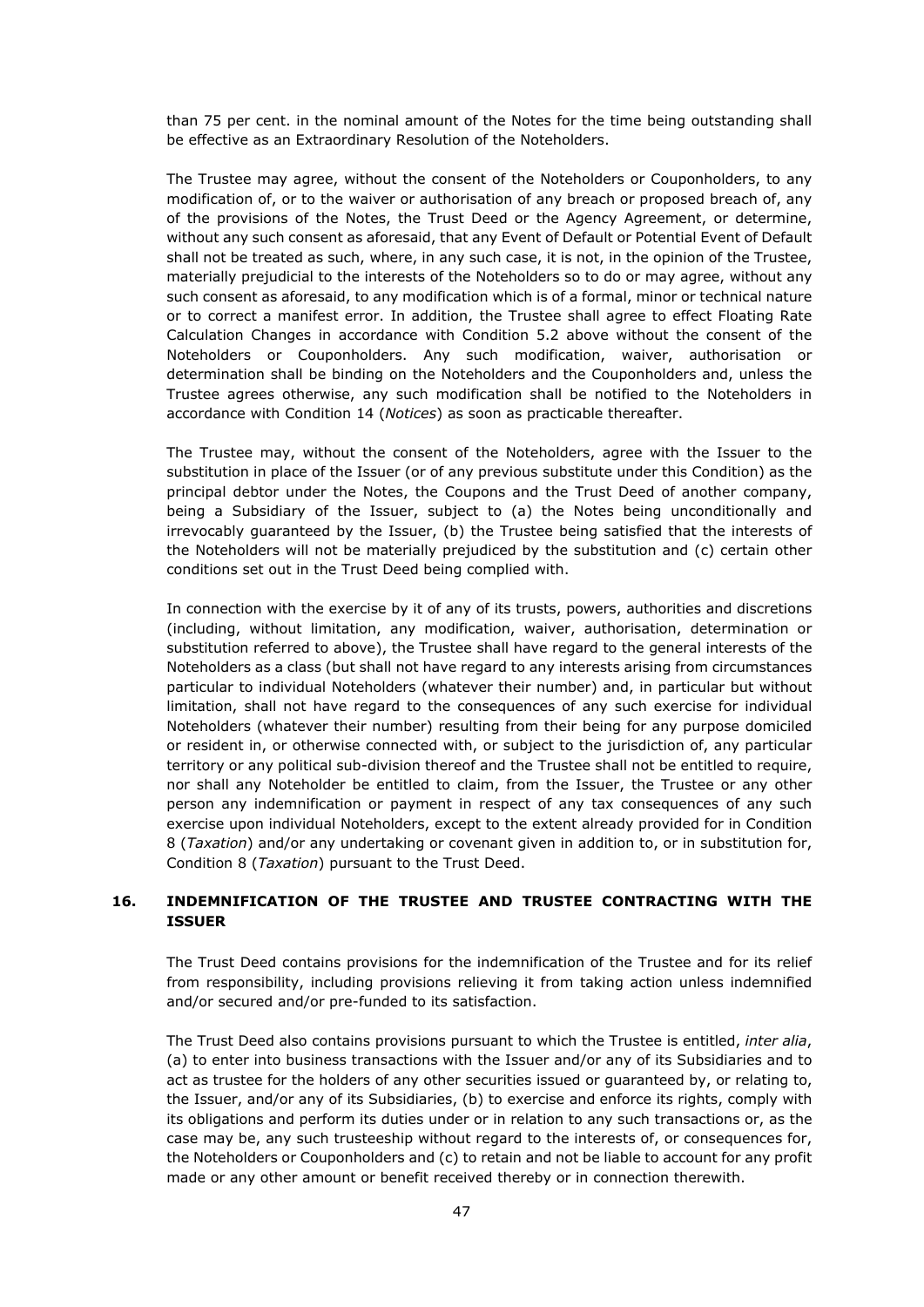#### **17. FURTHER ISSUES**

The Issuer shall be at liberty from time to time without the consent of the Noteholders or the Couponholders to create and issue further notes (whether in bearer or registered form) having terms and conditions the same as the Notes or the same in all respects save for the amount, the issue price and the date of the first payment of interest thereon and so that the same shall be consolidated and form a single Series with the outstanding Notes.

#### **18. CONTRACTS (RIGHTS OF THIRD PARTIES) ACT 1999**

No person shall have any right to enforce any term or condition of this Note under the Contracts (Rights of Third Parties) Act 1999, but this does not affect any right or remedy of any person which exists or is available apart from that Act.

#### **19. GOVERNING LAW**

The Trust Deed, the Agency Agreement, the Notes, the Coupons and any non-contractual obligations arising out of or in connection with the Trust Deed, the Agency Agreement, the Notes and the Coupons are governed by, and construed in accordance with, English law.